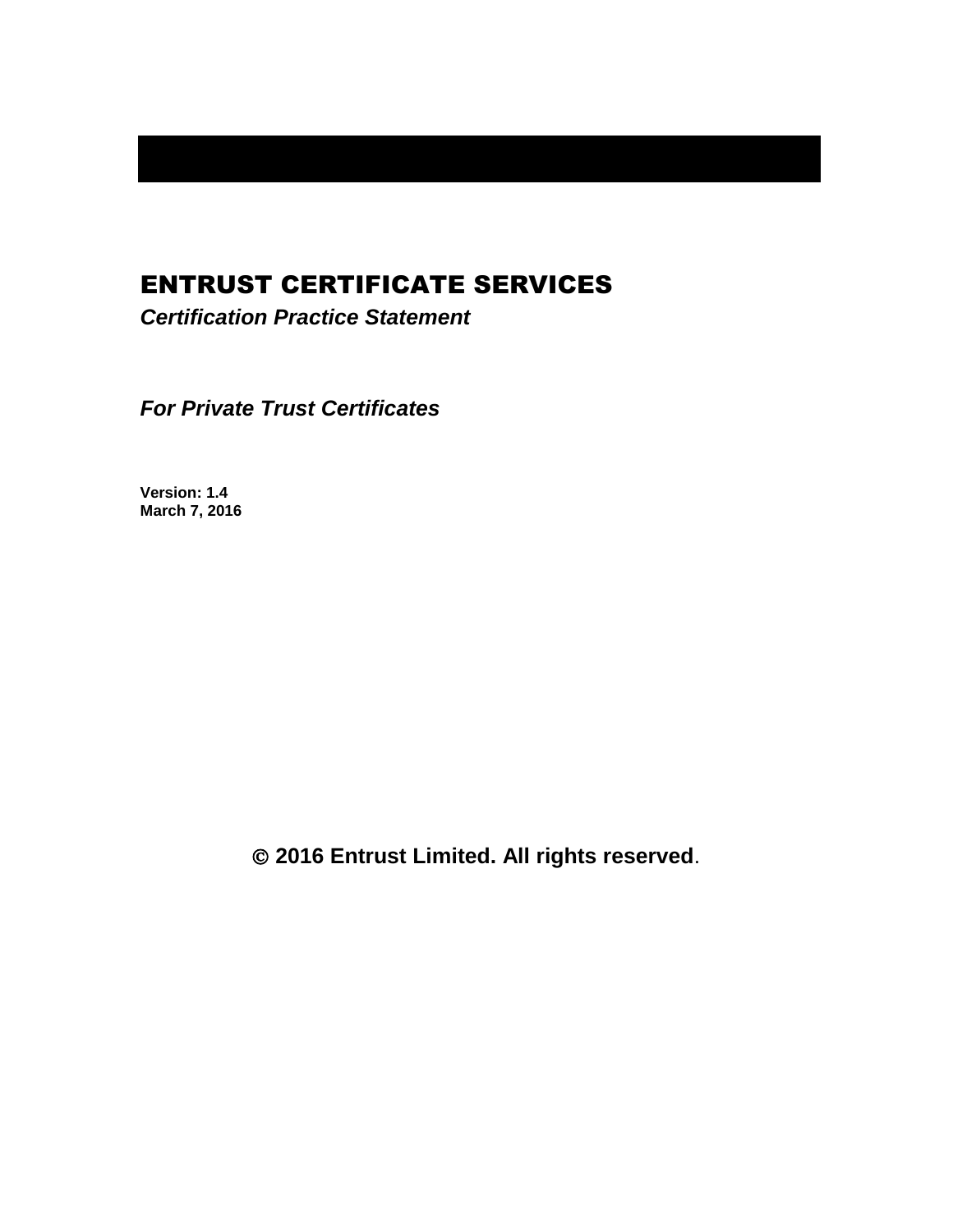# **Revision History**

| <b>Issue</b> | Date              | Changes in this Revision                          |
|--------------|-------------------|---------------------------------------------------|
| 1.0          | December 1, 2013  | Initial version.                                  |
| 1.1          | March 4, 2014     | Addition of mobile device certificates and change |
|              |                   | to Loss Limitations                               |
| 1.2          | February 17, 2015 | Correct CA public key distribution and add new    |
|              |                   | SHA-2 issuing CA                                  |
| 1.3          | February 12, 2016 | Update for Subscriber Obligations and HSM         |
|              |                   | criteria                                          |
| 1.4          | March 7, 2016     | Update to allow SHA-1 signed certificates and     |
|              |                   | update approved key sizes                         |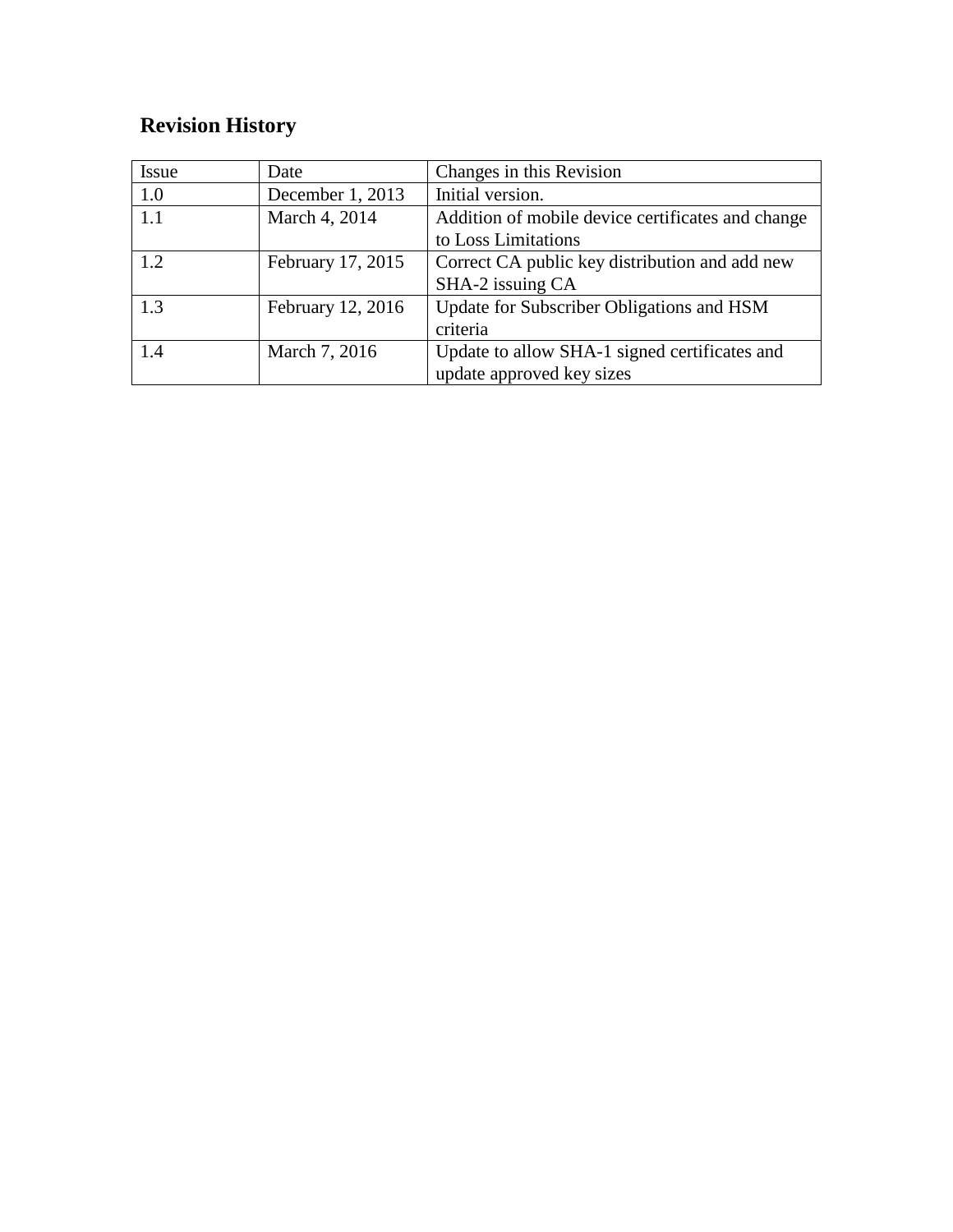# **TABLE OF CONTENTS**

|    | 1.1                                              |  |  |  |
|----|--------------------------------------------------|--|--|--|
|    | 1.2<br>1.2.1<br>1.2.2                            |  |  |  |
|    | 1.3<br>1.3.1<br>1.3.2<br>1.3.3<br>1.3.4          |  |  |  |
|    | 1.4                                              |  |  |  |
|    | 1.5<br>1.5.1<br>1.5.2                            |  |  |  |
| 2. |                                                  |  |  |  |
|    | 2.1<br>2.1.1<br>2.1.2<br>2.1.3<br>2.1.4<br>2.1.5 |  |  |  |
|    | $2.2\,$<br>2.2.1<br>2.2.2                        |  |  |  |
|    | 2.3<br>2.3.1<br>2.3.2<br>2.3.3                   |  |  |  |
|    | 2.4<br>2.4.1<br>2.4.2<br>2.4.3                   |  |  |  |
|    | 2.5<br>2.5.1<br>2.5.2<br>2.5.3<br>2.5.4<br>2.5.5 |  |  |  |
|    | 2.6<br>2.6.1<br>2.6.2<br>2.6.3<br>2.6.4          |  |  |  |
|    | 2.7                                              |  |  |  |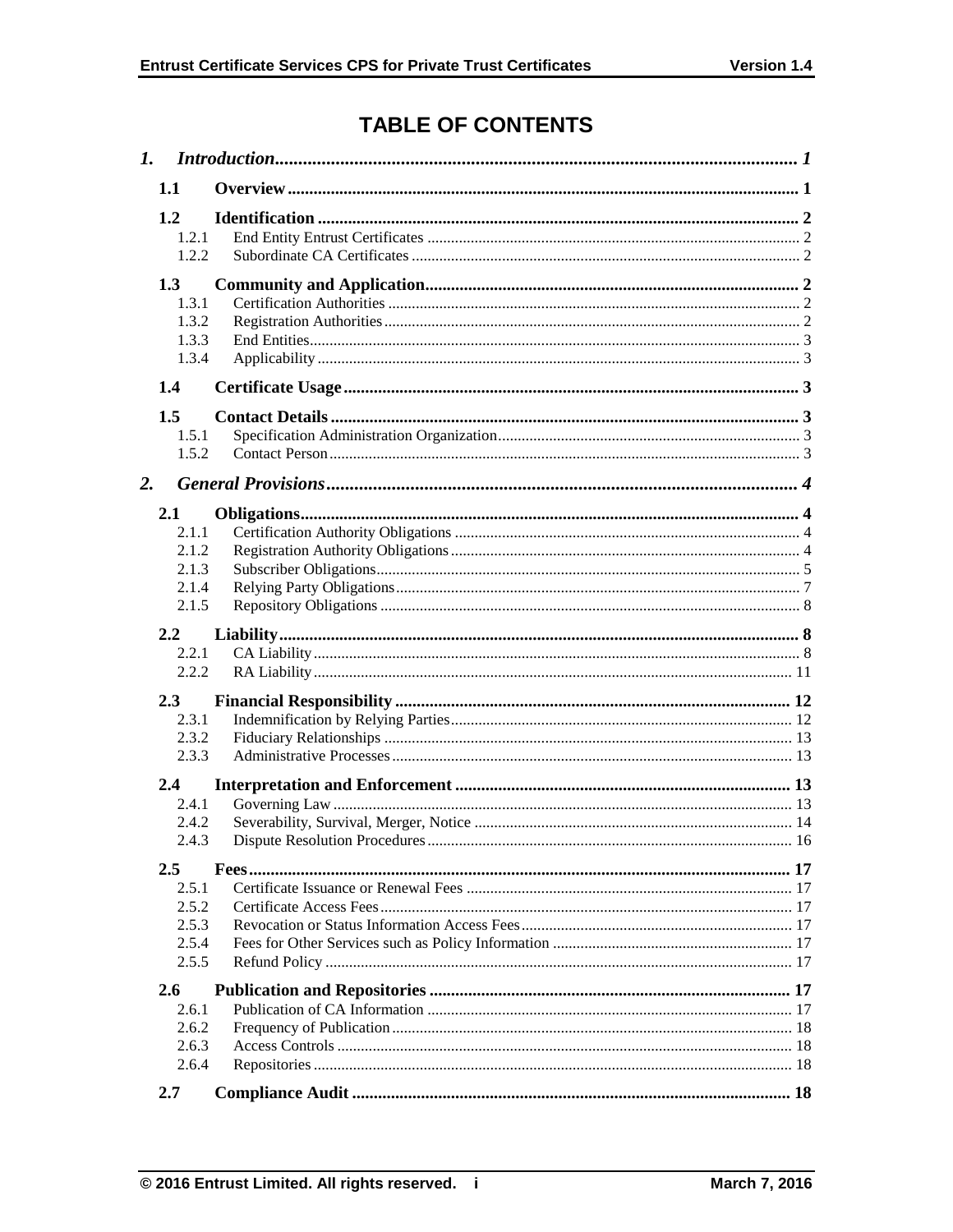|                      | 2.7.1          |  |
|----------------------|----------------|--|
|                      | 2.7.2          |  |
|                      | 2.7.3          |  |
|                      | 2.7.4          |  |
|                      | 2.7.5          |  |
|                      | 2.7.6          |  |
|                      | 2.8            |  |
|                      | 2.8.1          |  |
|                      | 2.8.2          |  |
|                      | 2.8.3          |  |
|                      | 2.8.4          |  |
|                      | 2.8.5          |  |
|                      | 2.8.6          |  |
|                      | 2.8.7          |  |
|                      | 2.9            |  |
| $\boldsymbol{\beta}$ |                |  |
|                      | 3.1            |  |
|                      | 3.1.1          |  |
|                      | 3.1.2          |  |
|                      | 3.1.3          |  |
|                      | 3.1.4          |  |
|                      | 3.1.5          |  |
|                      | 3.1.6          |  |
|                      | 3.1.7          |  |
|                      | 3.1.8          |  |
|                      |                |  |
|                      | 3.1.9          |  |
|                      | 3.1.10         |  |
|                      | 3.1.11         |  |
|                      | 3.2            |  |
|                      | 3.3            |  |
|                      | 3.4            |  |
|                      |                |  |
| 4                    | 4.1            |  |
|                      | 4.2            |  |
|                      | 4.2.1          |  |
|                      | 4.2.2          |  |
|                      | 4.2.3          |  |
|                      | 4.2.4          |  |
|                      | 4.2.5          |  |
|                      | 4.2.6          |  |
|                      | 4.2.7          |  |
|                      | 4.3            |  |
|                      | 4.4            |  |
|                      | 4.4.1          |  |
|                      | 4.4.2          |  |
|                      | 4.4.3<br>4.4.4 |  |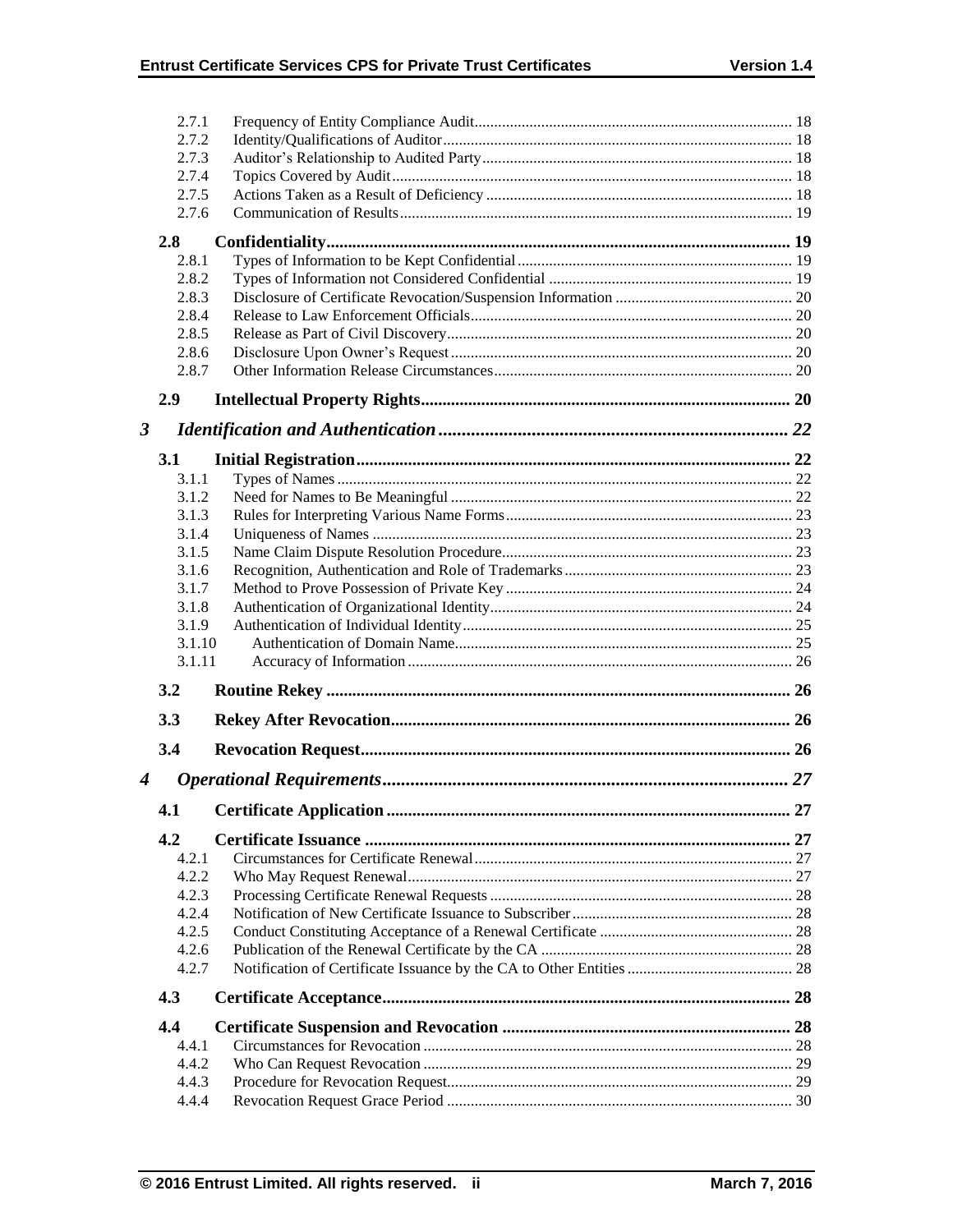|                | 4.4.5            |                                                                       |  |
|----------------|------------------|-----------------------------------------------------------------------|--|
|                | 4.4.6            |                                                                       |  |
|                | 4.4.7            |                                                                       |  |
| 4.4.8<br>4.4.9 |                  |                                                                       |  |
|                |                  |                                                                       |  |
|                | 4.4.10           |                                                                       |  |
|                | 4.4.11           |                                                                       |  |
|                | 4.4.12<br>4.4.13 |                                                                       |  |
|                | 4.4.14           | Checking Requirements For Other Forms of Revocation Advertisements 31 |  |
|                | 4.4.15           |                                                                       |  |
|                | 4.5              |                                                                       |  |
|                | 4.6              |                                                                       |  |
|                | 4.7              |                                                                       |  |
|                | 4.8              |                                                                       |  |
|                | 4.9              |                                                                       |  |
| 5              |                  |                                                                       |  |
|                | 5.1              |                                                                       |  |
|                | 5.1.1            |                                                                       |  |
|                | 5.1.2            |                                                                       |  |
|                | 5.1.3            |                                                                       |  |
|                | 5.1.4            |                                                                       |  |
|                | 5.1.5            |                                                                       |  |
|                | 5.1.6            |                                                                       |  |
|                | 5.1.7            |                                                                       |  |
|                |                  |                                                                       |  |
|                | 5.2              |                                                                       |  |
|                | 5.3              |                                                                       |  |
| 6              |                  |                                                                       |  |
|                | 6.1              |                                                                       |  |
|                | 6.1.1            |                                                                       |  |
|                | 6.1.2            |                                                                       |  |
|                | 6.1.3            |                                                                       |  |
|                | 6.1.4            |                                                                       |  |
|                | 6.1.5<br>6.1.6   |                                                                       |  |
|                | 6.1.7            |                                                                       |  |
|                | 6.1.8            |                                                                       |  |
|                | 6.1.9            |                                                                       |  |
|                | 6.2              |                                                                       |  |
|                | 6.2.1            |                                                                       |  |
|                | 6.2.2            |                                                                       |  |
|                | 6.2.3            |                                                                       |  |
|                | 6.2.4            |                                                                       |  |
|                | 6.2.5            |                                                                       |  |
|                | 6.2.6            |                                                                       |  |
|                | 6.2.7            |                                                                       |  |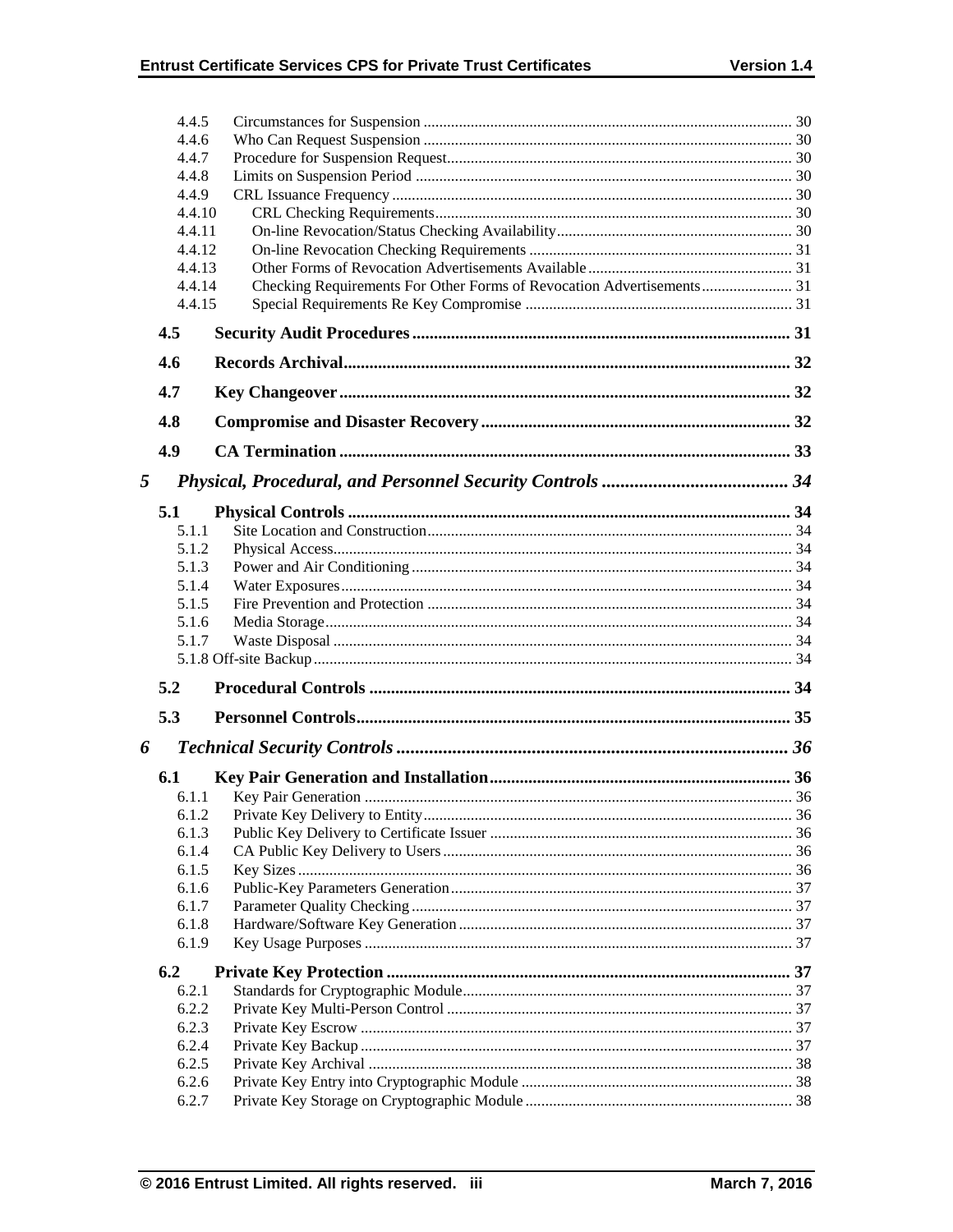|                | 6.2.8<br>6.2.9<br>6.2.10       |                                                                         |  |  |  |  |
|----------------|--------------------------------|-------------------------------------------------------------------------|--|--|--|--|
|                | 6.3                            |                                                                         |  |  |  |  |
|                | 6.4                            |                                                                         |  |  |  |  |
|                | 6.5                            |                                                                         |  |  |  |  |
|                | 6.6<br>6.6.1<br>6.6.2<br>6.6.3 |                                                                         |  |  |  |  |
|                | 6.7                            |                                                                         |  |  |  |  |
|                | 6.8                            |                                                                         |  |  |  |  |
| $\overline{7}$ |                                |                                                                         |  |  |  |  |
| 7.1            |                                |                                                                         |  |  |  |  |
|                | 7.2                            |                                                                         |  |  |  |  |
|                | 7.3                            |                                                                         |  |  |  |  |
| 8              |                                |                                                                         |  |  |  |  |
|                | 8.1                            |                                                                         |  |  |  |  |
|                | 8.2                            |                                                                         |  |  |  |  |
|                | 8.3                            |                                                                         |  |  |  |  |
| 9              |                                |                                                                         |  |  |  |  |
| 10             |                                |                                                                         |  |  |  |  |
|                |                                |                                                                         |  |  |  |  |
|                |                                | Root Certificate: Entrust.net Secure Server Certification Authority  48 |  |  |  |  |
|                |                                |                                                                         |  |  |  |  |
|                |                                |                                                                         |  |  |  |  |
|                |                                |                                                                         |  |  |  |  |
|                |                                |                                                                         |  |  |  |  |
|                |                                |                                                                         |  |  |  |  |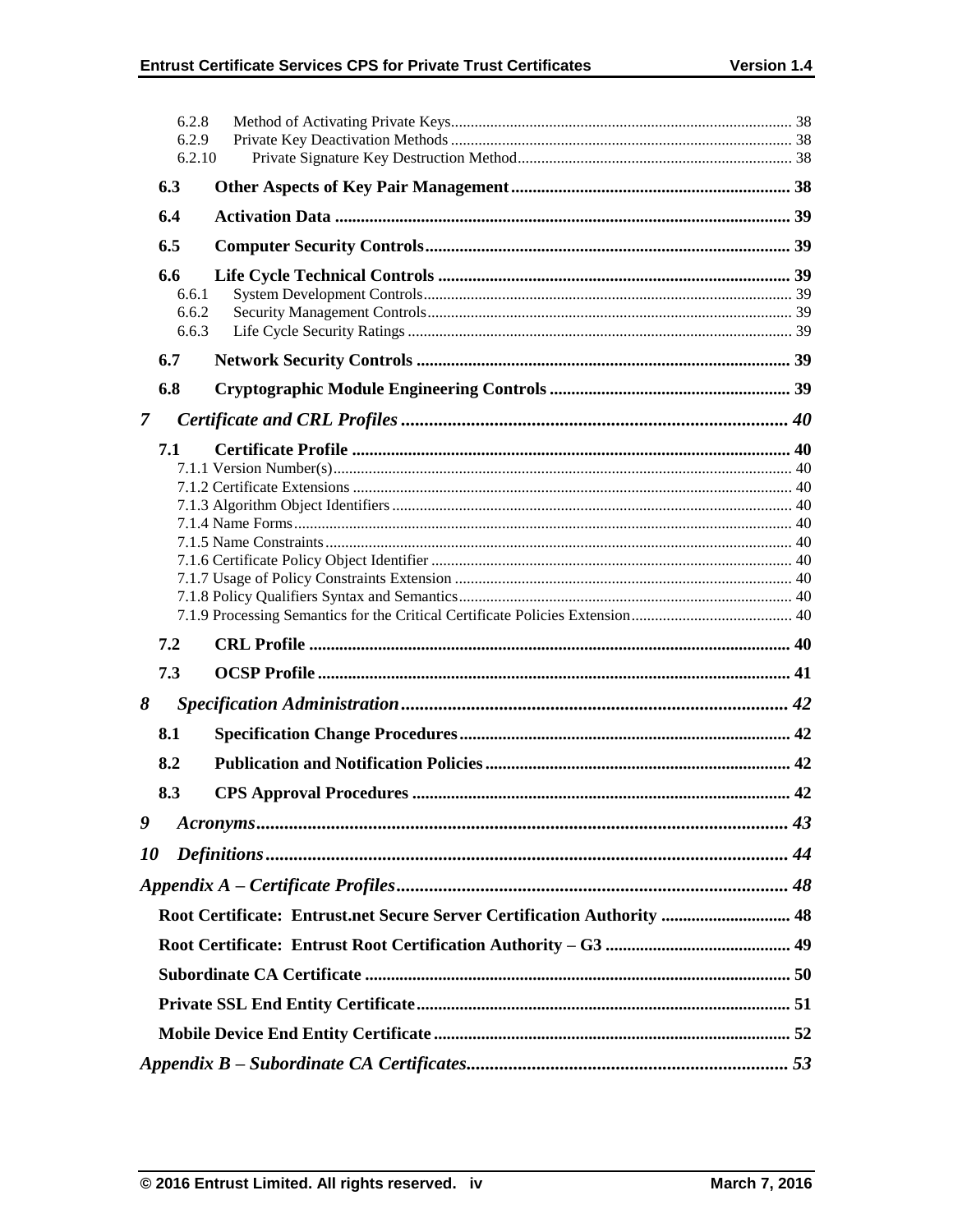# **1. Introduction**

Entrust Limited ("Entrust") uses Entrust's award winning Entrust Authority family of software products to provide standards-compliant digital certificates that enable more secure on-line communications.

The Entrust Certificate Services Certification Authorities issue Entrust Certificates, as defined in §10, which include the following Certificate Types:

- Extended Validation SSL Certificate(s) ("EV SSL Certificate(s)")
- SSL Certificate(s) ("Entrust SSL Certificate(s)" and "Entrust SSL Web Server Certificate(s)")
- CDS Certificate(s) ("Entrust Certificate(s) for Adobe CDS")
- Code Signing Certificate(s) ("Entrust Code Signing Certificate(s)")
- Client Certificate(s) ("Entrust Client Certificate(s)")
- Document Signing Certificate(s) ("Entrust Document Signing Certificate(s)")
- Time-Stamp Certificates(s) ("Entrust Time-Stamp Certificates(s)")
- Private SSL Certificate(s) ("Entrust Private SSL Certificate(s)")
- Mobile Device Certificate(s) ("Entrust Mobile Device Certificate(s)")

This Certification Practice Statement ("CPS") applies to the following Certificate Types:

- Entrust Private SSL Certificates
- Entrust Mobile Device Certificates

This CPS does not apply to the following Certificate Types that are addressed in separate Certification Practice Statements:

- EV SSL Certificates
- SSL Certificates
- CDS Certificates
- Code Signing Certificates
- Client Certificates
- Document Signing Certificates
- Time-Stamp Certificates

# **1.1 Overview**

This Entrust CPS describes the practices and procedures of (i) the Entrust Certification Authorities, and (ii) Registration Authorities operating under the Entrust Certification Authorities. This Entrust CPS also describes the terms and conditions under which Entrust makes Certification Authority and Registration Authority services available in respect to Entrust Certificates. This Entrust CPS is applicable to all persons, entities, and organizations, including, without limitation, all Applicants, Subscribers, Relying Parties, Resellers, Co-marketers and any other persons, entities, or organizations that have a relationship with (i) Entrust in respect to Entrust Certificates and/or any services provided by Entrust in respect to Entrust Certificates, or (ii) any Registration Authorities operating under an Entrust Certification Authorities, or any Resellers or Co-marketers providing any services in respect to Entrust Certificates. This Entrust CPS is incorporated by reference into all Entrust Certificates issued by Entrust Certification Authorities. This Entrust CPS provides Applicants, Subscribers, Relying Parties, Resellers, Co-marketers and other persons, entities, and organizations with a statement of the practices and policies of the Entrust Certification Authorities and also of the Registration Authorities operating under the Entrust Certification Authorities. This Entrust CPS also provides a statement of the rights and obligations of Entrust, any third parties that are operating Registration Authorities under the Entrust Certification Authorities, Applicants, Subscribers, Relying Parties, Resellers, Co-marketers and any other persons, entities, or organizations that may use or rely on Entrust Certificates or have a relationship with an Entrust Certification Authority or a Registration Authority operating under an Entrust Certification Authority in respect to Entrust Certificates and/or any services in respect to Entrust Certificates.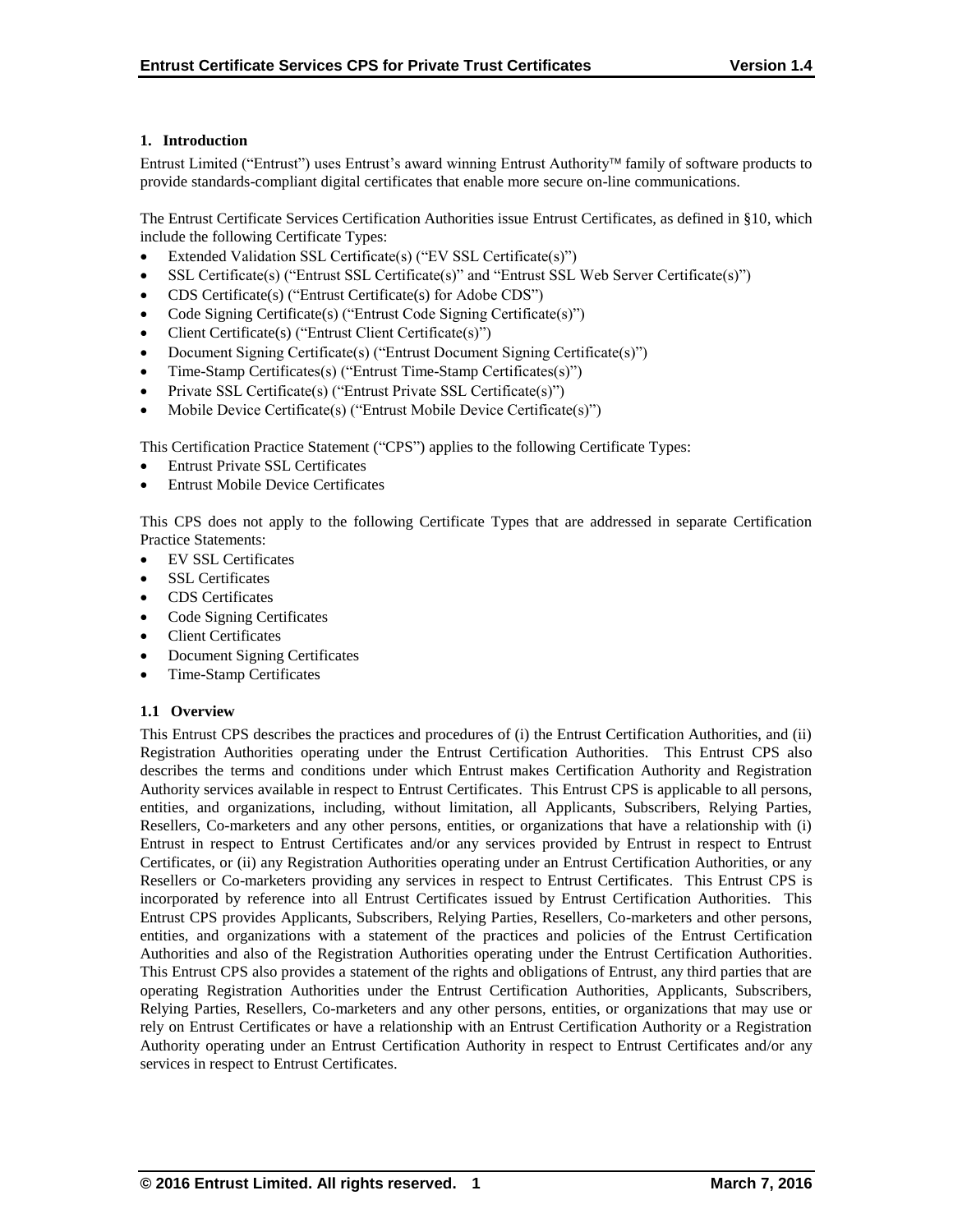# **1.2 Identification**

This document is called the Entrust Certificate Services Certification Practice Statement for Private Trust Certificates.

# **1.2.1 End Entity Entrust Certificates**

Each Certificate issued by the Entrust CA to a Subscriber contains an Object Identifier (OID) defined by the Entrust CA in the certificate's certificatePolicies extension that:

- 1. indicates which Entrust CA policy statement (i.e. this CPS) relates to that certificate, and which
- 2. asserts the Entrust CA's adherence to and compliance with this CPS.

The following OIDs have been registered by the Entrust CA for inclusion in Entrust Certificates:

| Entrust Private SSL Certificates:         | 2.16.840.1.114028.10.1.9.1 |
|-------------------------------------------|----------------------------|
| <b>Entrust Mobile Device Certificates</b> | 2.16.840.1.114028.10.1.9.4 |

# **1.2.2 Subordinate CA Certificates**

Each Certificate issue by the Entrust CA to a Subordinate CA contains a certificate policy OID. Details about Subordinate CA Certificates specified in Appendix B.

Subordinate CA Certificates issued to an Entrust CA will contain either the any policy OID or an OID identifying the specific policy for that CA.

Subordinate Certificates issued to a third party CA will contain a policy OID identifying the specific policy for that CA.

# **1.3 Community and Application**

# **1.3.1 Certification Authorities**

In the Entrust public-key infrastructure, Certification Authorities may accept Certificate Signing Requests (CSRs) and Public Keys from Applicants whose identity has been verified as provided herein by an Entrustoperated Registration Authority or by an independent third-party Registration Authority operating under an Entrust Certification Authority. If an Entrust Certificate Application is verified, the verifying Registration Authority will send a request to an Entrust Certification Authority for the issuance of an Entrust Certificate. The Entrust Certification Authority will create an Entrust Certificate containing the Public Key and identification information contained in the request sent by the Registration Authority to that Entrust Certification Authority. The Entrust Certificate created in response to the request will be digitally signed by the Entrust Certification Authority.

Only Certification Authorities authorized by Entrust are permitted to issue Entrust Certificates. In the event that more than one Certification Authority is authorized to issue Entrust Certificates, Entrust will post a list of authorized Certification Authorities in the Entrust Repository.

# **1.3.2 Registration Authorities**

In the Entrust public-key infrastructure, Registration Authorities under the Entrust Certification Authorities may accept Entrust Certificate Applications from Applicants and perform a limited verification of the information contained in such Entrust Certificate Applications. The information provided is verified according to the procedures established by the Entrust Policy Authority. A Registration Authority operating under an Entrust Certification Authority may send a request to such Entrust Certification Authority to issue an Entrust Certificate to the Applicant.

Only Registration Authorities authorized by Entrust are permitted to submit requests to an Entrust Certification Authority for the issuance of Entrust Certificates.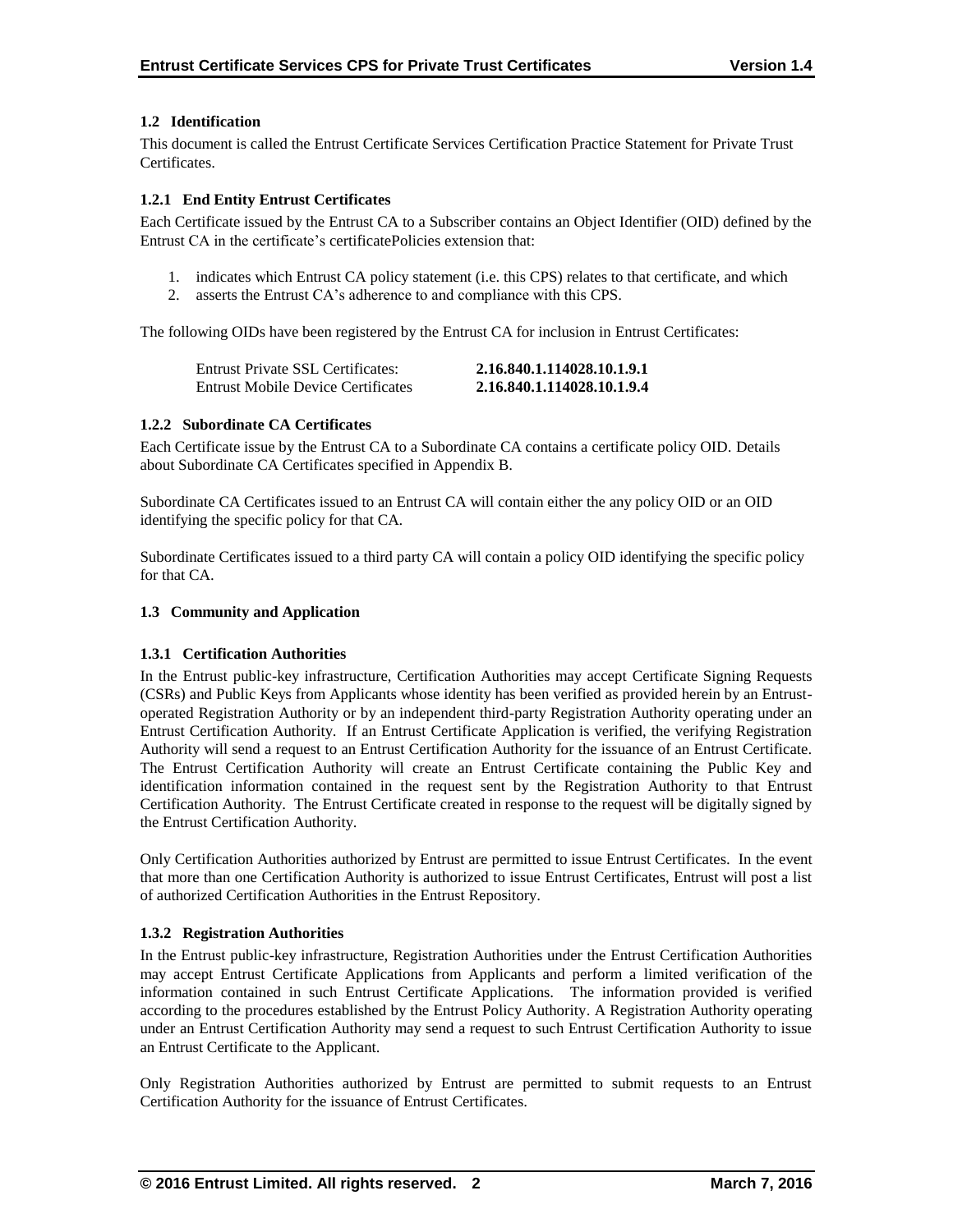# **1.3.3 End Entities**

End entities for the Entrust public-key infrastructure consist of:

- 1. **Applicants** An Applicant is a person, entity, or organization that has applied for, but has not yet been issued an Entrust Certificate.
- 2. **Subscribers**  A Subscriber is a person, entity, or organization that has been issued an Entrust Certificate.
- 3. **Relying Parties**  A Relying Party is a person, entity, or organization that relies on or uses an Entrust Certificate and/or any other information provided in an Entrust Repository to verify the identity and Public Key of a Subscriber and/or use such Public Key to send or receive encrypted communications to or from a Subscriber.

Additionally, Certificate Beneficiaries are express third party beneficiaries of this CPS and all agreements into which it is incorporated.

# **1.3.4 Applicability**

This Entrust CPS is applicable to the following Certificate Types issued by Entrust Certification Authorities.

#### Entrust Private SSL Certificates

Private SSL Certificates are intended for use in establishing web-based data communication conduits via TLS/SSL protocols. Entrust Private SSL Certificates conform to the requirements of the ITU-T X.509 v3 standard. The primary purpose of a Private SSL Certificate is to facilitate the exchange of encryption keys in order to enable the encrypted communication of information over the Internet between the user of an Internet browser and a secure server.

#### Entrust Mobile Device Certificates

Mobile Device Certificates are intended to allow the identification of mobile devices. Entrust Mobile Device Certificates conform to the requirements of the ITU-T X.509 v3 standard. The primary purpose of a Mobile Device Certificate is to provide a trusted identity to a service to obtain authorization to use that service.

# **1.4 Certificate Usage**

Entrust private certificates are issued to organizations to allow servers, devices and individuals to identify themselves to entities and services of the organization for authorization.

# **1.5 Contact Details**

# **1.5.1 Specification Administration Organization**

The Entrust CPS is administered by the Entrust Policy Authority; it is based on the policies established by Entrust Limited.

#### **1.5.2 Contact Person**

The contact information for questions about Entrust Certificates is:

Entrust Limited 1000 Innovation Drive Ottawa, Ontario Canada K2K 3E7 Attn: Entrust Certificate Services Tel: 1-866-267-9297 or 1-613-270-2680 Fax: 1-877-839-3538 or 1-613-270-3260 Email: cloudsupport@Entrust.com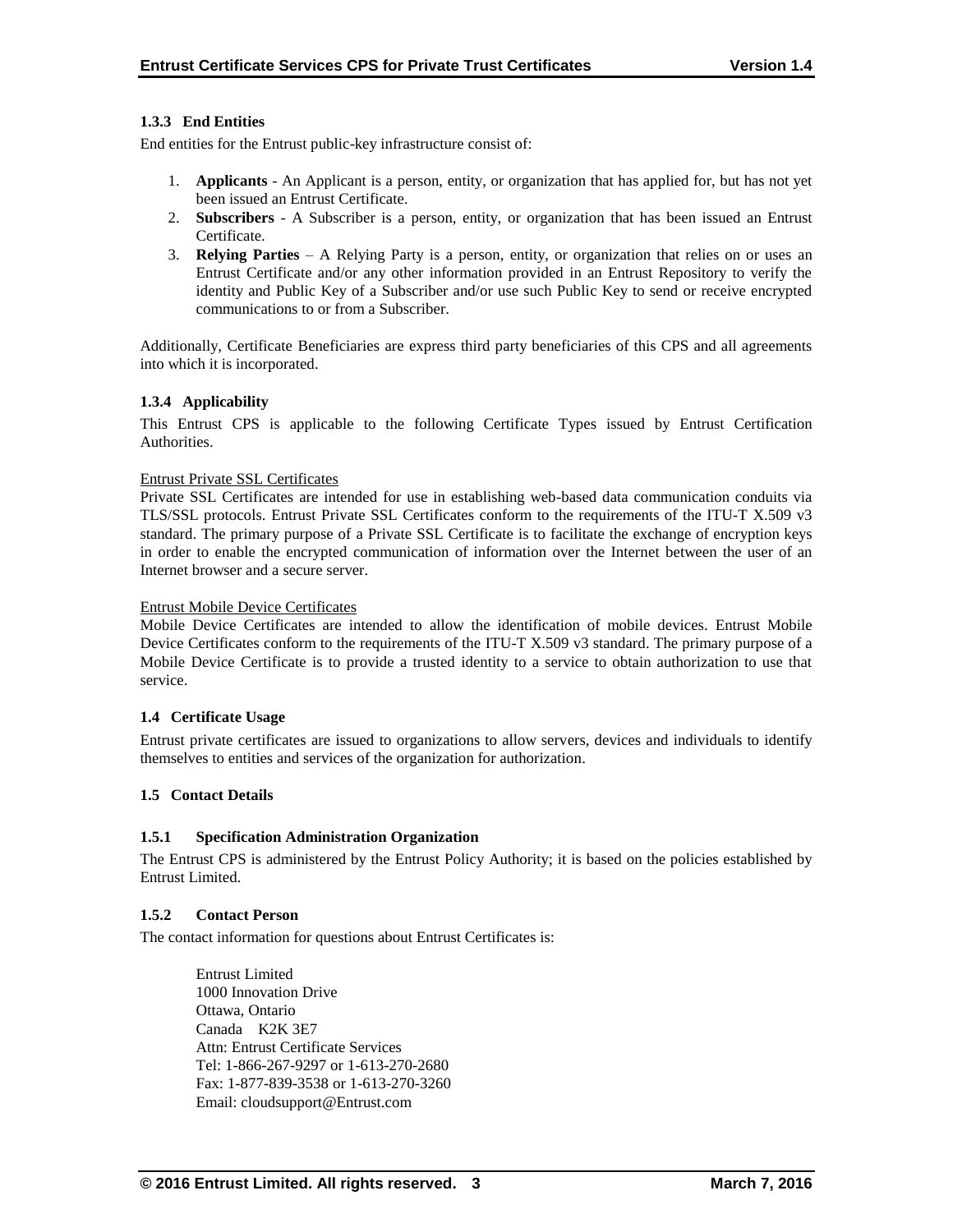# **2. General Provisions**

# **2.1 Obligations**

# **2.1.1 Certification Authority Obligations**

An Entrust Certification Authority shall:

- (i) provide Certification Authority services in accordance with the terms and conditions of the Entrust CPS;
- (ii) upon receipt of a request from a Registration Authority operating under such Entrust Authority, issue an Entrust Certificate in accordance with the terms and conditions of the Entrust CPS;
- (iii) make available Entrust Certificate revocation information by issuing Entrust Certificates and by issuing and making available Entrust Certificate CRLs in an Entrust Repository in accordance with the terms and conditions of the Entrust CPS;
- (iv) issue and publish Entrust Certificate CRLs on a regular schedule in accordance with the terms and conditions of the Entrust CPS; and
- (v) upon receipt of a revocation request from a Registration Authority operating under such Entrust Certification Authority, revoke the specified Entrust Certificate in accordance with the terms and conditions of the Entrust CPS.

In operating the Entrust Certification Authorities, Entrust may use one or more representatives or agents to perform its obligations under the Entrust CPS, any Subscription Agreements, or any Relying Party Agreements, provided that Entrust shall remain responsible for its performance.

# **2.1.2 Registration Authority Obligations**

A Registration Authority operating under an Entrust Certification Authority shall:

- (i) receive Entrust Certificate Applications in accordance with the terms and conditions of the Entrust CPS;
- (ii) perform, log and secure limited verification of information submitted by Applicants when applying for Entrust Certificates, and if such verification is successful, submit a request to an Entrust Certification Authority for the issuance of an Entrust Certificate, all in accordance with the terms and conditions of the Entrust CPS;
- (iii) receive and verify requests from Subscribers for the revocation of Entrust Certificates, and if the verification of a revocation request is successful, submit a request to an Entrust Certification Authority for the revocation of such Entrust Certificate, all in accordance with the terms and conditions of the Entrust CPS;
- (iv) notify Subscribers, in accordance with the terms and conditions of the Entrust CPS, that an Entrust Certificate has been issued to them; and
- (v) notify Subscribers, in accordance with the terms and conditions of the Entrust CPS, that an Entrust Certificate issued to them has been revoked or will soon expire.

Entrust may use one or more representatives or agents to perform its obligations in respect of an Entrustoperated Registration Authority under the Entrust CPS, any Subscription Agreements, or any Relying Party Agreements, provided that Entrust shall remain responsible for the performance of such representatives or agents under the Entrust CPS, any Subscription Agreements, or any Relying Party Agreements. Entrust may appoint independent third parties to act as Registration Authorities under an Entrust Certification Authority. Such independent third-party Registration Authorities shall be responsible for their performance under the Entrust CPS, any Subscription Agreements, or any Relying Party Agreements. Entrust shall not be responsible for the performance of such independent third-party Registration Authorities. Independent third-party Registration Authorities may use one or more representatives or agents to perform their obligations when acting as a Registration Authority under an Entrust Certification Authority. Independent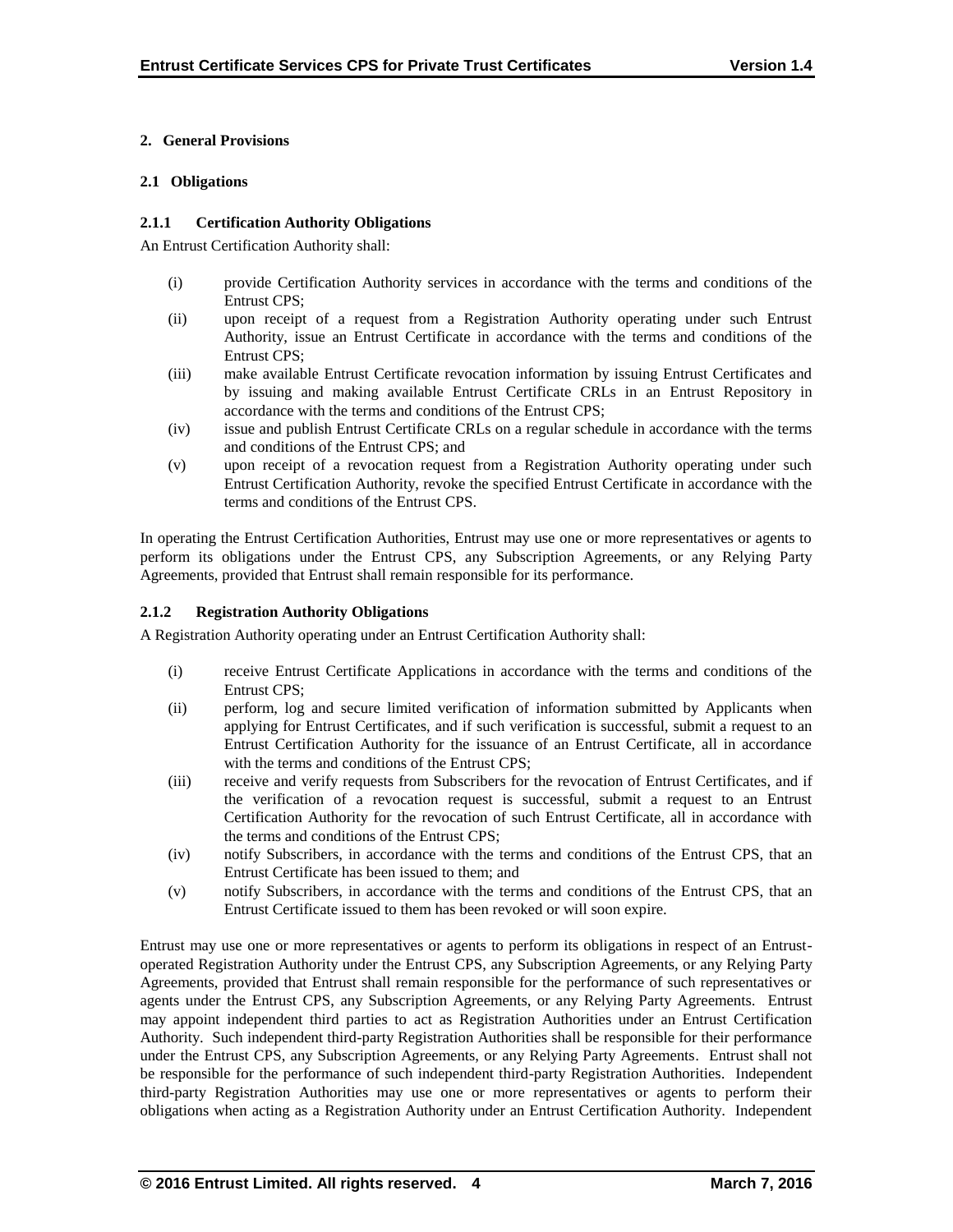third-party Registration Authorities shall remain responsible for the performance of such representatives or agents under the Entrust CPS, any Subscription Agreements, or any Relying Party Agreements. Entrust may appoint Resellers and Co-marketers for (i) Entrust Certificates, and (ii) services provided in respect to Entrust Certificates. Such Resellers and Co-marketers shall be responsible for their performance under the Entrust CPS, any Subscription Agreements, or any Relying Party Agreements. Entrust shall not be responsible for the performance of any such Resellers and Co-marketers. Resellers and Co-marketers may use one or more representatives or agents to perform their obligations under the Entrust CPS, any Subscription Agreements, or any Relying Party Agreements. Resellers and Co-marketers shall remain responsible for the performance of such representatives or agents under the Entrust CPS, any Subscription Agreements, or any Relying Party Agreements. Independent third-party Registration Authorities, Resellers, and Co-marketers shall be entitled to receive all of the benefit of all (i) disclaimers of representations, warranties, and conditions, (ii) limitations of liability, (iii) representations and warranties from Applicants, Subscribers, and Relying Parties, and (iv) indemnities from Applicants, Subscribers, and Relying Parties, set forth in this Entrust CPS, any Subscription Agreements, and any Relying Party Agreements.

# **2.1.3 Subscriber Obligations**

Subscribers and Applicants shall:

- (i) understand and, if necessary, receive proper education in the use of Public-Key cryptography and Certificates including Entrust Certificates;
- (ii) provide, in any communications with Entrust or an independent third-party Registration Authority, correct information with no errors, misrepresentations, or omissions;
- (iii) provide verification information that Entrust may request, within the time period requested;
- (iv) generate a new, secure, and cryptographically sound Key Pair to be used in association with the Subscriber's Entrust Certificate or Applicant's Entrust Certificate Application, if not generated by an Entrust Certification Authority;
- (v) read and agree to all terms and conditions of the Entrust CPS and Subscription Agreement;
- (vi) refrain from modifying the contents of an Entrust Certificate;
- (vii) use Entrust Certificates exclusively for legal and authorized purposes in accordance with the terms and conditions of the Entrust CPS and applicable laws including, without limitation, laws relating to import, export, data protection and the right to include personal information in Entrust Certificates;
- (viii) only use an Entrust Certificate on behalf of the person, entity, or organization listed as the Subject in such Entrust Certificate;
- (ix) keep confidential and properly protect the Subscriber's or Applicant's Private Keys;
- (x) notify Entrust or, if Applicant submitted its Entrust Certificate Application to an independent thirdparty Registration Authority, such independent third-party Registration Authority, as soon as reasonably practicable of any change to any information included in the Applicant's Entrust Certificate Application or any change in any circumstances that would make the information in the Applicant's Entrust Certificate Application misleading or inaccurate;
- (xi) notify Entrust or, if Subscriber received its Entrust Certificate through an independent third-party Registration Authority, such independent third-party Registration Authority, as soon as reasonably practicable of any change to any information included in the Subscriber's Entrust Certificate or any change in any circumstances that would make the information in the Subscriber's Entrust Certificate misleading or inaccurate;
- (xii) immediately cease to use an Entrust Certificate if any information included in the Subscriber's Entrust Certificate or if a change in circumstances would make the information in the Subscriber's Entrust Certificate misleading or inaccurate;
- (xiii) notify Entrust or, if Subscriber received its Entrust Certificate from an independent third-party Registration Authority, such independent third-party Registration Authority, immediately of any suspected or actual Compromise of the Subscriber's or Applicant's Private Keys and request the revocation of such Entrust Certificate;
- (xiv) immediately cease to use the Subscriber's Entrust Certificate upon (a) expiration or revocation of such Entrust Certificate, or (b) any suspected or actual Compromise of the Private Key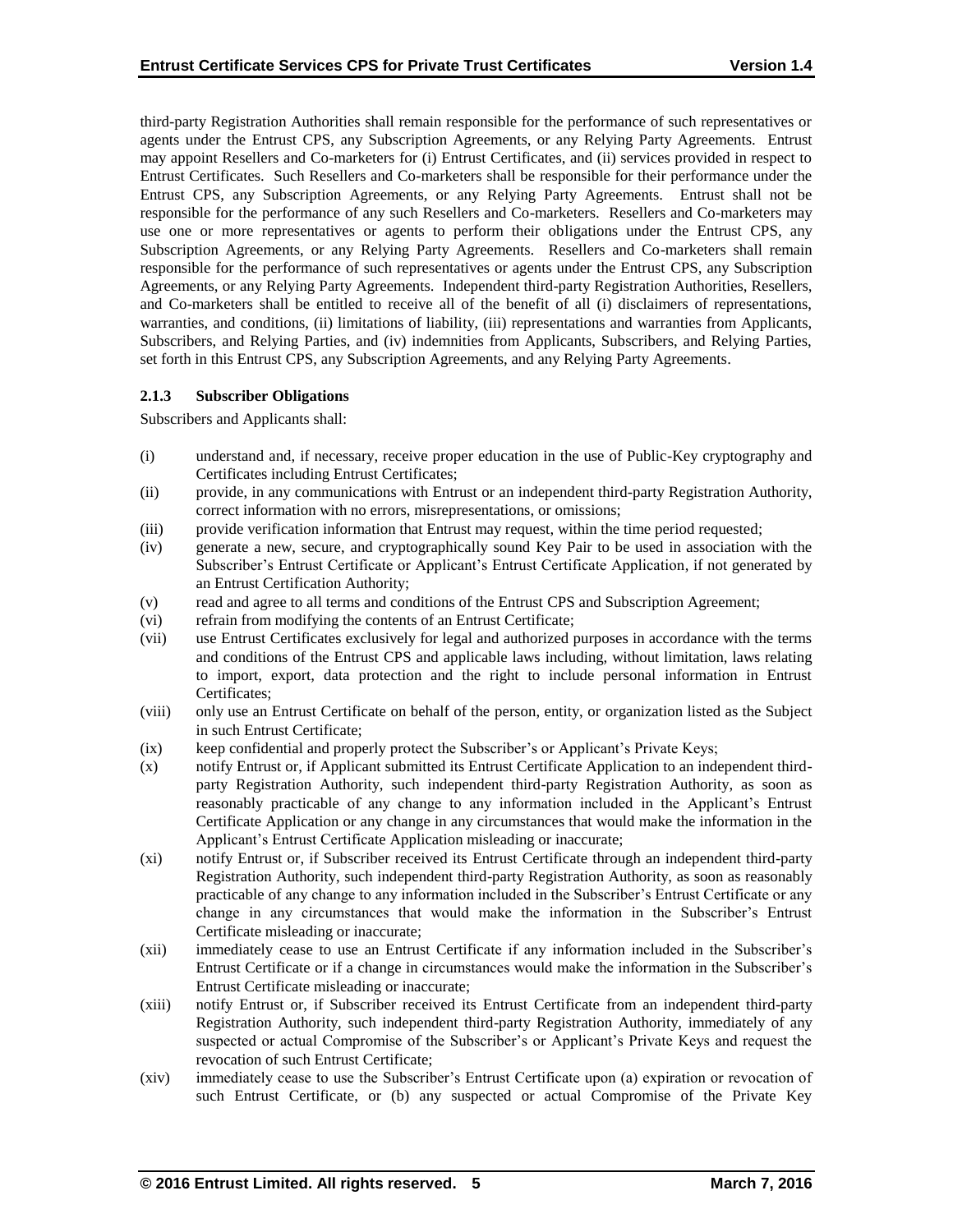corresponding to the Public Key in such Entrust Certificate, and remove such Entrust Certificate from the devices and/or software in which it has been installed, where applicable;

- (xv) refrain from using the Subscriber's Private Key corresponding to the Public Key in the Subscriber's Entrust Certificate to sign other Certificates; and
- (xvi) use the Subscriber's or Applicant's own judgment about whether it is appropriate, given the level of security and trust provided by an Entrust Certificate, to use an Entrust Certificate in any given circumstance.

Entrust Certificates and related information may be subject to export, import, and/or use restrictions. Subscribers shall comply with all laws and regulations applicable to a Subscriber's right to export, import, and/or use Entrust Certificates and/or related information, including, without limitation, all laws and regulations in respect to nuclear, chemical or biological weapons proliferation. Subscribers shall be responsible for procuring all required licenses and permissions for any export, import, and/or use of Entrust Certificates and/or related information. Certain cryptographic techniques, software, hardware, and firmware ("Technology") that may be used in processing or in conjunction with Entrust Certificates may be subject to export, import, and/or use restrictions. Subscribers shall comply with all laws and regulations applicable to a Subscriber's right to export, import, and/or use such Technology or related information. Subscribers shall be responsible for procuring all required licenses and permissions for any export, import, and/or use of such Technology or related information.

# **2.1.3.1 Subscriber and Applicant Representations and Warranties**

Subscribers and Applicants represent and warrant to Entrust and to all Certificate Beneficiaries, that:

- (i) all information provided, and all representations made, by Subscriber in relation to any Entrust Certificates are and will be complete, accurate, and truthful (and Subscriber shall promptly update such information and representations from time to time as necessary to maintain such completeness and accuracy);
- (ii) provision of verification information reasonably requested by Entrust or its delegate will not be unreasonably delayed;
- (iii) the Private Key corresponding to the Public Key submitted to Entrust in connection with an Entrust Certificate Application was created using sound cryptographic techniques, if not generated by an Entrust Certification Authority;
- (iv) all measures necessary have been taken to maintain sole control of, keep confidential, and properly protect the Private Key (and any associated access information or device  $-$  e.g., password or token) at all times;
- (v) any information provided to Entrust or to any independent third-party Registration Authorities in connection with an Entrust Certificate Application does not infringe, misappropriate, dilute, unfairly compete with, or otherwise violate the intellectual property, or other rights of any person, entity, or organization in any jurisdiction;
- (vi) the Entrust Certificate(s) will not be installed or used until it has reviewed and verified the accuracy of the data in each Certificate;
- (vii) Subscriber will immediately respond to Entrust's instructions concerning (1) compromise of the Private Key associated with any Entrust Certificate and (2) misuse or suspected misuse of an Entrust Certificate;
- (viii) all use of the Entrust Certificate and its associated Private Key shall cease immediately, and the Subscriber shall promptly notify Entrust and request the revocation of the Entrust Certificate, if (1) any information included in the Entrust Certificate changes, is or becomes incorrect or inaccurate, or if any change in any circumstances would make the information in the Entrust Certificate Application or Entrust Certificate incorrect, misleading or inaccurate; or (2) there is any actual or suspected misuse or compromise of the Private Key (or key activation data) associated with the Public Key in the Entrust Certificate;
- (ix) all use of the (1) Entrust Certificate and (2) Private Key associated with the Public Key in such Entrust Certificate shall cease upon expiration or revocation of such Entrust Certificate and such Entrust Certificate shall be removed from the devices and/or software in which it has been installed;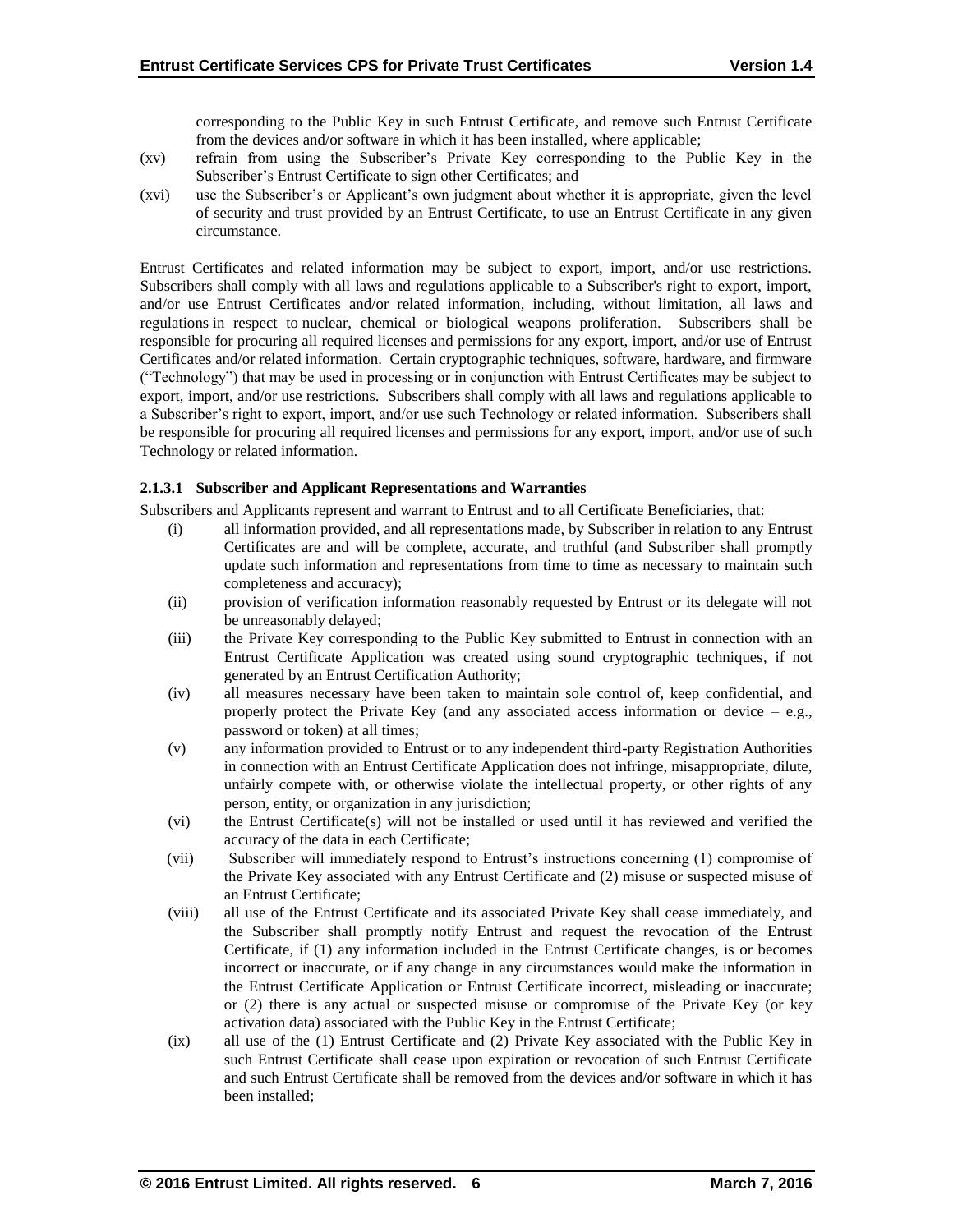- (x) the Entrust Certificates will not be used for any hazardous or unlawful (including tortious) activities; and
- (xi) the subject named in the Entrust Certificate corresponds to the Subscriber, and that it legally exists as a valid entity in the jurisdiction of incorporation specified in the Entrust Certificates;

# Entrust Private SSL Certificates

Subscribers and Applicants represent and warrant to Entrust and to all Certificate Beneficiaries, that:

(xii) the Entrust Certificate shall be installed only on the server accessible at the domain name listed in the Entrust Certificate, and will only be used in compliance with all applicable laws, solely for authorized company business, and solely in accordance with the Subscription Agreement and the CPS.

# **2.1.3.2 Subscriber Notice Requirements**

No stipulation.

# **2.1.4 Relying Party Obligations**

Relying Parties shall:

- (i) understand and, if necessary, receive proper education in the use of Public-Key cryptography and Certificates including Entrust Certificates;
- (ii) read and agree to all terms and conditions of the Entrust CPS and the Relying Party Agreement;
- (iii) verify Entrust Certificates, including use of CRLs, in accordance with the certification path validation procedure specified in ITU-T Rec. X.509:2005 | ISO/IEC 9594-8 (2005), taking into account any critical extensions and approved technical corrigenda as appropriate; and
- (iv) make their own judgment and rely on an Entrust Certificate only if such reliance is reasonable in the circumstances, including determining whether such reliance is reasonable given the nature of the security and trust provided by an Entrust Certificate and the value of any transaction that may involve the use of an Entrust Certificate.
- (v) trust and make use of an Entrust Certificate only if the Entrust Certificate has not expired or been revoked and if a proper chain of trust can be established to a trustworthy root.

Entrust Certificates and related information may be subject to export, import, and/or use restrictions. Relying Parties shall comply with all laws and regulations applicable to a Relying Party's right to use Entrust Certificates and/or related information, including, without limitation, all laws and regulations in respect to nuclear, chemical or biological weapons proliferation. Relying Parties shall be responsible for procuring all required licenses and permissions for any export, import, and/or use of Entrust Certificates and/or related information. Certain cryptographic techniques, software, hardware, and firmware ("Technology") that may be used in processing or in conjunction with Entrust Certificates may be subject to export, import, and/or use restrictions. Relying Parties shall comply with all laws and regulations applicable to a Relying Party's right to export, import, and/or use such Technology or related information. Relying Parties shall be responsible for procuring all required licenses and permissions for any export, import, and/or use of such Technology or related information.

# **2.1.4.1 Relying Party Representations and Warranties**

Relying Parties represent and warrant to Entrust that:

- (i) the Relying Party shall properly validate an Entrust Certificate before making a determination about whether to rely on such Entrust Certificate, including confirmation that the Entrust Certificate has not expired or been revoked and that a proper chain of trust can be established to a trustworthy root;
- (ii) the Relying Party shall not rely on an Entrust Certificate that cannot be validated back to a trustworthy root;
- (iii) the Relying Party shall exercise its own judgment in determining whether it is reasonable under the circumstances to rely on an Entrust Certificate, including determining whether such reliance is reasonable given the nature of the security and trust provided by an Entrust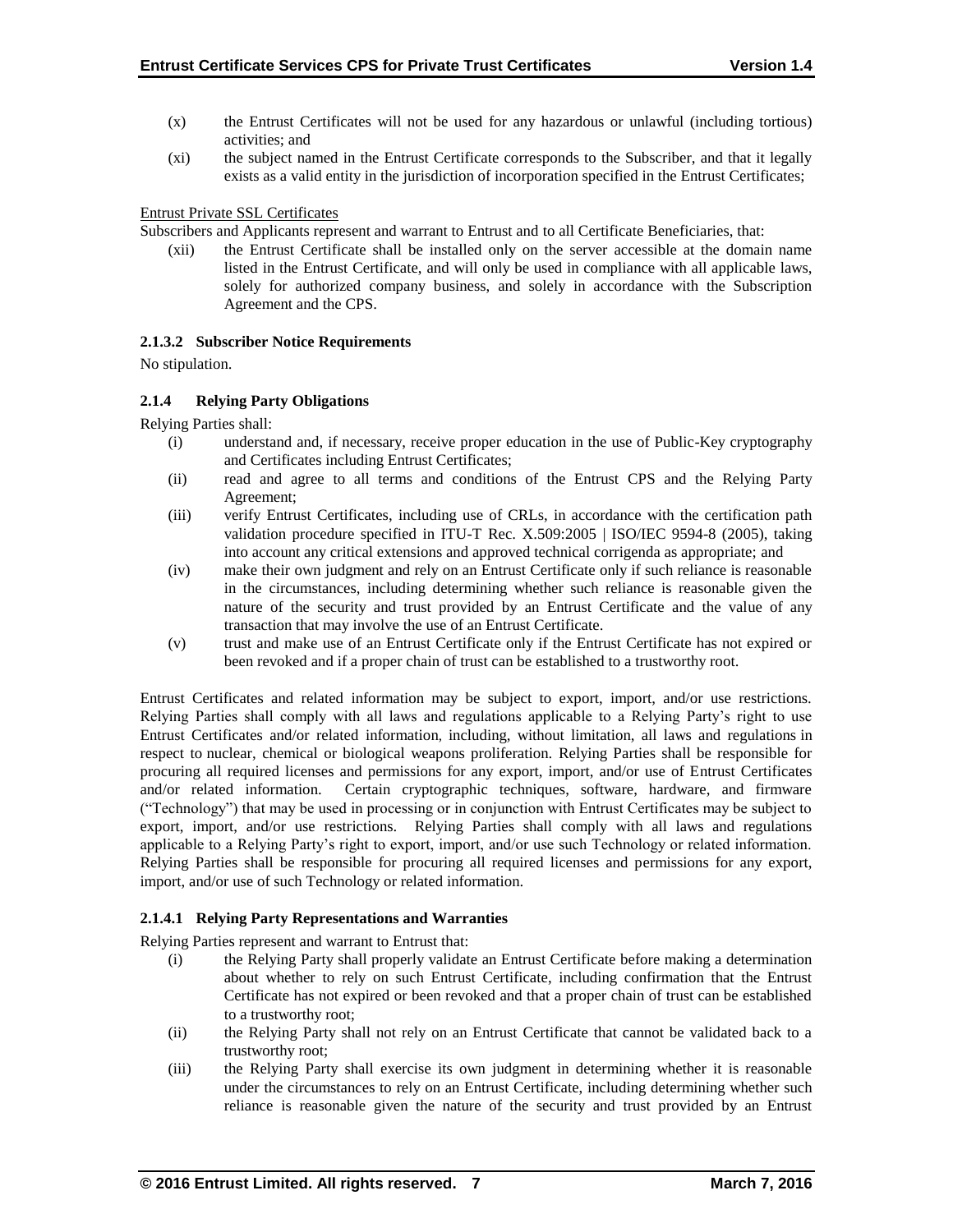Certificate and the value of any transaction that may involve the use of an Entrust Certificate; and

- (iv) the Relying Party shall not use an Entrust Certificate for any hazardous or unlawful (including tortious) activities.
- (v) the Relying Party shall not rely on a revoked or expired Entrust Certificate.

# **2.1.5 Repository Obligations**

An Entrust Repository shall:

- (i) make available, in accordance with the terms and conditions of the Entrust CPS, Entrust Certificate revocation information published by an Entrust Certification Authority; and
- (ii) make available a copy of the Entrust CPS and other information related to the products and services provided by Entrust Certification Authorities and any Registration Authorities operating under the Entrust Certification Authorities.

# **2.2 Liability**

**THE MAXIMUM CUMULATIVE LIABILITY OF ENTRUST, ANY INDEPENDENT THIRD-PARTY REGISTRATION AUTHORITIES OPERATING UNDER AN ENTRUST CERTIFICATION AUTHORITY, RESELLERS, CO-MARKETERS OR ANY SUBCONTRACTORS, DISTRIBUTORS, AGENTS, SUPPLIERS, EMPLOYEES OR DIRECTORS OF ANY OF THE FOREGOING TO ANY APPLICANTS, SUBSCRIBERS, RELYING PARTIES OR ANY OTHER PERSONS, ENTITIES, OR ORGANIZATIONS FOR ANY LOSSES, COSTS, EXPENSES, LIABILITIES, DAMAGES, CLAIMS, OR SETTLEMENT AMOUNTS ARISING OUT OF OR RELATING TO USE OF AN ENTRUST CERTIFICATE OR ANY SERVICES PROVIDED IN RESPECT TO ANY ENTRUST CERTIFICATES IS LIMITED BY THIS ENTRUST CPS. THIS ENTRUST CPS ALSO CONTAINS LIMITED WARRANTIES, LIMITATIONS ON LIABILITY, AND DISCLAIMERS OF REPRESENTATIONS, WARRANTIES AND CONDITIONS.**

# **2.2.1 CA Liability**

# **2.2.1.1 Warranties and Limitations on Warranties**

Entrust makes the following limited warranties to Subscribers with respect to the operation of Entrust Certification Authorities:

- (i) Entrust Certification Authorities shall provide Repository services consistent with the practices and procedures set forth in this Entrust CPS;
- (ii) Entrust Certification Authorities shall perform Entrust Certificate issuance consistent with the procedures set forth in this Entrust CPS; and
- (iii) Entrust Certification Authorities shall provide revocation services consistent with the procedures set forth in this Entrust CPS.

Notwithstanding the foregoing, in no event does Entrust, any independent third-party Registration Authority operating under an Entrust Certification Authority, or any Resellers, Co-marketers, or any subcontractors, distributors, agents, suppliers, employees, or directors of any of the foregoing make any representations, or provide any warranties, or conditions to any Applicants, Subscribers, Relying Parties, or any other persons, entities, or organizations with respect to (i) the techniques used in the generation and storage of the Private Key corresponding to the Public Key in an Entrust Certificate, including, whether such Private Key has been Compromised or was generated using sound cryptographic techniques, (ii) the reliability of any cryptographic techniques or methods used in conducting any act, transaction, or process involving or utilizing an Entrust Certificate, (iii) any software whatsoever, or (iv) non-repudiation of any Entrust Certificate or any transaction facilitated through the use of an Entrust Certificate, since such determination is a matter of applicable law.

Applicants, Subscribers, and Relying Parties acknowledge and agree that operations in relation to Entrust Certificates and Entrust Certificate Applications are dependent on the transmission of information over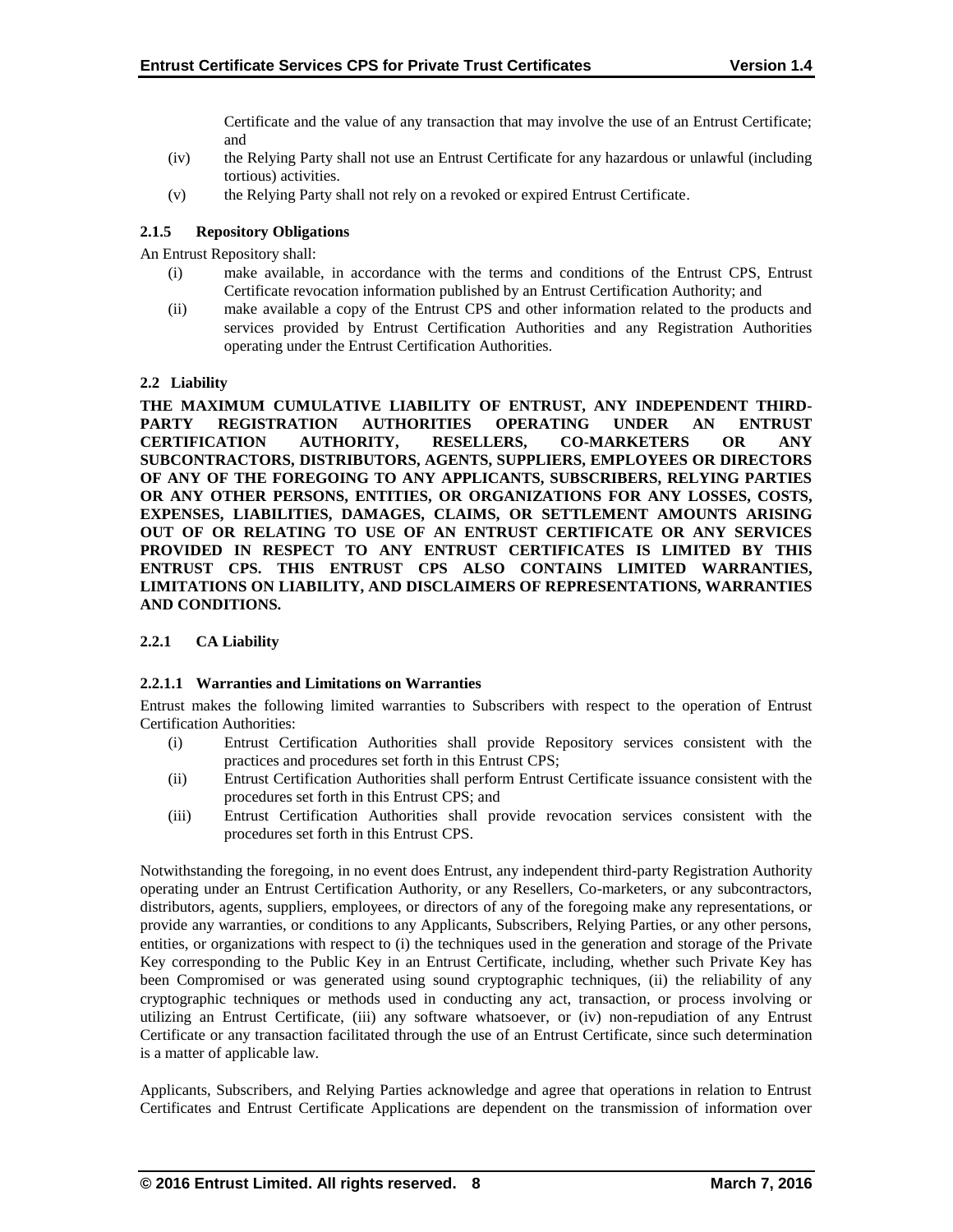communication infrastructures such as, without limitation, the Internet, telephone and telecommunications lines and networks, servers, firewalls, proxies, routers, switches, and bridges ("Telecommunication Equipment") and that this Telecommunication Equipment is not under the control of Entrust or any independent third-party Registration Authority operating under an Entrust Certification Authority, or any Resellers, Co-marketers, or any subcontractors, distributors, agents, suppliers, employees, or directors of any of the foregoing. Neither Entrust nor any independent third-party Registration Authority operating under an Entrust Certification Authority, or any Resellers, Co-marketers, or any subcontractors, distributors, agents, suppliers, employees, or directors of any of the foregoing shall be liable for any error, failure, delay, interruption, defect, or corruption in relation to an Entrust Certificate, an Entrust Certificate CRL, Entrust OCSP message, or an Entrust Certificate Application to the extent that such error, failure, delay, interruption, defect, or corruption is caused by such Telecommunication Equipment.

# **2.2.1.2 Disclaimers**

**EXCEPT AS SPECIFICALLY PROVIDED IN SECTION 2.2.1.1, NEITHER ENTRUST NOR ANY INDEPENDENT THIRD-PARTY REGISTRATION AUTHORITY OPERATING UNDER AN ENTRUST CERTIFICATION AUTHORITY, NOR ANY RESELLERS, CO-MARKETERS, OR ANY SUBCONTRACTORS, DISTRIBUTORS, AGENTS, SUPPLIERS, EMPLOYEES, OR DIRECTORS OF ANY OF THE FOREGOING MAKE ANY REPRESENTATIONS OR GIVE ANY WARRANTIES OR CONDITIONS, WHETHER EXPRESS, IMPLIED, STATUTORY, BY USAGE OF TRADE, OR OTHERWISE, AND ENTRUST AND ALL INDEPENDENT THIRD-PARTY REGISTRATION AUTHORITIES OPERATING UNDER AN ENTRUST CERTIFICATION AUTHORITY, AND ALL RESELLERS, CO-MARKETERS, AND ALL SUBCONTRACTORS, DISTRIBUTORS, AGENTS, SUPPLIERS, EMPLOYEES, AND DIRECTORS OF ANY OF THE FOREGOING SPECIFICALLY DISCLAIM ANY AND ALL REPRESENTATIONS, WARRANTIES, AND CONDITIONS OF MERCHANTABILITY, NON-INFRINGEMENT, TITLE, SATISFACTORY QUALITY, AND/OR FITNESS FOR A PARTICULAR PURPOSE.**

# **2.2.1.3 Loss Limitations**

**IN NO EVENT SHALL THE TOTAL CUMULATIVE LIABILITY OF ENTRUST, ANY INDEPENDENT THIRD-PARTY REGISTRATION AUTHORITY OPERATING UNDER AN ENTRUST CERTIFICATION AUTHORITY, ANY RESELLERS, OR CO-MARKETERS, OR ANY SUBCONTRACTORS, DISTRIBUTORS, AGENTS, SUPPLIERS, EMPLOYEES, OR DIRECTORS OF ANY OF THE FOREGOING TO ANY APPLICANT, SUBSCRIBER, RELYING PARTY OR ANY OTHER PERSON, ENTITY, OR ORGANIZATION ARISING OUT OF OR RELATING TO ANY ENTRUST CERTIFICATE OR ANY SERVICES PROVIDED IN RESPECT TO ENTRUST CERTIFICATES, INCLUDING ANY USE OR RELIANCE ON ANY ENTRUST CERTIFICATE, EXCEED THE GREATER OF (1) ONE THOUSAND UNITED STATES DOLLARS (\$1,000.00 U.S.); AND (2) TWO TIMES THE FEES PAID BY THE APPLICABLE SUBSCRIBER TO ENTRUST DURING THE TWELVE MONTHS PRIOR TO THE INITIATION OF THE CLAIM TO A MAXIMUM OF ONE HUNDRED THOUSAND DOLLARS (\$100,000) (SUCH GREATER NUMBER REFERRED TO AS THE "CUMULATIVE DAMAGE CAP"). THE FOREGOING LIMITATIONS SHALL APPLY TO ANY LIABILITY WHETHER BASED IN CONTRACT (INCLUDING FUNDAMENTAL BREACH), TORT (INCLUDING NEGLIGENCE), LEGISLATION OR ANY OTHER THEORY OF LIABILITY, INCLUDING ANY DIRECT, INDIRECT, SPECIAL, STATUTORY, PUNITIVE, EXEMPLARY, CONSEQUENTIAL, RELIANCE, OR INCIDENTAL DAMAGES.**

**IN THE EVENT THAT LIABILITY ARISING OUT OF OR RELATING TO AN ENTRUST CERTIFICATE OR ANY SERVICES PROVIDED IN RESPECT TO AN ENTRUST CERTIFICATE EXCEEDS THE CUMULATIVE DAMAGE CAP SET FORTH IN THIS SECTION ABOVE, THE AMOUNTS AVAILABLE UNDER THE CUMULATIVE DAMAGE CAP SHALL BE APPORTIONED FIRST TO THE EARLIEST CLAIMS TO ACHIEVE FINAL DISPUTE RESOLUTION UNLESS OTHERWISE ORDERED BY A COURT OF COMPETENT JURISDICTION. IN NO EVENT SHALL ENTRUST OR ANY INDEPENDENT THIRD-PARTY**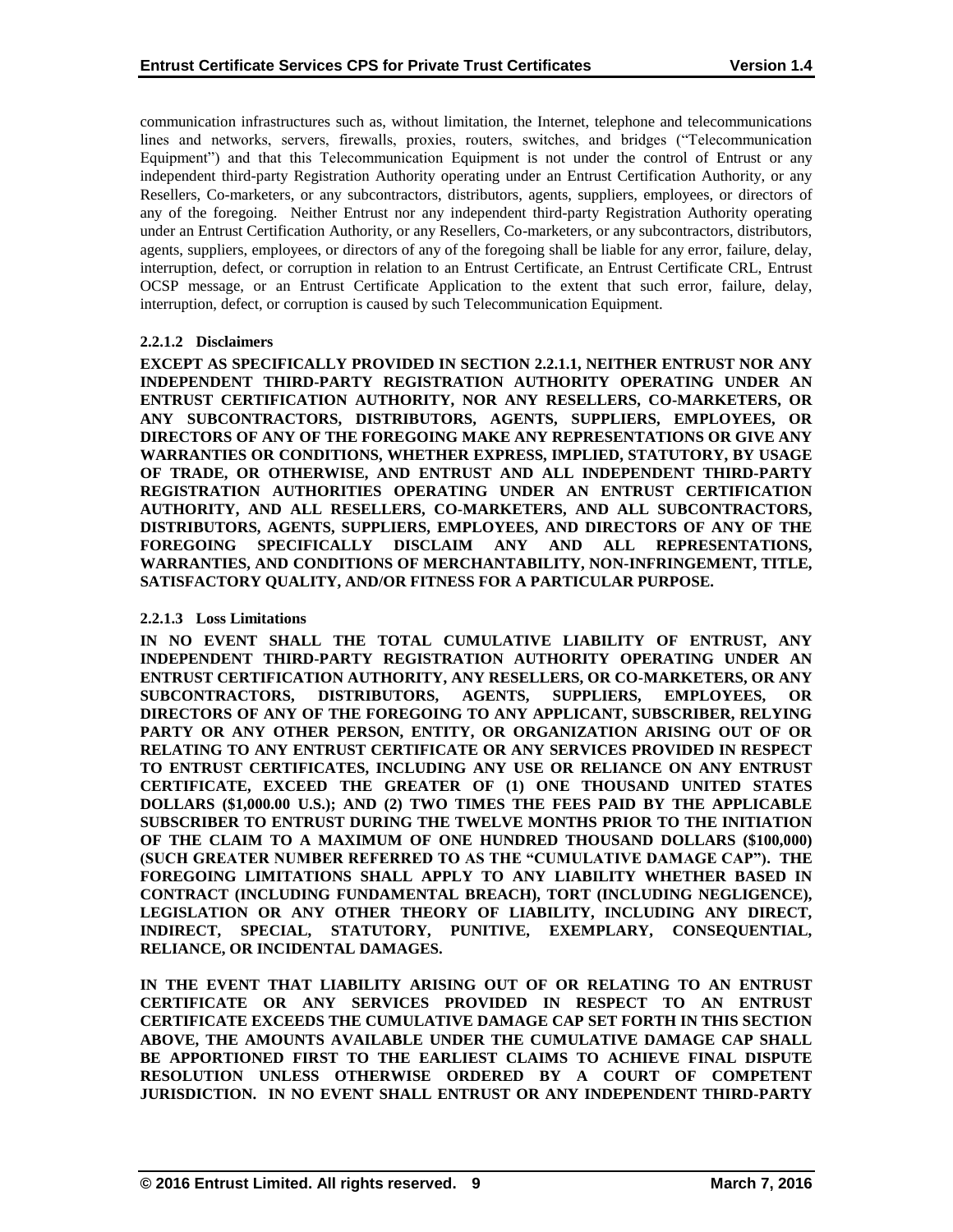**REGISTRATION AUTHORITY OPERATING UNDER AN ENTRUST CERTIFICATION AUTHORITY, OR ANY RESELLERS, CO-MARKETERS, OR ANY SUBCONTRACTORS, DISTRIBUTORS, AGENTS, SUPPLIERS, EMPLOYEES, OR DIRECTORS OF ANY OF THE FOREGOING BE OBLIGATED TO PAY MORE THAN THE CUMULATIVE DAMAGE CAP FOR ANY ENTRUST CERTIFICATE OR ANY SERVICES PROVIDED IN RESPECT TO AN ENTRUST CERTIFICATE REGARDLESS OF APPORTIONMENT AMONG CLAIMANTS.**

**IN NO EVENT SHALL ENTRUST OR ANY INDEPENDENT THIRD-PARTY REGISTRATION AUTHORITY OPERATING UNDER AN ENTRUST CERTIFICATION AUTHORITY, OR ANY RESELLERS, CO-MARKETERS, OR ANY SUBCONTRACTORS, DISTRIBUTORS, AGENTS, SUPPLIERS, EMPLOYEES, OR DIRECTORS OF ANY OF THE FOREGOING BE LIABLE FOR ANY INCIDENTAL, SPECIAL, STATUTORY, PUNITIVE, EXEMPLARY, INDIRECT, RELIANCE, OR CONSEQUENTIAL DAMAGES (INCLUDING, WITHOUT LIMITATION, DAMAGES FOR LOSS OF BUSINESS, LOSS OF BUSINESS OPPORTUNITIES, LOSS OF GOODWILL, LOSS OF PROFITS, BUSINESS INTERRUPTION, LOSS OF DATA, LOST SAVINGS OR OTHER SIMILAR PECUNIARY LOSS) WHETHER ARISING FROM CONTRACT (INCLUDING FUNDAMENTAL BREACH), TORT (INCLUDING NEGLIGENCE), LEGISLATION OR ANY OTHER THEORY OF LIABILITY.** 

**THE FOREGOING LIMITATIONS SHALL APPLY NOTWITHSTANDING THE FAILURE OF ESSENTIAL PURPOSE OF ANY LIMITED REMEDY STATED HEREIN AND EVEN IF ENTRUST OR ANY INDEPENDENT THIRD-PARTY REGISTRATION AUTHORITY OPERATING UNDER AN ENTRUST CERTIFICATION AUTHORITY, OR ANY RESELLERS, CO-MARKETERS, OR ANY SUBCONTRACTORS, DISTRIBUTORS, AGENTS, SUPPLIERS, EMPLOYEES, OR DIRECTORS OF ANY OF THE FOREGOING HAVE BEEN ADVISED OF THE POSSIBILITY OF THOSE DAMAGES.**

**SOME JURISDICTIONS DO NOT ALLOW THE EXCLUSION OR LIMITATION OF LIABILITY FOR CONSEQUENTIAL OR INCIDENTAL DAMAGES, SO THESE LIMITATIONS SET FORTH ABOVE MAY NOT APPLY TO CERTAIN APPLICANTS, SUBSCRIBERS, RELYING PARTIES, OR OTHER PERSONS, ENTITIES, OR ORGANIZATIONS. THE DISCLAIMERS OF REPRESENTATIONS, WARRANTIES, AND CONDITIONS AND THE LIMITATIONS OF LIABILITY IN THIS ENTRUST CPS CONSTITUTE AN ESSENTIAL PART OF THE ENTRUST CPS, ANY SUBSCRIPTION AGREEMENTS, AND ANY RELYING PARTY AGREEMENTS. ALL APPLICANTS, SUBSCRIBERS, RELYING PARTIES, AND OTHER PERSONS, ENTITIES, AND ORGANIZATIONS ACKNOWLEDGE THAT BUT FOR THESE DISCLAIMERS OF REPRESENTATIONS, WARRANTIES, AND CONDITIONS AND LIMITATIONS OF LIABILITY, ENTRUST WOULD NOT ISSUE ENTRUST CERTIFICATES TO SUBSCRIBERS AND NEITHER ENTRUST NOR ANY INDEPENDENT THIRD-PARTY REGISTRATION AUTHORITIES OPERATING UNDER AN ENTRUST CERTIFICATION AUTHORITY, NOR ANY RESELLERS, CO-MARKETERS, OR ANY SUBCONTRACTORS, DISTRIBUTORS, AGENTS, SUPPLIERS, EMPLOYEES, OR DIRECTORS OF ANY OF THE FOREGOING WOULD PROVIDE SERVICES IN RESPECT TO ENTRUST CERTIFICATES AND THAT THESE PROVISIONS PROVIDE FOR A REASONABLE ALLOCATION OF RISK.**

# **2.2.1.4 Other Exclusions**

Without limitation, neither Entrust nor any independent third-party Registration Authorities operating under an Entrust Certification Authority, nor any Resellers or Co-marketers, or any subcontractors, distributors, agents, suppliers, employees, or directors of any of the foregoing shall be liable to any Applicants, Subscribers, Relying Parties or any other person, entity, or organization for any losses, costs, expenses, liabilities, damages, claims, or settlement amounts arising out of or relating to use of an Entrust Certificate or any services provided in respect to an Entrust Certificate if:

(i) the Entrust Certificate was issued as a result of errors, misrepresentations, or other acts or omissions of a Subscriber or of any other person, entity, or organization;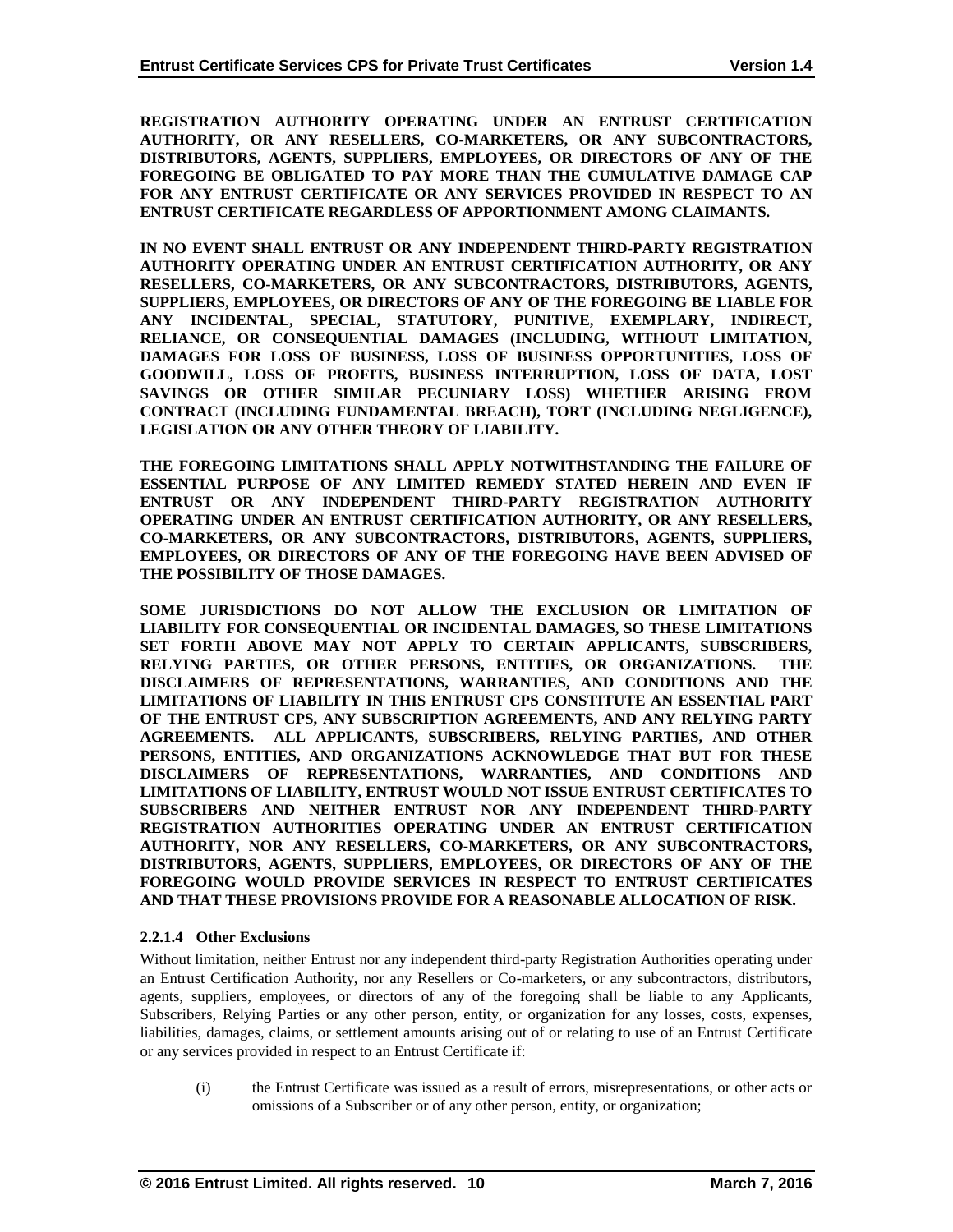- (ii) the Entrust Certificate has expired or has been revoked;
- (iii) the Entrust Certificate has been modified or otherwise altered;
- (iv) the Subscriber failed to stop using an Entrust Certificate after the information contain in such Entrust Certificate changed or after circumstances changed so that the information contained in such Entrust Certificate became misleading or inaccurate;
- (v) a Subscriber breached the Entrust CPS or the Subscriber's Subscription Agreement, or a Relying Party breached the Entrust CPS or the Relying Party's Relying Party Agreement;
- (vi) the Private Key associated with the Entrust Certificate has been Compromised; or
- (vii) the Entrust Certificate is used other than as permitted by the Entrust CPS or is used in contravention of applicable law.

In no event shall Entrust or any independent third-party Registration Authority operating under an Entrust Certification Authority, or any Resellers, Co-marketers, or any subcontractors, distributors, agents, suppliers, employees, or directors of any of the foregoing be liable to any Applicant, Subscriber, or any other person, entity, or organization for any losses, costs, liabilities, expenses, damages, claims, or settlement amounts arising out of or relating to the refusal by Entrust or any independent third-party Registration Authority operating under an Entrust Certification Authority, or any Resellers, Co-marketers, or any subcontractors, distributors, agents, suppliers, employees, or directors of any of the foregoing to issue or request the issuance of an Entrust Certificate. In no event shall Entrust or any independent thirdparty Registration Authority operating under an Entrust Certification Authority, or any Resellers, Comarketers, or any subcontractors, distributors, agents, suppliers, employees, or directors of any of the foregoing be liable to any Applicant, Subscriber, or any other person, entity, or organization for any losses, costs, liabilities, expenses, damages, claims, or settlement amounts arising out of or relating to any delay by Entrust or any independent third-party Registration Authority operating under an Entrust Certification Authority, or any Resellers, Co-marketers, or any subcontractors, distributors, agents, suppliers, employees, or directors of any of the foregoing, in issuing or in requesting the issuance of an Entrust Certificate.

In no event shall Entrust or any independent third-party Registration Authority operating under an Entrust Certification Authority, or any Resellers, Co-marketers, or any subcontractors, distributors, agents, suppliers, employees, or directors of any of the foregoing be liable to any Subscriber, Relying Party, or any other person, entity, or organization for any losses, costs, expenses, liabilities, damages, claims, or settlement amounts arising out of or relating to any proceeding or allegation that an Entrust Certificate or any information contained in an Entrust Certificate infringes, misappropriates, dilutes, unfairly competes with, or otherwise violates any patent, trademark, copyright, trade secret, or any other intellectual property right or other right of any person, entity, or organization in any jurisdiction.

# **2.2.1.5 Hazardous Activities**

Entrust Certificates and the services provided by Entrust in respect to Entrust Certificates are not designed, manufactured, or intended for use in or in conjunction with hazardous activities or uses requiring fail-safe performance, including the operation of nuclear facilities, aircraft navigation or communications systems, air traffic control, medical devices or direct life support machines. Entrust and any independent third-party Registration Authority operating under an Entrust Certification Authority, and any Resellers, Co-marketers, and any subcontractors, distributors, agents, suppliers, employees, or directors of any of the foregoing specifically disclaim any and all representations, warranties, and conditions with respect to such uses, whether express, implied, statutory, by usage of trade, or otherwise.

# **2.2.2 RA Liability**

The same liability provisions that apply in §2.2.1 with respect to Entrust Certification Authorities shall apply with respect to Entrust-operated Registration Authorities and independent third-party Registration Authorities operating under Entrust Certification Authorities and all Resellers, Co-marketers and all subcontractors, distributors, agents, suppliers, employees, and directors of any of the foregoing.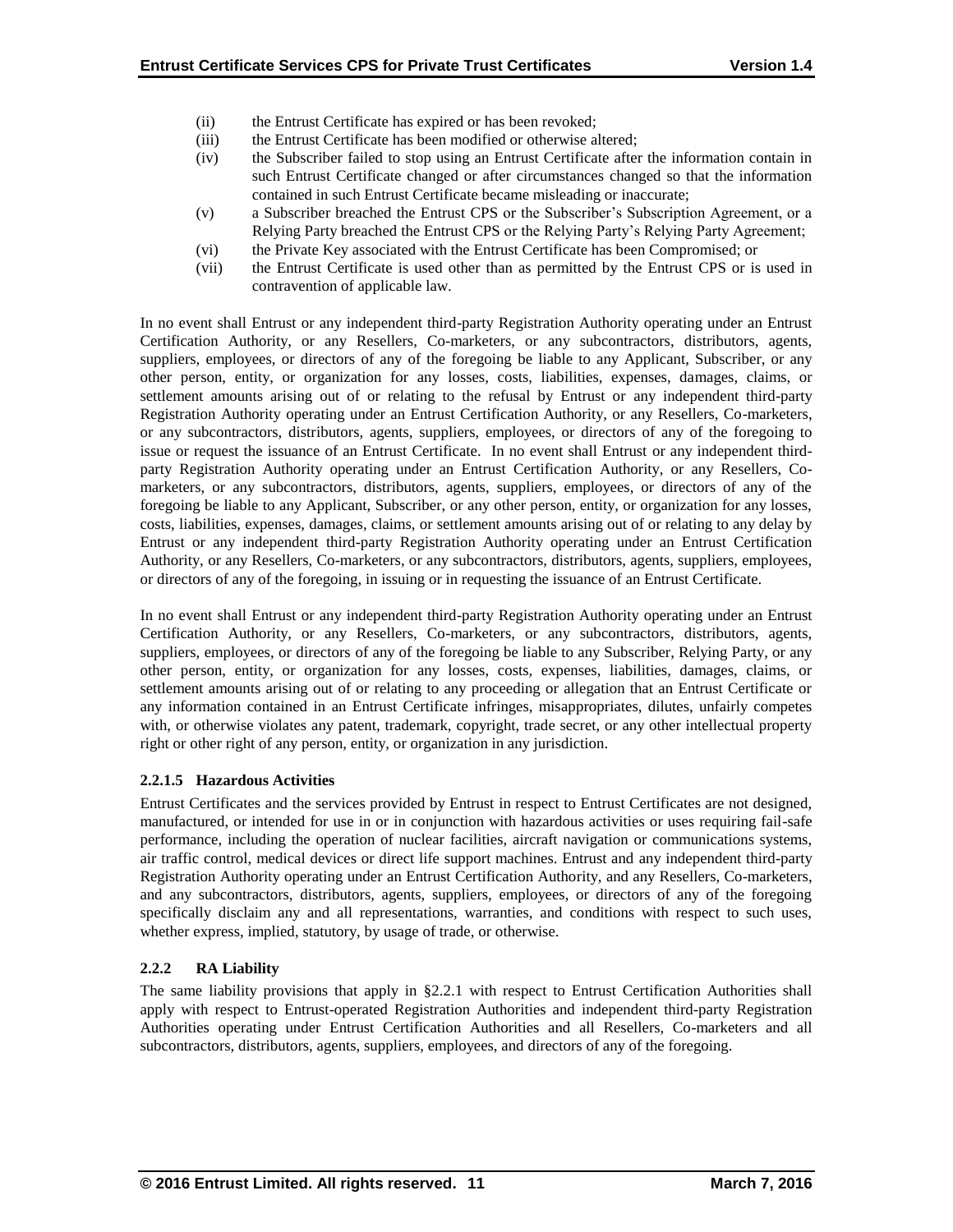# **2.3 Financial Responsibility**

Subscribers and Relying Parties shall be responsible for the financial consequences to such Subscribers, Relying Parties, and to any other persons, entities, or organizations for any transactions in which such Subscribers or Relying Parties participate and which use Entrust Certificates or any services provided in respect to Entrust Certificates. Entrust makes no representations and gives no warranties or conditions regarding the financial efficacy of any transaction completed utilizing an Entrust Certificate or any services provided in respect to Entrust Certificates and neither Entrust nor any independent third-party Registration Authority operating under an Entrust Certification Authority, nor any Resellers, Co-marketers, nor any subcontractors, distributors, agents, suppliers, employees, or directors of any of the foregoing shall have any liability except as explicitly set forth herein in respect to the use of or reliance on an Entrust Certificate or any services provided in respect to Entrust Certificates.

# **2.3.1 Indemnification by Relying Parties**

RELYING PARTIES SHALL INDEMNIFY AND HOLD ENTRUST AND ALL INDEPENDENT THIRD-PARTY REGISTRATION AUTHORITIES OPERATING UNDER AN ENTRUST CERTIFICATION AUTHORITY, AND ALL RESELLERS, CO-MARKETERS, AND ALL SUBCONTRACTORS, DISTRIBUTORS, AGENTS, SUPPLIERS, EMPLOYEES, AND DIRECTORS OF ANY OF THE FOREGOING (COLLECTIVELY, THE "INDEMNIFIED PARTIES") HARMLESS FROM AND AGAINST ANY AND ALL LIABILITIES, LOSSES, COSTS, EXPENSES, DAMAGES, CLAIMS, AND SETTLEMENT AMOUNTS (INCLUDING REASONABLE ATTORNEY'S FEES, COURT COSTS, AND EXPERT'S FEES) ARISING OUT OF OR RELATING TO ANY USE OR RELIANCE BY A RELYING PARTY ON ANY ENTRUST CERTIFICATE OR ANY SERVICE PROVIDED IN RESPECT TO ENTRUST CERTIFICATES, INCLUDING (I) LACK OF PROPER VALIDATION OF AN ENTRUST CERTIFICATE BY A RELYING PARTY, (II) RELIANCE BY THE RELYING PARTY ON AN EXPIRED OR REVOKED ENTRUST CERTIFICATE, (III) USE OF AN ENTRUST CERTIFICATE OTHER THAN AS PERMITTED BY THE ENTRUST CPS, THE SUBSCRIPTION AGREEMENT, ANY RELYING PARTY AGREEMENT, AND APPLICABLE LAW, (IV) FAILURE BY A RELYING PARTY TO EXERCISE REASONABLE JUDGMENT IN THE CIRCUMSTANCES IN RELYING ON AN ENTRUST CERTIFICATE, OR (V) ANY CLAIM OR ALLEGATION THAT THE RELIANCE BY A RELYING PARTY ON AN ENTRUST CERTIFICATE OR THE INFORMATION CONTAINED IN AN ENTRUST CERTIFICATE INFRINGES, MISAPPROPRIATES, DILUTES, UNFAIRLY COMPETES WITH, OR OTHERWISE VIOLATES THE RIGHTS INCLUDING INTELLECTUAL PROPERTY RIGHTS OR ANY OTHER RIGHTS OF ANYONE IN ANY JURISDICTION. NOTWITHSTANDING THE FOREGOING, RELYING PARTIES SHALL NOT BE OBLIGATED TO PROVIDE ANY INDEMNIFICATION TO AN INDEMNIFIED PARTY IN RESPECT TO ANY LIABILITIES, LOSSES, COSTS, EXPENSES, DAMAGES, CLAIMS, AND SETTLEMENT AMOUNTS (INCLUDING REASONABLE ATTORNEY'S FEES, COURT COSTS AND EXPERT'S FEES) TO THE EXTENT THAT SUCH LIABILITIES, LOSSES, COSTS, EXPENSES, DAMAGES, CLAIMS, AND SETTLEMENT AMOUNTS (INCLUDING REASONABLE ATTORNEY'S FEES, COURT COSTS, AND EXPERT'S FEES) ARISE OUT OF OR RELATE TO ANY WILLFUL MISCONDUCT BY SUCH INDEMNIFIED PARTY.

# **2.3.1.1 Indemnification by Subscribers**

SUBSCRIBERS SHALL INDEMNIFY AND HOLD ENTRUST AND ALL INDEPENDENT THIRD-PARTY REGISTRATION AUTHORITIES OPERATING UNDER AN ENTRUST CERTIFICATION AUTHORITY, AND ALL RESELLERS, CO-MARKETERS, AND ALL SUBCONTRACTORS, DISTRIBUTORS, AGENTS, SUPPLIERS, EMPLOYEES, OR DIRECTORS OF ANY OF THE FOREGOING (COLLECTIVELY, THE "INDEMNIFIED PARTIES") HARMLESS FROM AND AGAINST ANY AND ALL LIABILITIES, LOSSES, COSTS, EXPENSES, DAMAGES, CLAIMS, AND SETTLEMENT AMOUNTS (INCLUDING REASONABLE ATTORNEY'S FEES, COURT COSTS, AND EXPERT'S FEES) ARISING OUT OF OR RELATING TO ANY RELIANCE BY A RELYING PARTY ON ANY ENTRUST CERTIFICATE OR ANY SERVICE PROVIDED IN RESPECT TO ENTRUST CERTIFICATES, INCLUDING ANY (I) ERROR, MISREPRESENTATION OR OMISSION MADE BY A SUBSCRIBER IN USING OR APPLYING FOR AN ENTRUST CERTIFICATE, (II)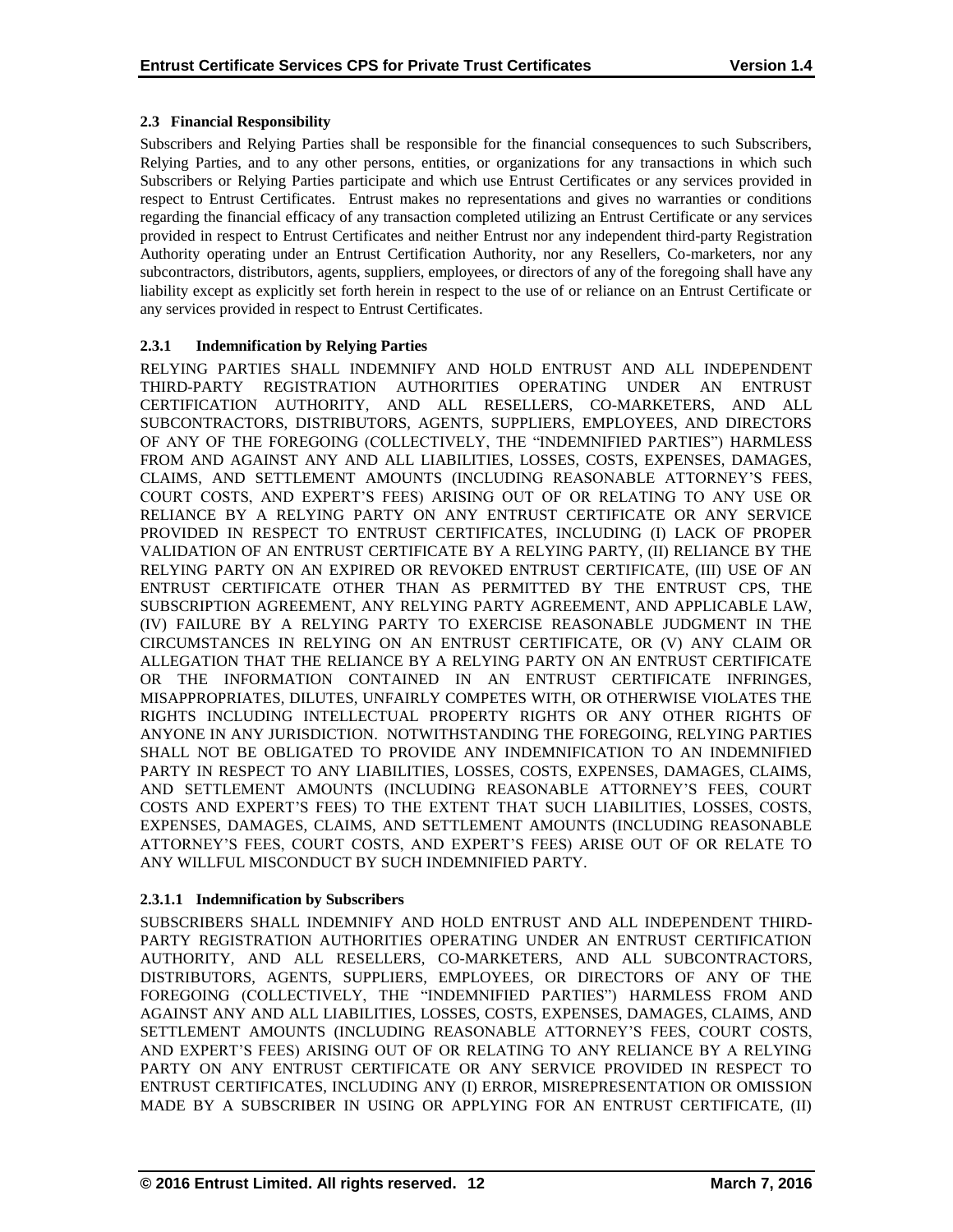MODIFICATION MADE BY A SUBSCRIBER TO THE INFORMATION CONTAINED IN AN ENTRUST CERTIFICATE, (III) USE OF AN ENTRUST CERTIFICATE OTHER THAN AS PERMITTED BY THE ENTRUST CPS, THE SUBSCRIPTION AGREEMENT, ANY RELYING PARTY AGREEMENT, AND APPLICABLE LAW, (IV) FAILURE BY A SUBSCRIBER TO TAKE THE NECESSARY PRECAUTIONS TO PREVENT LOSS, DISCLOSURE, COMPROMISE OR UNAUTHORIZED USE OF THE PRIVATE KEY CORRESPONDING TO THE PUBLIC KEY IN SUCH SUBSCRIBER'S ENTRUST CERTIFICATE, OR (V) ALLEGATION THAT THE USE OF A SUBSCRIBER'S ENTRUST CERTIFICATE OR THE INFORMATION CONTAINED IN A SUBSCRIBER'S ENTRUST CERTIFICATE INFRINGES, MISAPPROPRIATES, DILUTES, UNFAIRLY COMPETES WITH, OR OTHERWISE VIOLATES THE RIGHTS INCLUDING INTELLECTUAL PROPERTY RIGHTS OR ANY OTHER RIGHTS OF ANYONE IN ANY JURISDICTION. NOTWITHSTANDING THE FOREGOING, A SUBSCRIBER SHALL NOT BE OBLIGATED TO PROVIDE ANY INDEMNIFICATION TO AN INDEMNIFIED PARTY IN RESPECT TO ANY LIABILITIES, LOSSES, COSTS, EXPENSES, DAMAGES, CLAIMS, AND SETTLEMENT AMOUNTS (INCLUDING REASONABLE ATTORNEY'S FEES, COURT COSTS AND EXPERTS FEES) TO THE EXTENT THAT SUCH LIABILITIES, LOSSES, COSTS, EXPENSES, DAMAGES, CLAIMS, AND SETTLEMENT AMOUNTS (INCLUDING REASONABLE ATTORNEY'S FEES, COURT COSTS, AND EXPERT'S FEES) ARISE OUT OF OR RELATE TO ANY WILLFUL MISCONDUCT BY SUCH INDEMNIFIED PARTY.

# **2.3.2 Fiduciary Relationships**

Nothing contained in this Entrust CPS, or in any Subscription Agreement, or any Relying Party Agreement shall be deemed to constitute either Entrust or any independent third-party Registration Authority operating under an Entrust Certification Authority, or any Resellers, Co-marketers, or any subcontractors, distributors, agents, suppliers, employees, or directors of any of the foregoing, the fiduciary, partner, agent, trustee, or legal representative of any Applicant, Subscriber, Relying Party or any other person, entity, or organization or to create any fiduciary relationship between either Entrust or any independent third-party Registration Authority operating under an Entrust Certification Authority, or any Resellers, Co-marketers, or any subcontractors, distributors, agents, suppliers, employees, or directors of any of the foregoing and any Subscriber, Applicant, Relying Party or any other person, entity, or organization, for any purpose whatsoever. Nothing in the Entrust CPS, or in any Subscription Agreement or any Relying Party Agreement shall confer on any Subscriber, Applicant, Relying Party, or any other third party, any authority to act for, bind, or create or assume any obligation or responsibility, or make any representation on behalf of Entrust or any independent third-party Registration Authority operating under an Entrust Certification Authority, or any Resellers, Co-marketers, or any subcontractors, distributors, agents, suppliers, employees, or directors of any of the foregoing.

# **2.3.3 Administrative Processes**

No Stipulation.

# **2.4 Interpretation and Enforcement**

# **2.4.1 Governing Law**

The laws of the Province of Ontario, Canada, excluding its conflict of laws rules, shall govern the construction, validity, interpretation, enforceability and performance of the Entrust CPS, all Subscription Agreements and all Relying Party Agreements. The application of the United Nations Convention on Contracts for the International Sale of Goods to the Entrust CPS, any Subscription Agreements, and any Relying Party Agreements is expressly excluded. Any dispute arising out of or in respect to the Entrust CPS, any Subscription Agreement, any Relying Party Agreement, or in respect to any Entrust Certificates or any services provided in respect to any Entrust Certificates that is not resolved by alternative dispute resolution, shall be brought in the provincial or federal courts sitting in Ottawa, Ontario, and each person, entity, or organization hereby agrees that such courts shall have personal and exclusive jurisdiction over such disputes. In the event that any matter is brought in a provincial or federal court, Applicants,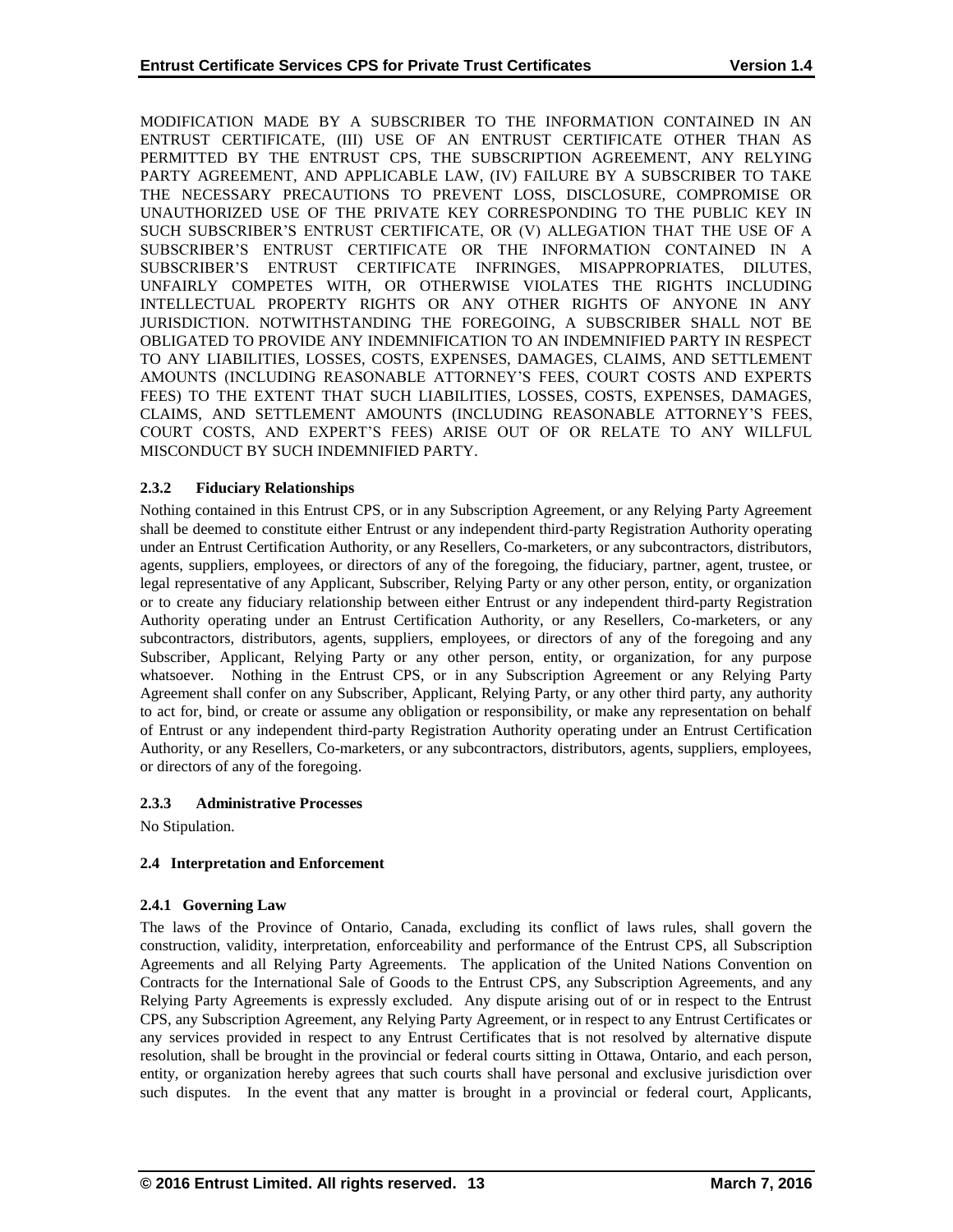Subscribers, and Relying Parties waive any right that such Applicants, Subscribers, and Relying Parties may have to a jury trial.

# **2.4.1.1 Force Majeure**

Neither Entrust nor any independent third-party Registration Authority operating under an Entrust Certification Authority, nor any Resellers, Co-marketers, nor any subcontractors, distributors, agents, suppliers, employees, or directors of any of the foregoing shall be in default hereunder or liable for any losses, costs, expenses, liabilities, damages, claims, or settlement amounts arising out of or related to delays in performance or from failure to perform or comply with the terms of the Entrust CPS, any Subscription Agreement, or any Relying Party Agreement due to any causes beyond its reasonable control, which causes include acts of God or the public enemy, riots and insurrections, war, accidents, fire, strikes and other labor difficulties (whether or not Entrust is in a position to concede to such demands), embargoes, judicial action, failure or default of any superior certification authority, lack of or inability to obtain export permits or approvals, necessary labor, materials, energy, utilities, components or machinery, acts of civil or military authorities.

# **2.4.1.2 Interpretation**

All references in this Entrust CPS to "Sections" refer to the sections of this Entrust CPS. As used in this Entrust CPS, neutral pronouns and any variations thereof shall be deemed to include the feminine and masculine and all terms used in the singular shall be deemed to include the plural, and vice versa, as the context may require. The words "hereof", "herein", and "hereunder" and other words of similar import refer to this Entrust CPS as a whole, as the same may from time to time be amended or supplemented, and not to any subdivision contained in this Entrust CPS. The word "including" when used herein is not intended to be exclusive and means "including, without limitation."

# **2.4.2 Severability, Survival, Merger, Notice**

# **2.4.2.1 Severability**

Whenever possible, each provision of the Entrust CPS, any Subscription Agreements, and any Relying Party Agreements shall be interpreted in such a manner as to be effective and valid under applicable law. If the application of any provision of the Entrust CPS, any Subscription Agreements, or any Relying Party Agreements or any portion thereof to any particular facts or circumstances shall be held to be invalid or unenforceable by an arbitrator or court of competent jurisdiction, then (i) the validity and enforceability of such provision as applied to any other particular facts or circumstances and the validity of other provisions of the Entrust CPS, any Subscription Agreements, or any Relying Party Agreements shall not in any way be affected or impaired thereby, and (ii) such provision shall be enforced to the maximum extent possible so as to effect its intent and it shall be reformed without further action to the extent necessary to make such provision valid and enforceable.

**FOR GREATER CERTAINTY, IT IS EXPRESSLY UNDERSTOOD AND AGREED THAT EVERY PROVISION OF THE ENTRUST CPS, ANY SUBSCRIPTION AGREEMENTS, OR ANY RELYING PARTY AGREEMENTS THAT DEAL WITH (I) LIMITATION OF LIABILITY OR DAMAGES, (II) DISCLAIMERS OF REPRESENTATIONS, WARRANTIES, CONDITIONS, OR LIABILITIES, OR (III) INDEMNIFICATION, IS EXPRESSLY INTENDED TO BE SEVERABLE FROM ANY OTHER PROVISIONS OF THE ENTRUST CPS, ANY SUBSCRIPTION AGREEMENTS, OR ANY RELYING PARTY AGREEMENTS AND SHALL BE SO INTERPRETED AND ENFORCED.**

# **2.4.2.2 Survival**

The provisions of the section entitled "Definitions" and sections 2.1.3.1, 2.1.4.1, 2.2, 2.3, 2.4, 2.8, 2.9, 3.1.5, 3.1.6, 4.6 and 8.1 shall survive termination or expiration of the Entrust CPS, any Subscription Agreements, and any Relying Party Agreements. All references to sections that survive termination of the Entrust CPS, any Subscription Agreements, and any Relying Party Agreements, shall include all sub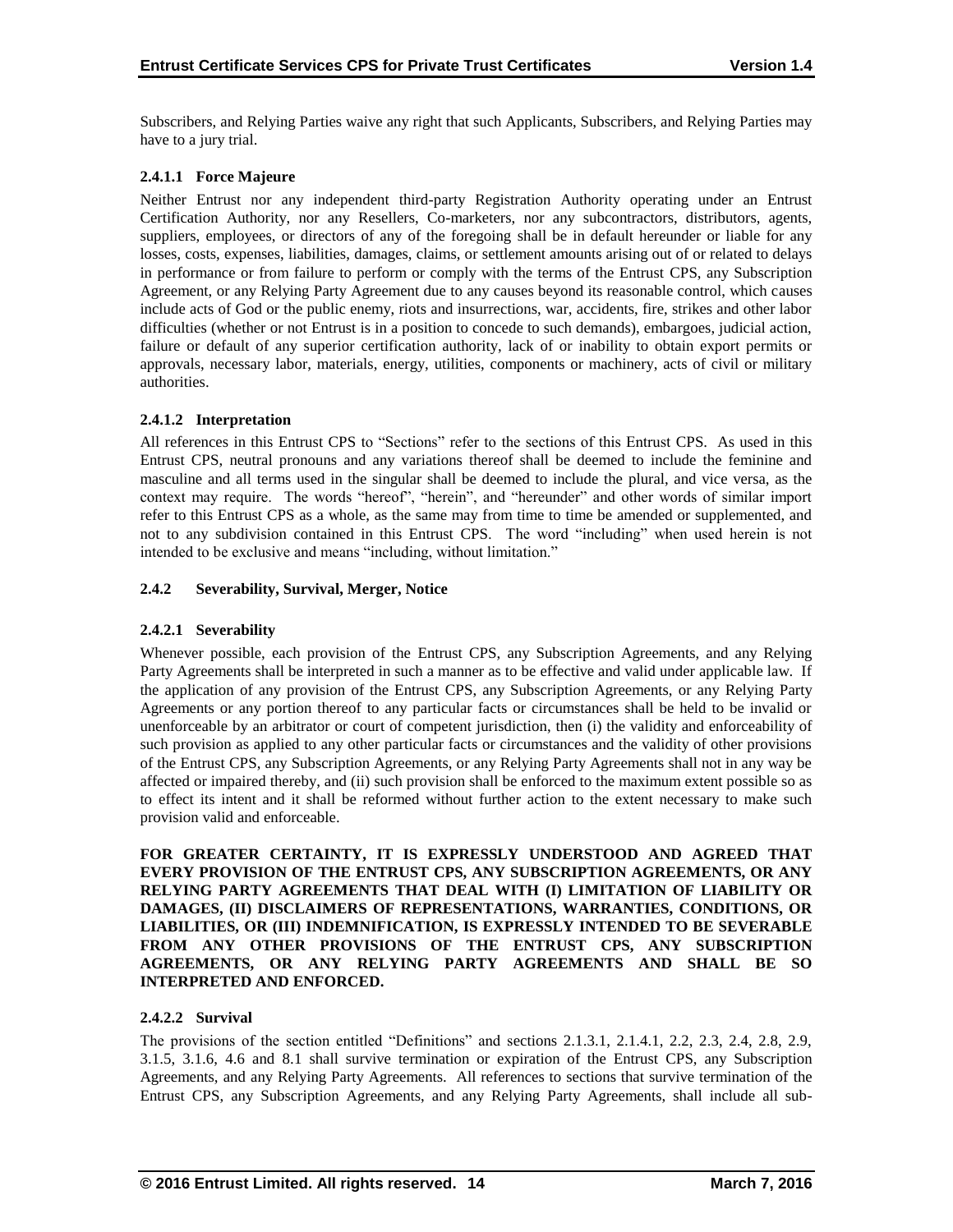sections of such sections. All payment obligations shall survive any termination or expiration of the Entrust CPS, any Subscription Agreements, and any Relying Party Agreements.

# **2.4.2.3 Merger**

The Entrust CPS, the Subscription Agreements, and the Relying Party Agreements state all of the rights and obligations of Entrust, any independent third-party Registration Authorities operating under an Entrust Certification Authority, any Resellers, Co-marketers, and any subcontractors, distributors, agents, suppliers, employees, or directors of any of the foregoing, and any Applicant, Subscriber, or Relying Party and any other persons, entities, or organizations in respect to the subject matter hereof and thereof and such rights and obligations shall not be augmented or derogated by any prior agreements, communications, or understandings of any nature whatsoever whether oral or written. The rights and obligations of Entrust, any independent third-party Registration Authorities operating under an Entrust Certification Authority, any Resellers, Co-marketers, and any subcontractors, distributors, agents, suppliers, employees, and directors of any of the foregoing may not be modified or waived orally and may be modified only in a writing signed or authenticated by a duly authorized representative of Entrust.

# **2.4.2.4 Conflict of Provisions**

In the event of a conflict between the provisions of the Entrust CPS and any express written agreement between Entrust or an independent third-party Registration Authority operating under an Entrust Certification Authority and a Subscriber or Relying Party, with respect to Entrust Certificates or any services provided in respect to Entrust Certificates, such other express written agreement shall take precedence. In the event of any inconsistency between the provisions of this Entrust CPS and the provisions of any Subscription Agreement or any Relying Party Agreement, the terms and conditions of this Entrust CPS shall govern.

# **2.4.2.5 Waiver**

The failure of Entrust to enforce, at any time, any of the provisions of this Entrust CPS, a Subscription Agreement with Entrust, or a Relying Party Agreement with Entrust or the failure of Entrust to require, at any time, performance by any Applicant, Subscriber, Relying Party or any other person, entity, or organization of any of the provisions of this Entrust CPS, a Subscription Agreement with Entrust, or a Relying Party Agreement with Entrust, shall in no way be construed to be a present or future waiver of such provisions, nor in any way affect the ability of Entrust to enforce each and every such provision thereafter. The express waiver by Entrust of any provision, condition, or requirement of this Entrust CPS, a Subscription Agreement with Entrust, or a Relying Party Agreement with Entrust shall not constitute a waiver of any future obligation to comply with such provision, condition, or requirement. The failure of an independent third-party Registration Authority or Reseller operating under an Entrust Certification Authority ("Registration Authority") to enforce, at any time, any of the provisions of a this Entrust CPS, any Subscription Agreement with such Registration Authority, or any Relying Party Agreement with such Registration Authority or the failure to require by such Registration Authority, at any time, performance by any Applicant, Subscriber, Relying Party or any other person, entity, or organization of this Entrust CPS, any Subscription Agreement with such Registration Authority, or any Relying Party Agreement with such Registration Authority shall in no way be construed to be a present or future waiver of such provisions, nor in any way affect the ability of such Registration Authority to enforce each and every such provision thereafter. The express waiver by a Registration Authority of any provision, condition, or requirement of a Subscription Agreement with such Registration Authority or a Relying Party Agreement with such Registration Authority shall not constitute a waiver of any future obligation to comply with such provision, condition, or requirement.

# **2.4.2.6 Notice**

Any notice to be given by a Subscriber, Applicant, or Relying Party to Entrust under this Entrust CPS, a Subscription Agreement, or a Relying Party Agreement shall be given in writing to the address specified in §1.4 by prepaid receipted mail, facsimile, or overnight courier, and shall be effective as follows (i) in the case of facsimile or courier, on the next Business Day, and (ii) in the case of receipted mail, five (5)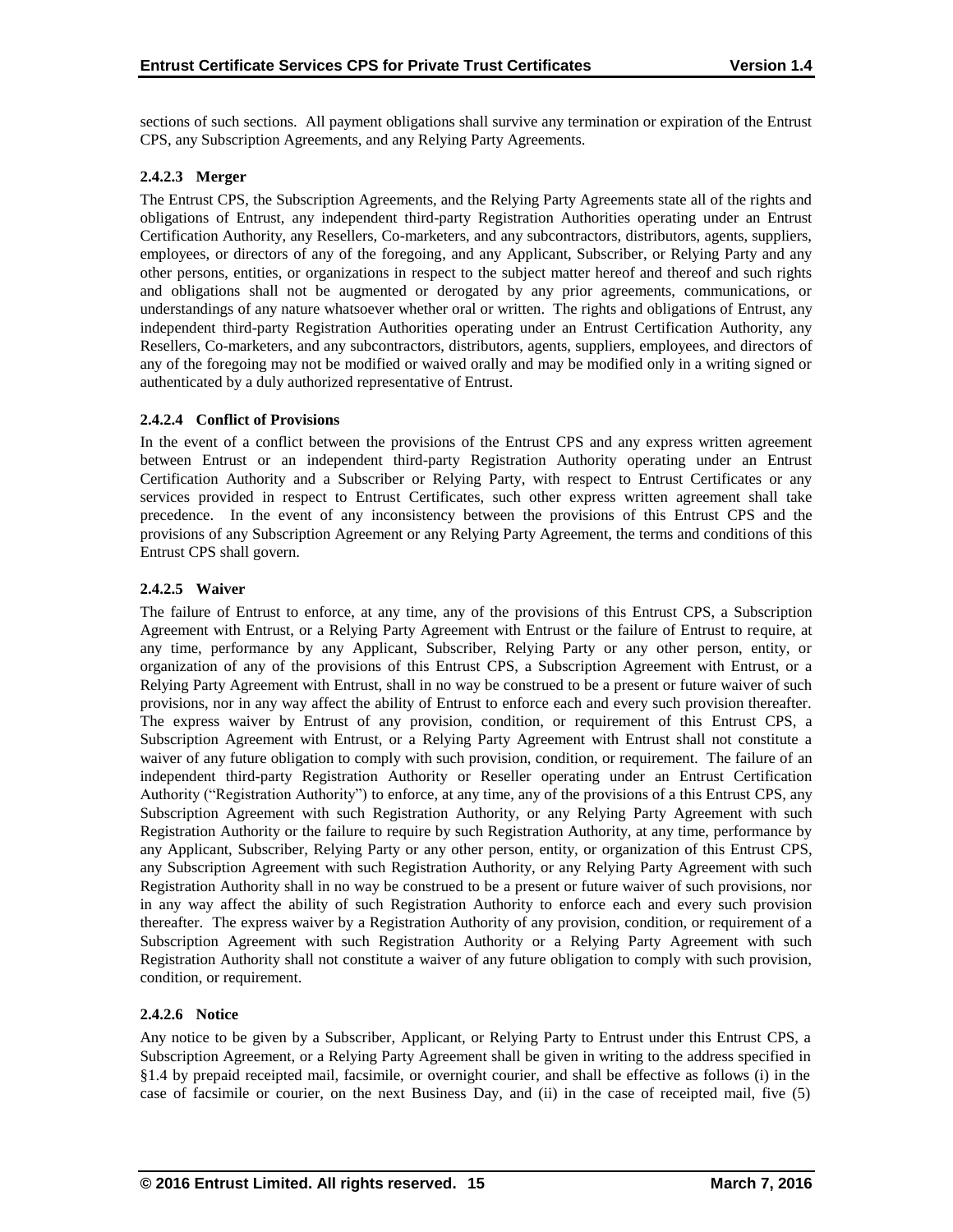Business Days following the date of deposit in the mail. Any notice to be given by Entrust under the Entrust CPS, any Subscription Agreement, or any Relying Party Agreement shall be given by email or by facsimile or courier to the last address, email address or facsimile number for the Subscriber on file with Entrust. In the event of notice by email, the notice shall become effective on the next Business Day. In the event of notice by prepaid receipted mail, facsimile, or overnight courier, notice shall become effective as specified in (i) or (ii), depending on the means of notice utilized.

# **2.4.2.7 Assignment**

Entrust Certificates and the rights granted under the Entrust CPS, any Subscription Agreement, or any Relying Party Agreement are personal to the Applicant, Subscriber, or Relying Party that entered into the Subscription Agreement or Relying Party Agreement and cannot be assigned, sold, transferred, or otherwise disposed of, whether voluntarily, involuntarily, by operation of law, or otherwise, without the prior written consent of Entrust or the Registration Authority under an Entrust Certification Authority with which such Applicant, Subscriber, or Relying Party has contracted. Any attempted assignment or transfer without such consent shall be void and shall automatically terminate such Applicant's, Subscriber's or Relying Party's rights under the Entrust CPS, any Subscription Agreement, or any Relying Party Agreement. Entrust may assign, sell, transfer, or otherwise dispose of the Entrust CPS, any Subscription Agreements, or any Relying Party Agreements together with all of its rights and obligations under the Entrust CPS, any Subscription Agreements, and any Relying Party Agreements (i) to an Affiliate, or (ii) as part of a sale, merger, or other transfer of all or substantially all the assets or stock of the business of Entrust to which the Entrust CPS, the Subscription Agreements, and Relying Party Agreements relate. Subject to the foregoing limits, this Agreement shall be binding upon and shall inure to the benefit of permitted successors and assigns of Entrust, any third-party Registration Authorities operating under the Entrust Certification Authorities, Applicants, Subscribers, and Relying Parties, as the case may be.

# **2.4.3 Dispute Resolution Procedures**

Any disputes between a Subscriber or an Applicant and Entrust or any third-party Registration Authorities operating under the Entrust Certification Authorities, or a Relying Party and Entrust or any third-party Registration Authorities operating under the Entrust Certification Authorities, shall be submitted to mediation in accordance with the Commercial Mediation Rules of the American Arbitration Association which shall take place in English in Ottawa, Ontario. In the event that a resolution to such dispute cannot be achieved through mediation within thirty (30) days, the dispute shall be submitted to binding arbitration. The arbitrator shall have the right to decide all questions of arbitrability. The dispute shall be finally settled by arbitration in accordance with the rules of the American Arbitration Association, as modified by this provision. Such arbitration shall take place in English in Ottawa, Ontario, before a sole arbitrator appointed by the American Arbitration Association (AAA) who shall be appointed by the AAA from its Technology Panel and shall be reasonably knowledgeable in electronic commerce disputes. The arbitrator shall apply the laws of the Province of Ontario, without regard to its conflict of laws provisions, and shall render a written decision within thirty (30) days from the date of close of the arbitration hearing, but no more than one (1) year from the date that the matter was submitted for arbitration. The decision of the arbitrator shall be binding and conclusive and may be entered in any court of competent jurisdiction. In each arbitration, the prevailing party shall be entitled to an award of all or a portion of its costs in such arbitration, including reasonable attorney's fees actually incurred. Nothing in the Entrust CPS, or in any Subscription Agreement, or any Relying Party Agreement shall preclude Entrust or any third-party Registration Authorities operating under the Entrust Certification Authorities from applying to any court of competent jurisdiction for temporary or permanent injunctive relief, without breach of this §2.4.3 and without any abridgment of the powers of the arbitrator, with respect to any (i) alleged Compromise that affects the integrity of an Entrust Certificate, or (ii) alleged breach of the terms and conditions of the Entrust CPS, any Subscription Agreement, or any Relying Party Agreement. The institution of any arbitration or any action shall not relieve an Applicant, Subscriber or Relying Party of its obligations under the Entrust CPS, any Subscription Agreement, or any Relying Party Agreement.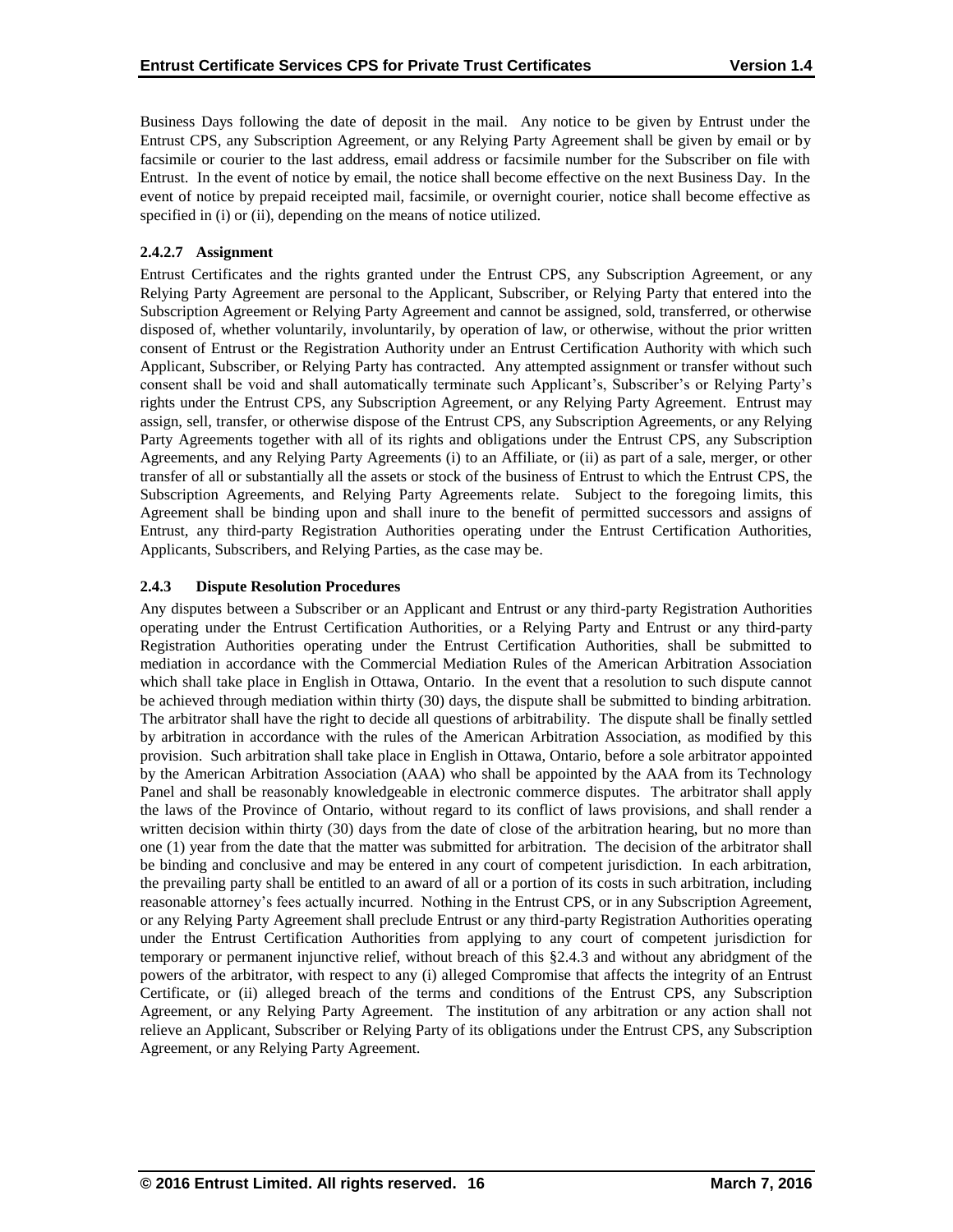# **2.4.3.1 Limitation Period on Arbitrations and Actions**

Any and all arbitrations or legal actions in respect to a dispute that is related to an Entrust Certificate or any services provided in respect to an Entrust Certificate shall be commenced prior to the end of one (1) year after (i) the expiration or revocation of the Entrust Certificate in dispute, or (ii) the date of provision of the disputed service or services in respect to the Entrust Certificate in dispute, whichever is sooner. If any arbitration or action in respect to a dispute that is related to an Entrust Certificate or any service or services provided in respect to an Entrust Certificate is not commenced prior to such time, any party seeking to institute such an arbitration or action shall be barred from commencing or proceeding with such arbitration or action.

# **2.5 Fees**

The fees for services provided by Entrust in respect to Entrust Certificates are set forth in the Entrust Repository. These fees are subject to change, and any such changes shall become effective immediately after posting in the Entrust Repository. The fees for services provided by independent third-party Registration Authorities, Resellers and Co-marketers in respect to Entrust Certificates are set forth on the web sites operated by such Registration Authorities, Resellers and Co-marketers. These fees are subject to change, and any such changes shall become effective immediately after posting in such web sites.

# **2.5.1 Certificate Issuance or Renewal Fees**

See the Entrust Repository for the fees charged by Entrust. See the web sites operated by Registration Authorities operating under the Entrust Certification Authorities, Resellers, and Co-marketers for the fees charged by such Registration Authorities, Resellers, and Co-marketers.

# **2.5.2 Certificate Access Fees**

See the Entrust Repository for the fees charged by Entrust. See the web sites operated by Registration Authorities operating under the Entrust Certification Authorities, Resellers, and Co-marketers for the fees charged by such Registration Authorities, Resellers, and Co-marketers.

# **2.5.3 Revocation or Status Information Access Fees**

See the Entrust Repository for the fees charged by Entrust. See the web sites operated by Registration Authorities operating under the Entrust Certification Authorities, Resellers, and Co-marketers for the fees charged by such Registration Authorities, Resellers, and Co-marketers.

# **2.5.4 Fees for Other Services such as Policy Information**

See the Entrust Repository for the fees charged by Entrust. See the web sites operated by Registration Authorities operating under the Entrust Certification Authorities, Resellers, and Co-marketers for the fees charged by such Registration Authorities, Resellers, and Co-marketers.

# **2.5.5 Refund Policy**

Neither Entrust nor any Registration Authorities operating under the Entrust Certification Authorities nor any Resellers or Co-Marketers provide any refunds for Entrust Certificates or services provided in respect to Entrust Certificates.

# **2.6 Publication and Repositories**

Entrust maintains the Entrust Repository to store various information related to Entrust Certificates and the operation of Entrust Certification Authorities, Entrust Registration Authorities, and third-party Registration Authorities operating under the Entrust Certification Authorities. The Entrust CPS and various other related information is published in the Entrust Repository. The Entrust CPS is also available from Entrust in hard copy upon request.

# **2.6.1 Publication of CA Information**

The following Entrust Certificate information is published in the Entrust Repository: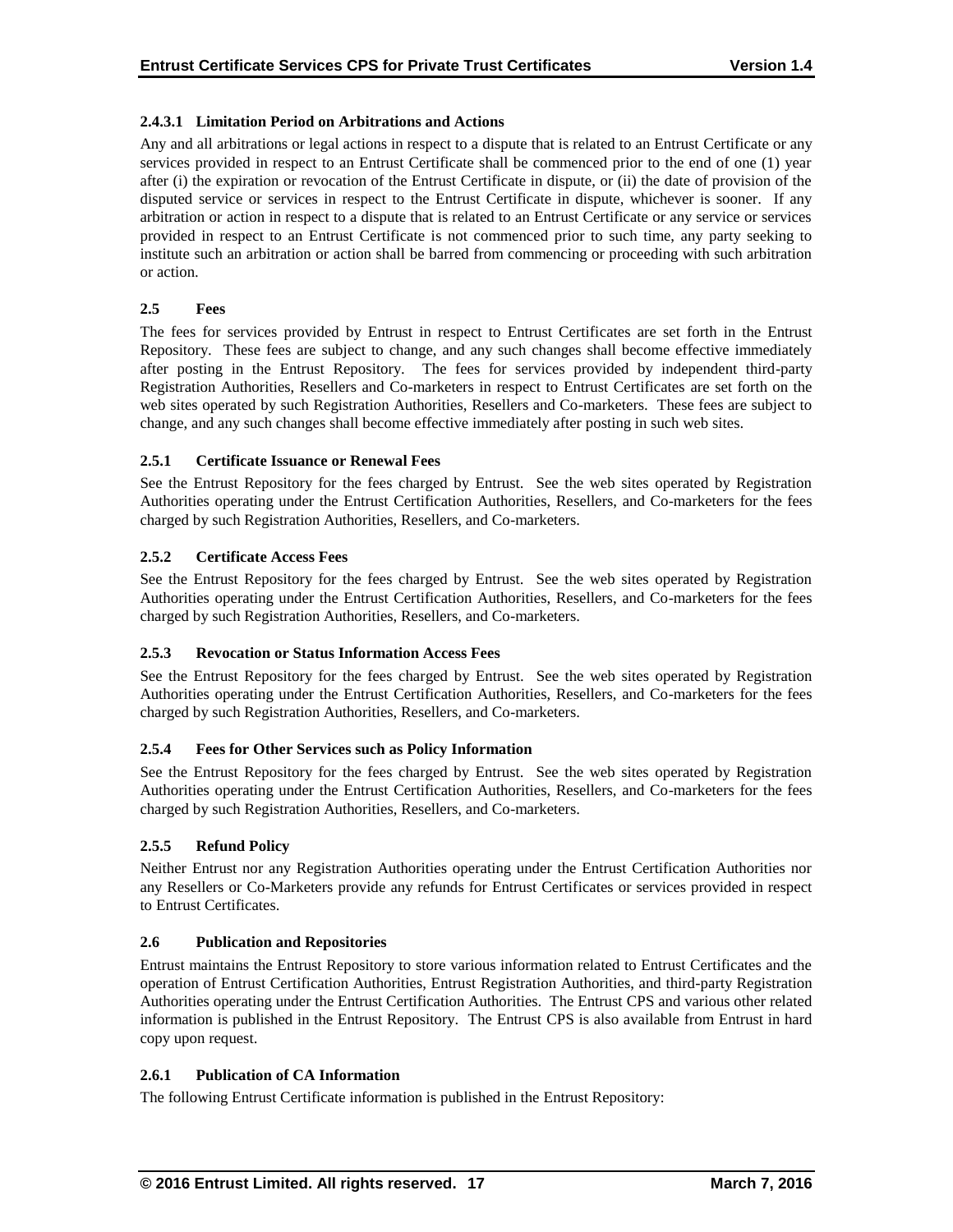- (i) the Entrust CPS;
- (ii) information and agreements regarding the subscription for and reliance on Entrust Certificates; and
- (iii) revocations of Entrust Certificates performed by an Entrust Certification Authority, published in a Certificate Revocation List (CRL).

The data formats used for Entrust Certificates and for Certificate Revocation Lists in the Entrust Repository are in accordance with the associated definitions in §7.

# **2.6.2 Frequency of Publication**

The Entrust CPS may be re-issued and published in accordance with the policy set forth in §8.

# **2.6.3 Access Controls**

The Entrust CPS is published in the Entrust Repository. The Entrust CPS will be available to all Applicants, Subscribers and Relying Parties, but may only be modified by the Entrust Policy Authority.

# **2.6.4 Repositories**

The Entrust Certification Authorities maintain the Entrust Repositories to allow access to Entrust Certificate-related and CRL information. The information in the Entrust Repositories is accessible through a web interface and is periodically updated as set forth in this Entrust CPS. The Entrust Repositories are the only approved source for CRL and other information about Entrust Certificates.

# **2.7 Compliance Audit**

# **2.7.1 Frequency of Entity Compliance Audit**

Entrust Certification Authorities, Entrust-operated Registration Authorities, and independent third-party Registration Authorities operating under the Entrust Certification Authorities shall be audited once per calendar year for compliance with the practices and procedures set forth in the Entrust CPS. If the results of an audit report recommend remedial action, Entrust or the applicable independent third-party Registration Authority shall initiate corrective action within thirty (30) days of receipt of such audit report.

# **2.7.2 Identity/Qualifications of Auditor**

The compliance audit of Entrust Certification Authorities shall be performed by a certified public accounting firm with a demonstrated competency in the evaluation of Certification Authorities and Registration Authorities.

# **2.7.3 Auditor's Relationship to Audited Party**

The certified public accounting firm selected to perform the compliance audit for the Entrust Certification Authorities, Entrust-operated Registration Authorities, or independent third-party operated Registration Authorities under the Entrust Certification Authorities shall be independent from the entity being audited.

# **2.7.4 Topics Covered by Audit**

The compliance audit shall test compliance of Entrust Certification Authorities, Entrust-operated Registration Authorities, or independent third-party operated Registration Authorities under the Entrust Certification Authorities against the policies and procedures set forth in:

- i. the Entrust CPS; and
- ii. the WebTrust Program for Certification Authorities.

# **2.7.5 Actions Taken as a Result of Deficiency**

Upon receipt of a compliance audit that identifies any deficiencies, the audited Entrust Certification Authority, Entrust-operated Registration Authority, or independent third-party operated Registration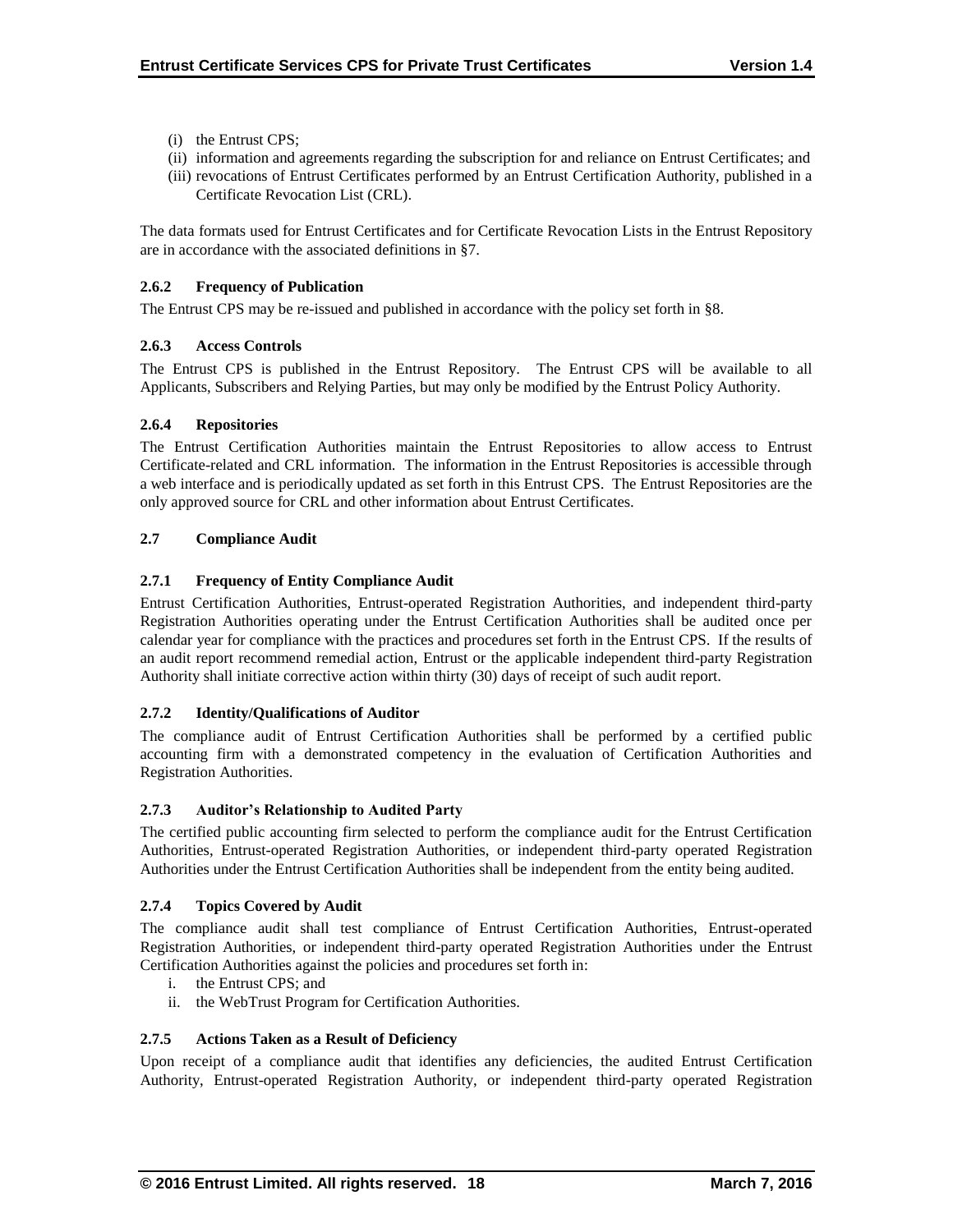Authority under an Entrust Certification Authority shall use commercially reasonable efforts to correct any such deficiencies in an expeditious manner.

# **2.7.6 Communication of Results**

The results of all compliance audits shall be communicated, in the case of Entrust Certification Authorities, to the Entrust Policy Authority, and, in the case of any Entrust-operated Registration Authorities under an Entrust Certification Authorities, to the Entrust Policy Authority, and in the case of third-party Registration Authorities operating under an Entrust Certification Authority, to the operational authority for such Registration Authority.

The results of the most recent compliance audit will be posted to the Repository.

# **2.8 Confidentiality**

Neither Entrust nor any independent third-party Registration Authorities operating under the Entrust Certification Authorities, nor any Resellers or Co-Marketers shall disclose or sell Applicant or Subscriber names (or other information submitted by an Applicant or Subscriber when applying for an Entrust Certificate), except in accordance with this Entrust CPS, a Subscription Agreement, or a Relying Party Agreement. Entrust and all independent third-party Registration Authorities operating under the Entrust Certification Authorities, and all Resellers and Co-Marketers shall use a commercially reasonable degree of care to prevent such information from being used or disclosed for purposes other than those set forth in the Entrust CPS, a Subscription Agreement, or a Relying Party Agreement. Notwithstanding the foregoing, Applicants and Subscribers acknowledge that some of the information supplied with an Entrust Certificate Application is incorporated into Entrust Certificates and that Entrust and all independent third-party Registration Authorities operating under the Entrust Certification Authorities, and all Resellers and Co-Marketers shall be entitled to make such information publicly available.

# **2.8.1 Types of Information to be Kept Confidential**

Information that is supplied by Applicants, Subscribers, or Relying Parties for the subscription for, use of, or reliance upon an Entrust Certificate, and which is not included in the information described in §2.8.2 below, shall be considered to be confidential. Entrust and independent third-party Registration Authorities under the Entrust Certification Authorities shall be entitled to disclose such information to any subcontractors or agents that are assisting Entrust in the verification of information supplied in Entrust Certificate Applications or that are assisting Entrust in the operation of the Entrust Certification Authorities or Entrust-operated Registration Authorities. Information considered to be confidential shall not be disclosed unless compelled pursuant to legal, judicial, or administrative proceedings, or otherwise required by law. Entrust and independent third-party Registration Authorities under the Entrust Certification Authorities shall be entitled to disclose information that is considered to be confidential to legal and financial advisors assisting in connection with any such legal, judicial, administrative, or other proceedings required by law, and to potential acquirors, legal counsel, accountants, banks and financing sources and their advisors in connection with mergers, acquisitions, or reorganizations.

# **2.8.2 Types of Information not Considered Confidential**

Information that is included in an Entrust Certificate or a Certificate Revocation List shall not be considered confidential. Information contained in the Entrust CPS shall not be considered confidential. Without limiting the foregoing, information that (i) was or becomes known through no fault of Entrust, an independent third-party Registration Authority under an Entrust Certification Authority, a Reseller, or a Comarketer, (ii) was rightfully known or becomes rightfully known to Entrust, an independent third-party Registration Authority under the Entrust Certification Authority, a Reseller, or a Co-marketer without confidential or proprietary restriction from a source other than the Subscriber, (iii) is independently developed by Entrust, an independent third-party Registration Authority under an Entrust Certification Authority, a Reseller, or a Co-marketer, or (iv) is approved by a Subscriber for disclosure, shall not be considered confidential.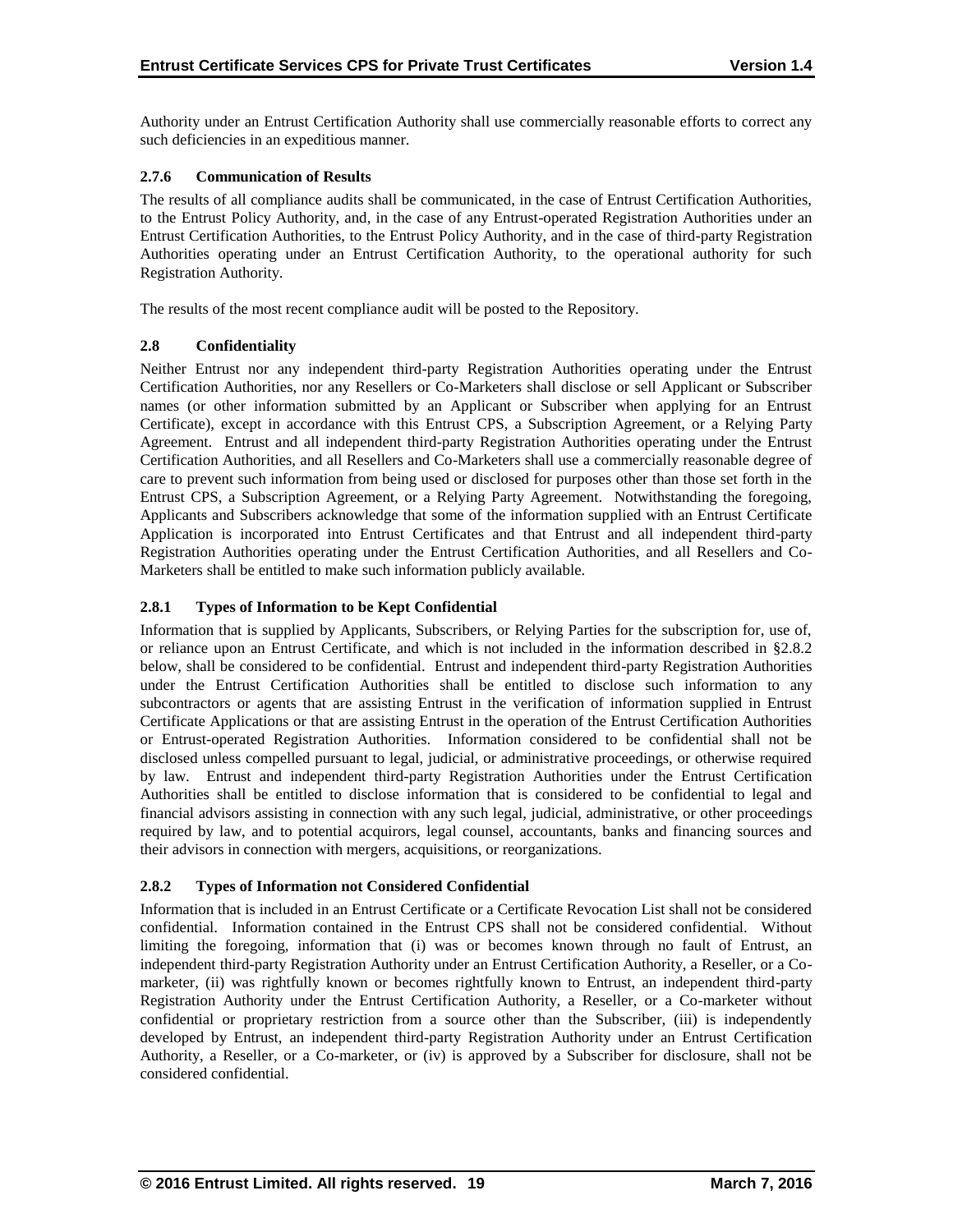# **2.8.3 Disclosure of Certificate Revocation/Suspension Information**

If an Entrust Certificate is revoked by an Entrust Certification Authority, a serial number will be included in the Certificate Revocation List entry for the revoked Entrust Certificate.

# **2.8.4 Release to Law Enforcement Officials**

Entrust, independent third-party Registration Authorities under an Entrust Certification Authority, Resellers, and Co-marketers shall have the right to release information that is considered to be confidential to law enforcement officials in compliance with applicable law.

# **2.8.5 Release as Part of Civil Discovery**

Entrust, independent third-party Registration Authorities under an Entrust Certification Authority, Resellers, and Co-marketers may disclose information that is considered confidential during the course of any arbitration, litigation, or any other legal, judicial, or administrative proceeding relating to such information. Any such disclosures shall be permissible provided that Entrust, the independent third-party Registration Authority, Reseller, or Co-marketer uses commercially reasonable efforts to obtain a court-entered protective order restricting the use and disclosure of any such information to the extent reasonably required for the purposes of such arbitration, litigation, or any other legal, judicial, or administrative proceeding.

# **2.8.6 Disclosure Upon Owner's Request**

Entrust, independent third-party Registration Authorities under an Entrust Certification Authority, Resellers, and Co-marketers may disclose information provided to Entrust, such Registration Authority, Reseller or Co-marketer, by an Applicant, a Subscriber, or a Relying Party upon request of such Applicant, Subscriber, or Relying Party.

# **2.8.7 Other Information Release Circumstances**

No stipulation.

# **2.9 Intellectual Property Rights**

Entrust retains all right, title, and interest (including all intellectual property rights), in, to and under all Entrust Certificates, except for any information that is supplied by an Applicant or a Subscriber and that is included in an Entrust Certificate, which information shall remain the property of the Applicant or Subscriber. All Applicants and Subscribers grant to Entrust and any Registration Authorities operating under the Entrust Certification Authorities a non-exclusive, worldwide, paid-up, royalty-free license to use, copy, modify, publicly display, and distribute such information, by any and all means and through any and all media whether now known or hereafter devised for the purposes contemplated under the Entrust CPS, the Subscriber's Subscription Agreement, and any Relying Party Agreements. Entrust and any Registration Authorities operating under the Entrust Certification Authorities shall be entitled to transfer, convey, or assign this license in conjunction with any transfer, conveyance, or assignment as contemplated in §2.4.2.7. Entrust grants to Subscribers and Relying Parties a non-exclusive, non-transferable license to use, copy, and distribute Entrust Certificates, subject to such Entrust Certificates being used as contemplated under the Entrust CPS, the Subscriber's Subscription Agreement, and any Relying Party Agreements, and further provided that such Entrust Certificates are reproduced fully and accurately and are not published in any publicly available database, repository, or directory without the express written permission of Entrust. Except as expressly set forth herein, no other right is or shall be deemed to be granted, whether by implication, estoppel, inference or otherwise. Subject to availability, Entrust may in its discretion make copies of one or more Cross Certificate(s) available to Subscribers for use solely with the Entrust Certificate issued to such Subscribers. Entrust retains all right, title, and interest (including all intellectual property rights), in, to and under the Cross Certificate(s).

Entrust grants permission to reproduce the Entrust CPS provided that (i) the copyright notice on the first page of this Entrust CPS is retained on any copies of the Entrust CPS, and (ii) the Entrust CPS is reproduced fully and accurately. Entrust retains all right, title, and interest (including all intellectual property rights), in, to and under the Entrust CPS.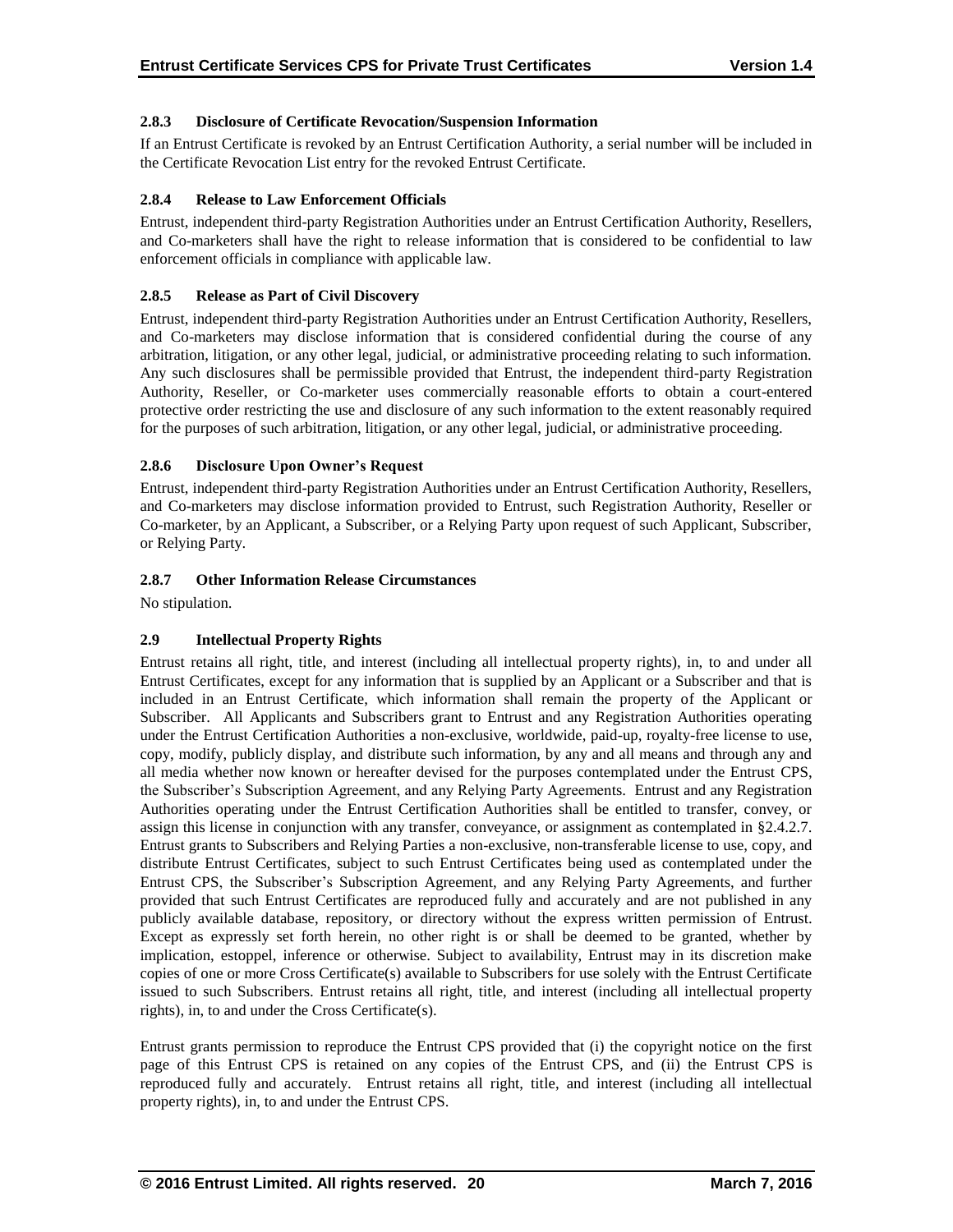In no event shall Entrust or any independent third-party Registration Authority operating under an Entrust Certification Authority, or any Resellers or Co-marketers, or any subcontractors, distributors, agents, suppliers, employees, or directors of any of the foregoing be liable to any Applicants, Subscribers, or Relying Parties or any other third parties for any losses, costs, liabilities, expenses, damages, claims, or settlement amounts arising from or relating to claims of infringement, misappropriation, dilution, unfair competition, or any other violation of any patent, trademark, copyright, trade secret, or any other intellectual property or any other right of person, entity, or organization in any jurisdiction arising from or relating to any Entrust Certificate or arising from or relating to any services provided in relation to any Entrust Certificate.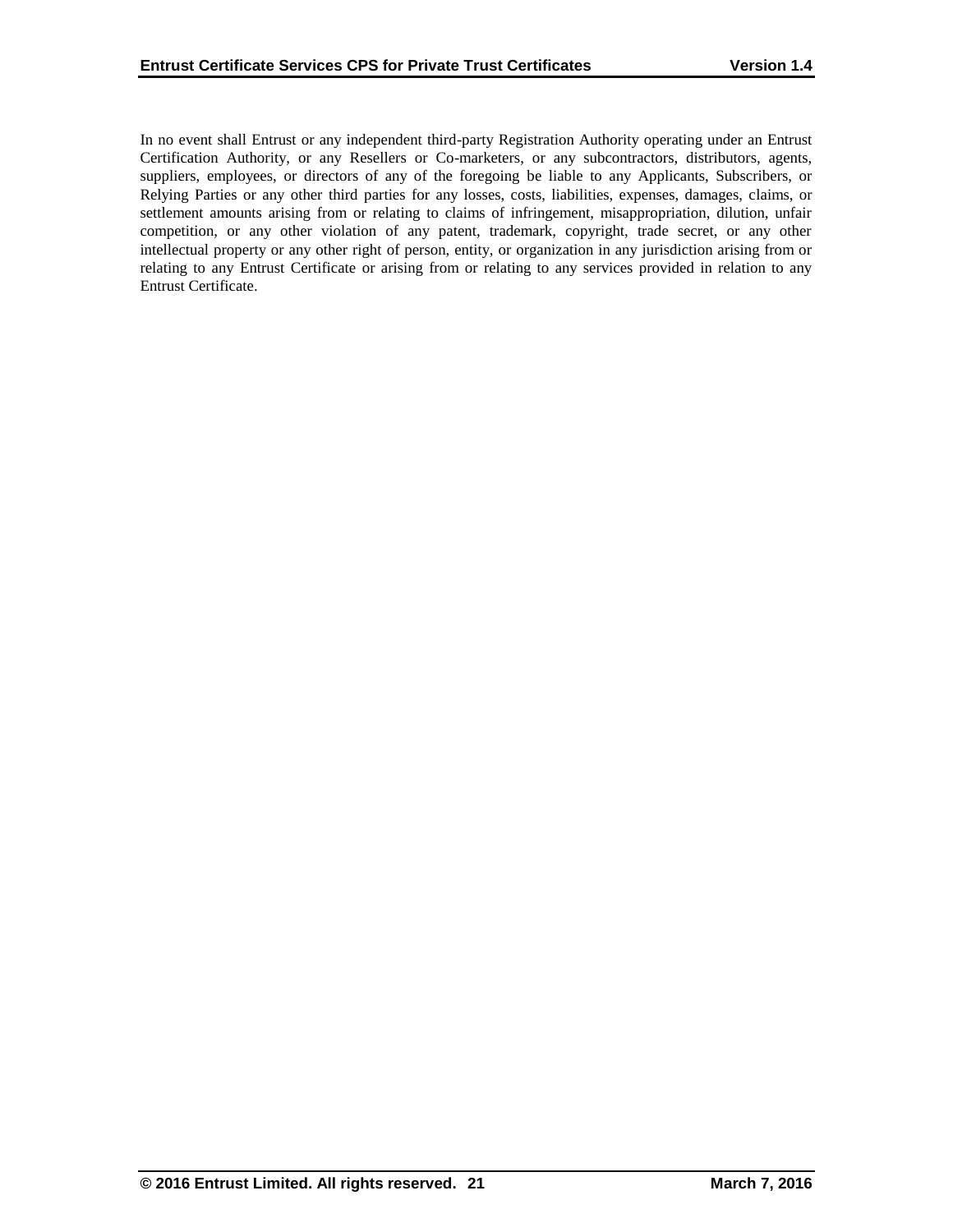# **3 Identification and Authentication**

# **3.1 Initial Registration**

Before issuing an Entrust Certificate, the Entrust Certification Authorities ensure that all Subject organization information in the Entrust Certificate conforms to the requirements of, and has been verified in accordance with the procedures prescribed in this CPS and matches the information confirmed and documented by the Registration Authority pursuant to its verification processes.

# **3.1.1 Types of Names**

# Entrust Private SSL Certificates

The Subject names in an Entrust Private SSL Certificate comply with the X.501 Distinguished Name (DN) form. Entrust Certification Authorities shall use a single naming convention as set forth below. Each Entrust Private SSL Certificate shall contain the following information:

- (i) "Country Name" (C) which is the two-letter ISO 3166 code for the country in which the Applicant is located and plans to host the secure server on which the Applicant is intending to install the Entrust Private SSL Certificate;
- (ii) "Organization Name" (O) which is the name of the organization in the case of a corporation, partnership, or other entity. In the case of a sole proprietorship, the organization name can be the name of the Applicant;
- (iii) "Organizational Unit Name" (OU) which is an optional field. The OU field may be used to distinguish between different organizational groups within an organization (for example, to distinguish between human resources, marketing, and development);
- (iv) "Common Name" (CN) which is the fully qualified hostname or path used in the DNS of the secure server on which the Applicant is intending to install the Entrust Private SSL Certificate;
- (v) "State" (ST), which is the state or province of the organization's place of business, if applicable; and
- (vi) "Subject Alternative Name" (SAN), which is the fully qualified hostname or path used in the DNS of the secure server on which the Applicant is intending to install the Entrust Private SSL Certificate. There may be multiple SANs in each Entrust Private SSL Certificate.

# Entrust Mobile Device Certificates

The Subject names in an Entrust Mobile Device Certificate comply with the X.501 Distinguished Name (DN) form. Entrust Certification Authorities shall use a single naming convention as set forth below. Each Entrust Mobile Device Certificate shall contain the following information:

- (i) "Country Name" (C) which is the two-letter ISO 3166 code for the country in which the Applicant is located;
- (ii) "Organization Name" (O) which is the name of the organization in the case of a corporation, partnership, or other entity. In the case of a sole proprietorship, the organization name can be the name of the Applicant;
- (iii) "Organizational Unit Name" (OU) which is an optional field. The OU field may be used to distinguish between different organizational groups within an organization (for example, to distinguish between human resources, marketing, and development);
- (iv) "Common Name" (CN) which is a unique alpha-numeric identifier, Subscriber name, or a unique alpha-numeric identifier plus Subscriber name which has been approved by the Subscriber administration contact; and
- (v) Optionally, "Subject Alternative Name" (SAN) which is the email address of the Subscriber.

# **3.1.2 Need for Names to Be Meaningful**

The certificates issued pursuant to this CPS are meaningful only if the names that appear in the certificates can be understood and used by Relying Parties. Names used in the certificates must identify the person or object to which they are assigned in a meaningful way. CAs shall not issue certificates to the subscribers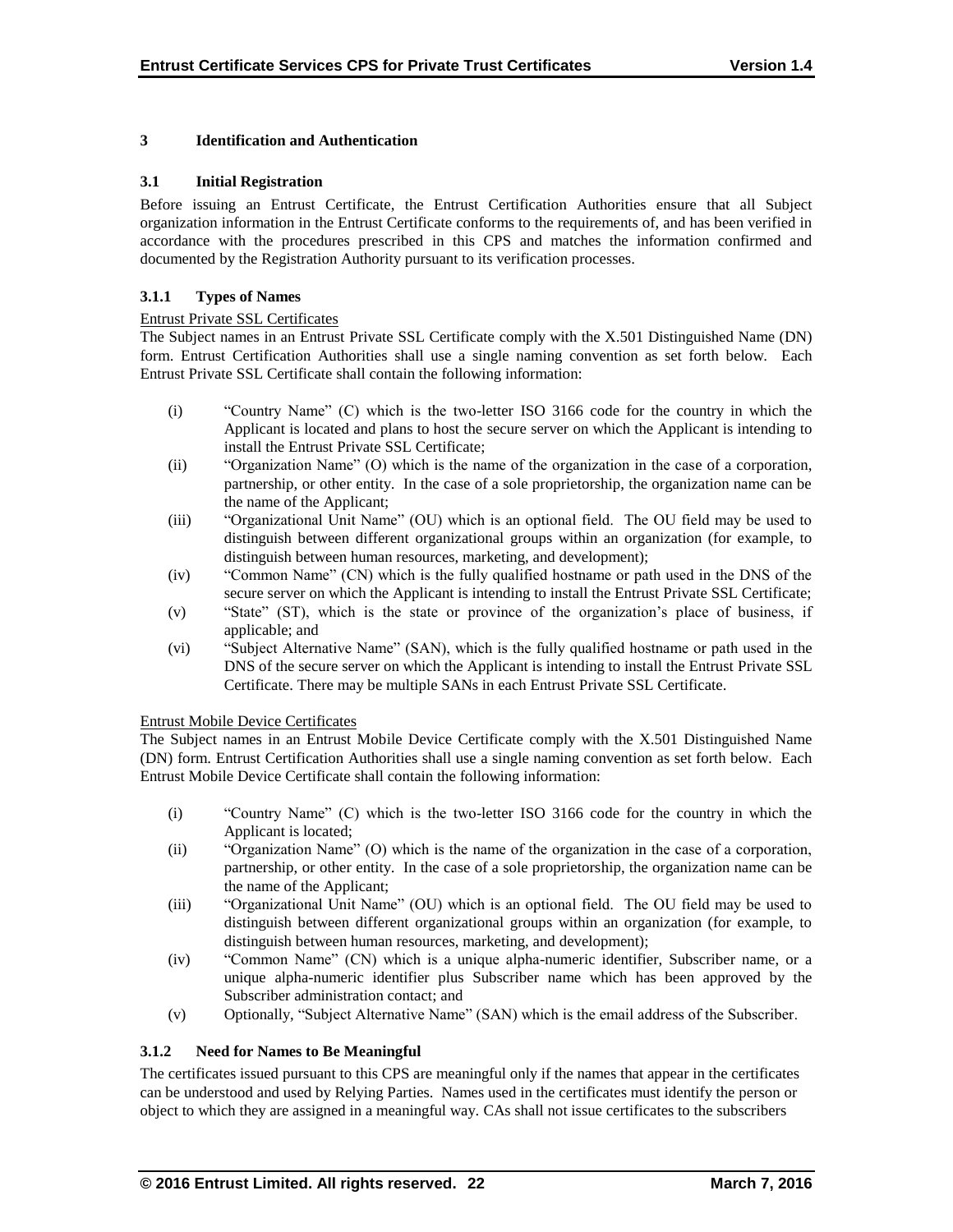that contain domain names, IP addresses, DN, URL, and/or e-mail addresses that the subscribers do not legitimately own or control. Examples of fields and extensions where these names appear include subject DN and subject alternative names.

# Entrust Private SSL Certificates

The value of the Common Name to be used in an Entrust Private SSL Certificate shall be the Applicant's fully qualified hostname or path that is used in the DNS of the secure server on which the Applicant is intending to install the Entrust Private SSL Certificate.

# **3.1.3 Rules for Interpreting Various Name Forms**

Subject names for Entrust Certificates shall be interpreted as set forth in §3.1.1 and §3.1.2.

# **3.1.4 Uniqueness of Names**

Names shall be defined unambiguously for each Subject in an Entrust Repository. The Distinguished Name attribute will usually be unique to the Subject to which it is issued. Each Entrust Certificate shall be issued a unique serial number within the name space of the issuing Entrust Certification Authority.

# **3.1.5 Name Claim Dispute Resolution Procedure**

The Subject names in Entrust Certificates are issued on a "first come, first served" basis. By accepting a Subject name for incorporation into an Entrust Certificate, a Registration Authority operating under an Entrust Certification Authority does not determine whether the use of such information infringes upon, misappropriates, dilutes, unfairly competes with, or otherwise violates any intellectual property right or any other rights of any person, entity, or organization. The Entrust Certification Authorities and any Registration Authorities operating under the Entrust Certification Authorities neither act as an arbitrator nor provide any dispute resolution between Subscribers or between Subscribers and third-party complainants in respect to the use of any information in an Entrust Certificate. The Entrust CPS does not bestow any procedural or substantive rights on any Subscriber or third-party complainant in respect to any information in an Entrust Certificate. Neither the Entrust Certification Authorities nor any Registration Authorities operating under the Entrust Certification Authorities shall in any way be precluded from seeking legal or equitable relief (including injunctive relief) in respect to any dispute between Subscribers or between Subscribers and third-party complainants or in respect to any dispute between Subscribers and an Entrust Certification Authority or a Registration Authority operating under an Entrust Certification Authority or between a third-party complainant and an Entrust Certification Authority or a Registration Authority operating under an Entrust Certification Authority arising out of any information in an Entrust Certificate. Entrust Certification Authorities and Registration Authorities operating under Entrust Certification Authorities shall respectively have the right to revoke and the right to request revocation of Entrust Certificates upon receipt of a properly authenticated order from an arbitrator or court of competent jurisdiction requiring the revocation of an Entrust Certificate.

# **3.1.6 Recognition, Authentication and Role of Trademarks**

An Entrust Certification Authority or a Registration Authority operating under an Entrust Certification Authority may, in certain circumstances, take action in respect to an Entrust Certificate containing information that possibly violates the trademark rights of a third-party complainant. In the event that a third-party complainant provides an Entrust Certification Authority or a Registration Authority operating under an Entrust Certification Authority with (i) a certified copy that is not more than three (3) months old of a trademark registration from the principal trademark office in any one of the United States, Canada, Japan, Australia or any of the member countries of the European Union, and further provided that such registration is still in full force and effect, and (ii) a copy of a prior written notice to the Subscriber of the Entrust Certificate in dispute, stating that the complainant believes that information in the Subscriber's Entrust Certificate violates the trademark rights of the complainant, and (iii) a representation by the complainant indicating the means of notice and basis for believing that such notice was received by the Subscriber of the Entrust Certificate in dispute, an Entrust Certification Authority or a Registration Authority operating under an Entrust Certification Authority may initiate the following actions. The Entrust Certification Authority or the Registration Authority operating under an Entrust Certification Authority may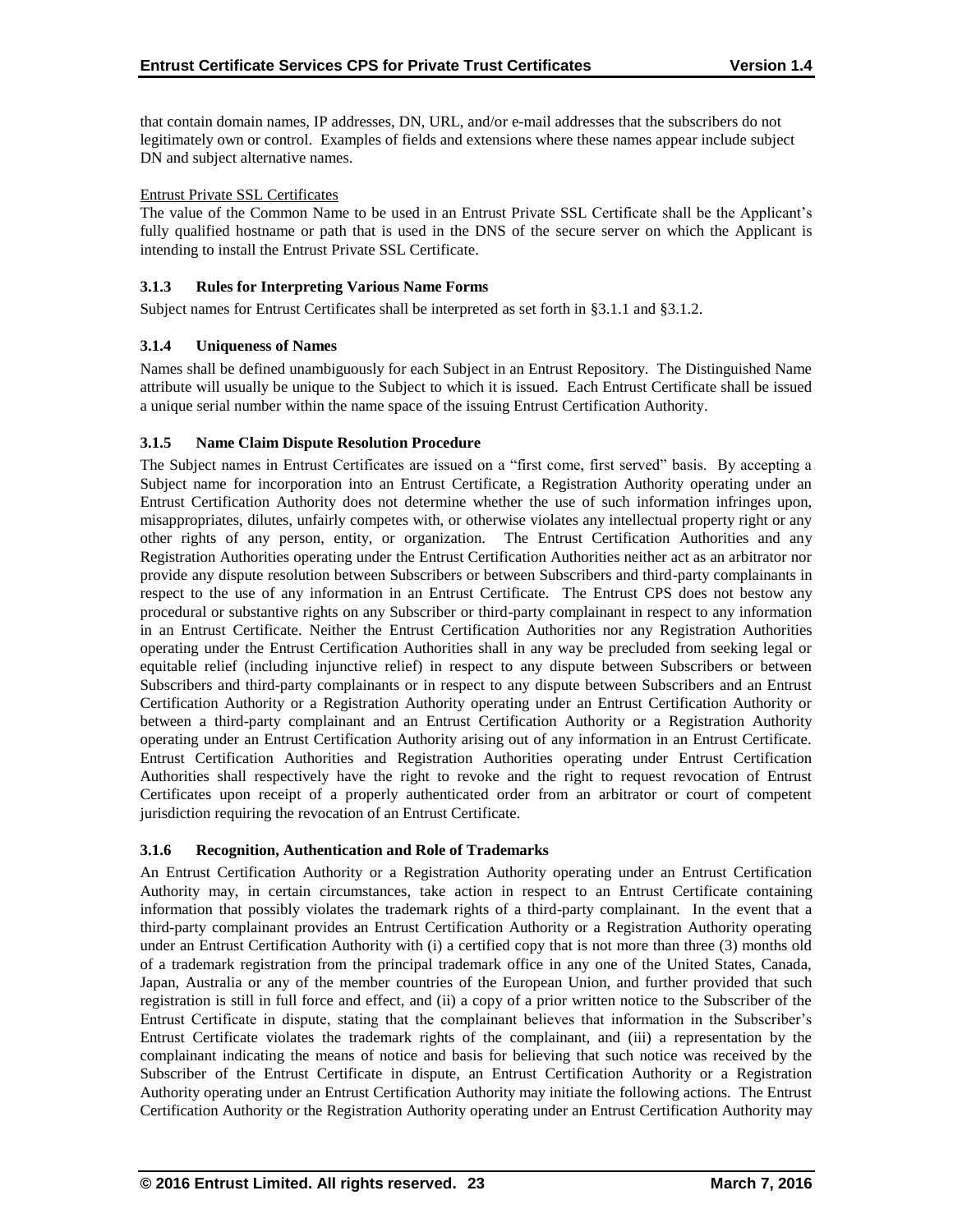determine whether the issue date of the Subscriber's Entrust Certificate predates the registration date on the trademark registration provided by the complainant. If the date of issuance of the Subscriber's Certificate predates the trademark registration date, the Entrust Certification Authority or the Registration Authority operating under the Entrust Certification Authority will take no further action unless presented with an authenticated order from an arbitrator or court of competent jurisdiction. If the date of issuance of the Entrust Certificate is after the registration date on the trademark registration provided by the complainant, the Entrust Certification Authority or the Registration Authority operating under the Entrust Certification Authority shall request that the Subscriber provide a proof of ownership for the Subscriber's own corresponding trademark registration from the principal trademark office in any one of the United States, Canada, Japan, Australia or any of the member countries of the European Union. If the Subscriber can provide a certified copy, as set forth above, that predates or was issued on the same date as the complainant's trademark registration, the Entrust Certification Authority or the Registration Authority operating under the Entrust Certification Authority will take no further action unless presented with an authenticated order from an arbitrator or court of competent jurisdiction. If the Subscriber does not respond within ten (10) Business Days, or if the date on the certified copy of the trademark registration provided by the Subscriber postdates the certified copy of the trademark registration provided by the complainant, the Entrust Certification Authority and the Registration Authorities operating under that Entrust Certification Authority respectively may revoke or may request revocation of the disputed Entrust Certificate.

If a Subscriber files litigation against a complainant, or if a complainant files litigation against a Subscriber, and such litigation is related to any information in an issued Entrust Certificate, and if the party instigating the litigation provides an Entrust Certification Authority or a Registration Authority operating under an Entrust Certification Authority with a copy of the file-stamped complaint or statement of claim, the Entrust Certification Authority will maintain the current status of the Entrust Certificate or the Registration Authority operating under the Entrust Certification Authority will request that the Entrust Certification Authority maintain the current status of the Entrust Certificate, subject to any requirements to change the status of such Entrust Certificate otherwise provided or required under this Entrust CPS, a Subscription Agreement, or any Relying Party Agreement. During any litigation, an Entrust Certification Authority will not revoke and a Registration Authority operating under an Entrust Certification Authority will not request revocation of an Entrust Certificate that is in dispute unless ordered by an arbitrator or a court of competent jurisdiction or as otherwise provided or required under this Entrust CPS, a Subscription Agreement, or any Relying Party Agreement. In the event of litigation as contemplated above, Entrust Certification Authorities and Registration Authorities operating under the Entrust Certification Authorities will comply with any directions by a court of competent jurisdiction in respect to an Entrust Certificate in dispute without the necessity of being named as a party to the litigation. If named as a party in any litigation in respect to an Entrust Certificate, Entrust and/or any third party operating a Registration Authority under an Entrust Certification Authority shall be entitled to take any action that it deems appropriate in responding to or defending such litigation. Any Subscriber or Relying Party that becomes involved in any litigation in respect to an Entrust Certificate shall remain subject to all of the terms and conditions of the Entrust CPS, the Subscriber's Subscription Agreement, and the Relying Party's Relying Party Agreement.

Registration Authorities operating under an Entrust Certification Authority shall notify the Entrust Certification Authority of any disputes of which such Registration Authority is aware and which relate to any information contained in an Entrust Certificate whose issuance was requested by such Registration Authority.

# **3.1.7 Method to Prove Possession of Private Key**

For Key Pairs generated by the Applicant, Entrust Certification Authorities perform proof of possession tests for CSRs created using reversible asymmetric algorithms (such as RSA) by validating the signature on the CSR submitted by the Applicant with the Entrust Certificate Application.

# **3.1.8 Authentication of Organizational Identity**

Registration Authorities operating under the Entrust Certification Authorities shall perform a limited verification of any organizational identities that are submitted by an Applicant or Subscriber. Registration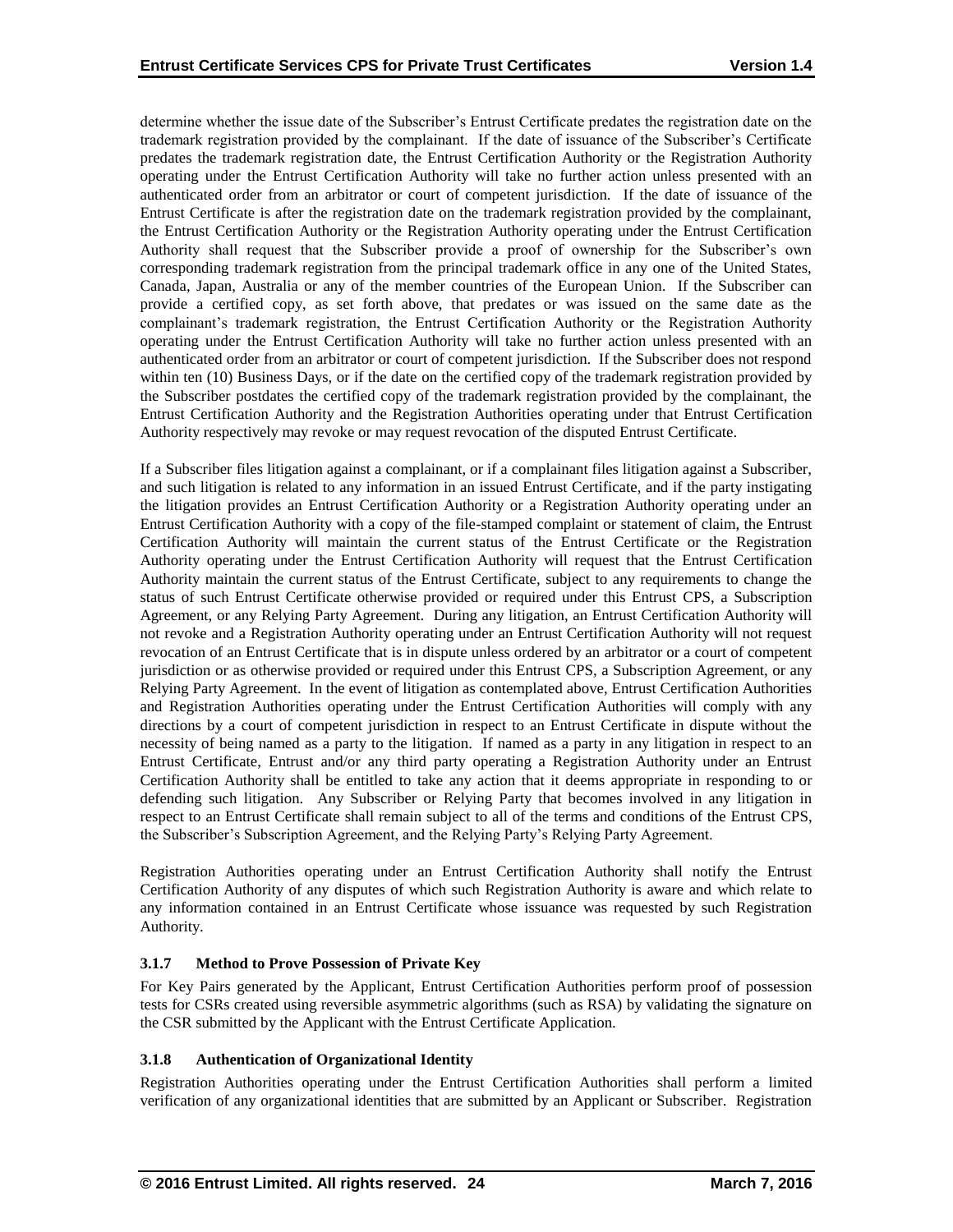Authorities operating under the Entrust Certification Authorities shall determine whether the organizational identity, address, and domain name provided with an Entrust Certificate Application are consistent with information contained in third-party databases and/or governmental sources. The information and sources used for the limited verification of Entrust Certificate Applications may vary depending on the jurisdiction of the Applicant or Subscriber.

In the case of organizational identities that are not registered with any governmental sources, Registration Authorities operating under the Entrust Certification Authorities shall use commercially reasonable efforts to confirm the existence of the organization. Such commercially reasonable efforts may include site visits or third-party attestation letter. Registration Authorities operating under the Entrust Certification Authorities shall comply with all verification practices mandated by the Entrust Policy Authority.

# **3.1.9 Authentication of Individual Identity**

Registration Authorities operating under the Entrust Certification Authorities shall use reasonable means to verify any individual identities that are submitted by an Applicant or Subscriber.

An individual identity shall be verified by using a legible copy, which discernibly shows the Applicant's face, of at least one currently valid government-issued photo ID (passport, driver's license, military ID, national ID, or equivalent document type). The copy shall be inspected for any indication of alteration or falsification.

The Applicant's address shall be verified using a trusted form of identification such as a government ID, utility bill, or bank or credit card statement. The same government-issued ID that was used to verify the Applicant's name may be relied upon.

The request shall be verified by contacting the Applicant using a phone number that was provided from a third-party.

# **3.1.10 Authentication of Domain Name**

Private Trust Certificates may use fully qualified or non-fully qualified domain names.

# **3.1.10.1 Fully Qualified Domain Names**

Registration Authorities operating under the Entrust Certification Authorities shall use reasonable means to confirm the Applicant or Subscriber has control of the domain names to be included in the Entrust Certificate. The Registration Authority shall check the WHOIS record to determine who the top level domain (TLD) is registered to. The authorization to use the domain is done by contacting an authorization contact at the entity that registered the domain name or by contacting a user identified in the WHOIS record.

If contacting a user identified in the WHOIS record by email, then only the following emails addresses may be used:

- (i) Supplied by the Domain Name Registrar;
- (ii) Taken from the Domain Name Registrant's "registrant", "technical", or "administrative" contact information, as it appears in the Domain's WHOIS record; or;
- (iii) By pre-pending a local part to a Domain Name as follows:
	- a. Local part One of the following: 'admin', 'administrator', 'webmaster', 'hostmaster', or 'postmaster'; and
	- b. Domain Name Formed by pruning zero or more components from the Registered Domain Name or the requested Fully-Qualified Domain Name.

# **3.1.10.2 Non-Fully Qualified Domain Names**

Registration Authorities operating under the Entrust Certification Authorities shall allow non-fully qualified domain names to be used. Non-fully qualified domain names can be multi-label name or reserved IP address.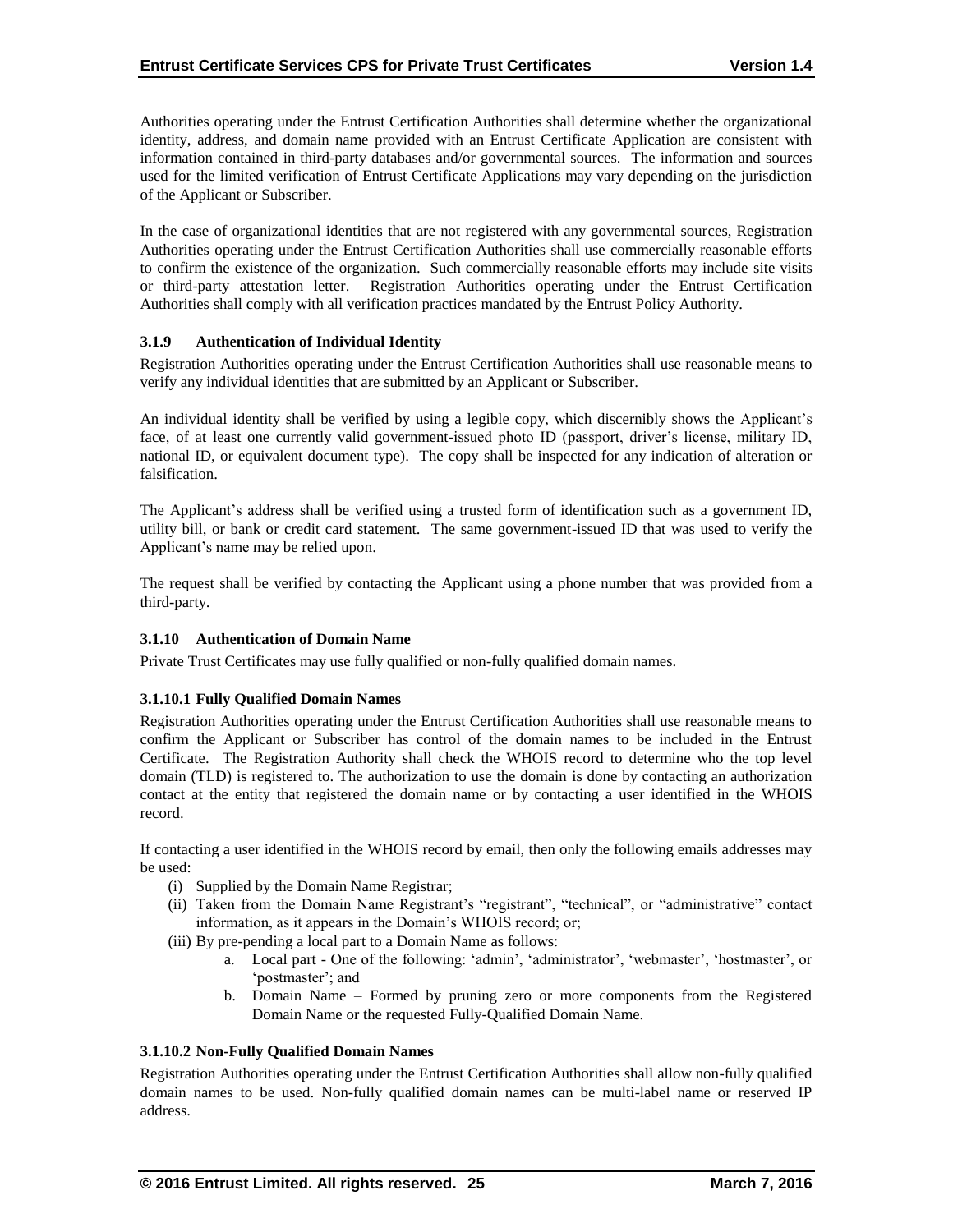Each non-fully qualified domain name shall be reserved for one Subscriber for each Entrust CA used to issue private trust certificates.

# **3.1.11 Accuracy of Information**

To ensure the accuracy of the information and to ensure that no misleading information is included in the certificate, each verification shall be validated by a verification manager before the information can be used to issue a certificate.

# **3.2 Routine Rekey**

Each Entrust Certificate shall contain a Certificate expiration date. The reason for having an expiration date for a Certificate is to minimize the exposure of the Key Pair associated with the Certificate. For this reason, when processing a new Entrust Certificate Application, Entrust recommends that a new Key Pair be generated and that the new Public Key of this Key Pair be submitted with the Applicant's Entrust Certificate Application. If a Subscriber wishes to continue to use an Entrust Certificate beyond the expiry date for the current Entrust Certificate, the Subscriber must obtain a new Entrust Certificate and replace the Entrust Certificate that is about to expire. Subscribers submitting a new Entrust Certificate Application will be required to complete the initial application process, as described in §4.1.

The Registration Authority that processed the Subscriber's Entrust Certificate Application shall make a commercially reasonable effort to notify Subscribers of the pending expiration of their Entrust Certificate by sending an email to the technical contact listed in the corresponding Entrust Certificate Application. Upon expiration of an Entrust Certificate, the Subscriber shall immediately cease using such Entrust Certificate and shall remove such Entrust Certificate from any devices and/or software in which it has been installed.

For Entrust Certificates, the Subscriber may request a replacement certificate using an existing key pair.

# **3.3 Rekey After Revocation**

Entrust Certification Authorities and Registration Authorities operating under Entrust Certification Authorities do not renew Entrust Certificates that have been revoked. If a Subscriber wishes to use an Entrust Certificate after revocation, the Subscriber must apply for a new Entrust Certificate and replace the Entrust Certificate that has been revoked. In order to obtain another Entrust Certificate, the Subscriber shall be required to complete the initial application process, as described in §4.1. Upon revocation of an Entrust Certificate, the Subscriber shall immediately cease using such Entrust Certificate and shall remove such Entrust Certificate from any devices and/or software in which it has been installed.

# **3.4 Revocation Request**

A Subscriber may request revocation of their Entrust Certificate at any time provided that the Subscriber can validate to the Registration Authority that processed the Subscriber's Entrust Certificate Application that the Subscriber is the person, organization, or entity to whom the Entrust Certificate was issued. The Registration Authority shall authenticate a request from a Subscriber for revocation of their Entrust Certificate by requiring the pass phrase submitted by the Subscriber with the Entrust Certificate Application and/or some subset of the information provided by the Subscriber with the Entrust Certificate Application. Upon receipt and confirmation of such information, the Registration Authority shall then process the revocation request as stipulated in §4.4.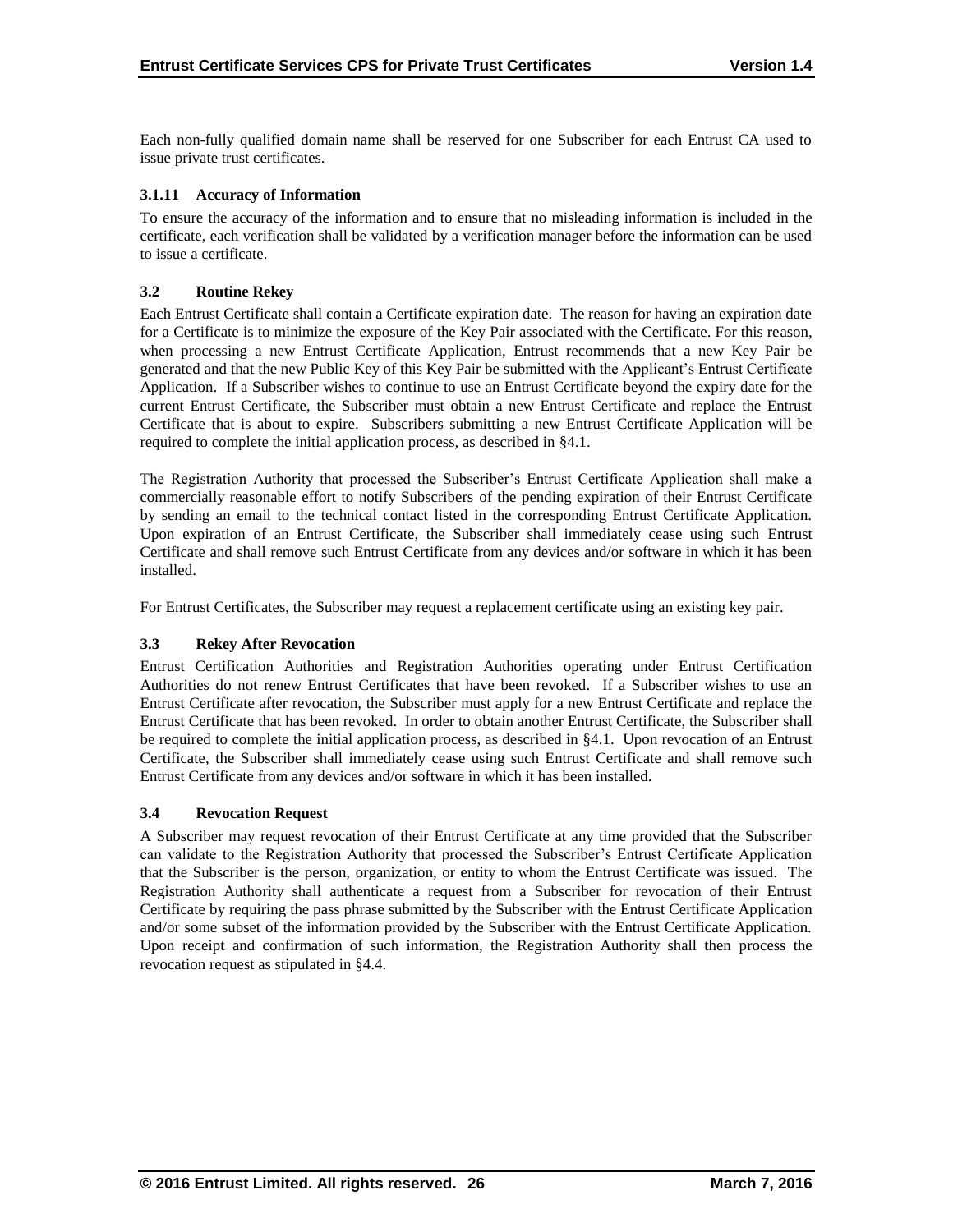# **4 Operational Requirements**

#### **4.1 Certificate Application**

To obtain an Entrust Certificate, an Applicant must:

- (i) generate a secure and cryptographically sound Key Pair, if not generated by an Entrust Certification Authority
- (ii) agree to all of the terms and conditions of the Entrust CPS and the Subscription Agreement, and
- (iii) complete and submit an Entrust Certificate Application, providing all information requested by an Entrust-operated Registration Authority or by an independent third-party Registration Authority under an Entrust Certification Authority (a "Registration Authority") without any errors, misrepresentation, or omissions.

Upon an Applicant's completion of the Entrust Certificate Application and acceptance of the terms and conditions of this Entrust CPS and the Subscription Agreement, a Entrust-operated Registration Authority or an independent third-party Registration Authority operating under an Entrust Certification Authority shall follow the procedures described in §3.1.8 and §3.1.9 to perform limited verification of the information contained in the Entrust Certificate Application. If the verification performed by a Registration Authority is successful, the Registration Authority may, in its sole discretion, request the issuance to the Applicant of an Entrust Certificate from an Entrust Certification Authority. If a Registration Authority refuses to request the issuance of an Entrust Certificate, the Registration Authority shall (i) use commercially reasonable efforts to notify the Applicant by email of any reasons for refusal, and (ii) promptly refund any amounts that have been paid in connection with the Entrust Certificate Application.

In the event of successful verification of an Entrust Certificate Application, the Registration Authority shall submit a request to an Entrust Certification Authority for the issuance of an Entrust Certificate and shall notify the Applicant by email once an Entrust Certificate has been issued by the Entrust Certification Authority.

# **4.2 Certificate Issuance**

After performing limited verification of the information provided by an Applicant with an Entrust Certificate Application, a Registration Authority operating under an Entrust Certification Authority may request that an Entrust Certification Authority issue an Entrust Certificate. Upon receipt of a request from a Registration Authority operating under an Entrust Certification Authority, the Entrust Certification Authority may generate and digitally sign an Entrust Certificate in accordance with the Certificate profile described in §7.

Upon issuance of an Entrust Certificate, neither Entrust nor any independent third-party Registration Authority operating under an Entrust Certification Authority, nor any Resellers or Co-marketers, or any subcontractors, distributors, agents, suppliers, employees, or directors of any of the foregoing shall have any obligation to perform any ongoing monitoring, investigation, or verification of the information provided in an Entrust Certificate Application.

# **4.2.1 Circumstances for Certificate Renewal**

In accordance with the Subscription Agreement, Entrust Certification Authorities or Registration Authorities will provide a certificate lifecycle monitoring service which will support certificate renewal.

# **4.2.2 Who May Request Renewal**

Subscribers or Subscriber agents may request renewal of Entrust Certificates.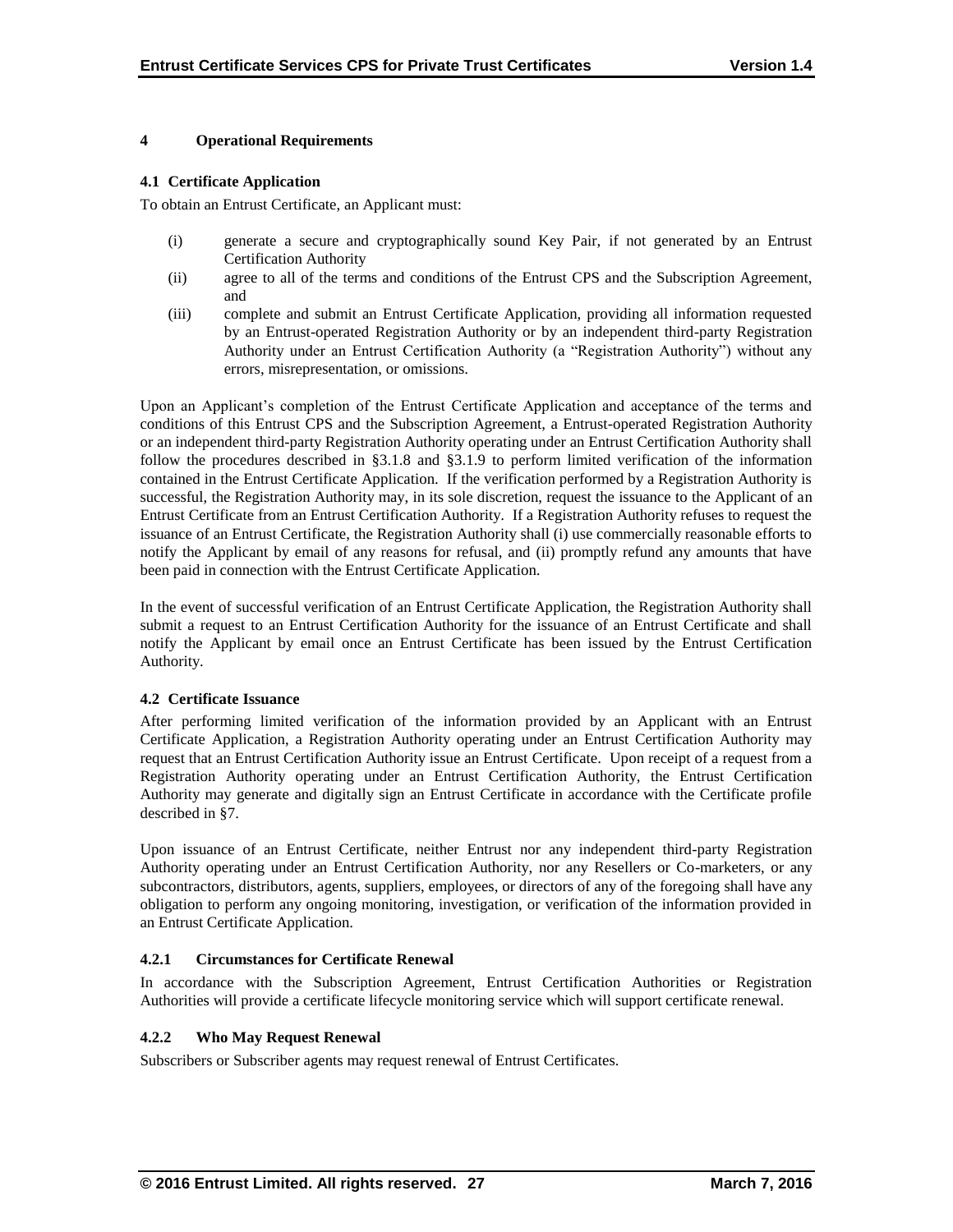# **4.2.3 Processing Certificate Renewal Requests**

Entrust Certification Authorities or Registration Authorities will process certificate renewal requests with validated verification data. Verification data which was validated within the last thirty-nine months may be used.

Entrust Certificates may be reissued using the previously accepted Public Key, if the Public Key meets the key size requirements of §6.1.5.

# **4.2.4 Notification of New Certificate Issuance to Subscriber**

Entrust Certification Authorities or Registration Authorities will provide Entrust Certificate renewal notification to the Subscriber or Subscriber agents through an Internet link or by email.

Subscribers or Subscriber agents may request that email renewal notices are not sent for their expiring Entrust Certificates.

# **4.2.5 Conduct Constituting Acceptance of a Renewal Certificate**

No stipulation.

#### **4.2.6 Publication of the Renewal Certificate by the CA**

Entrust Certification Authorities or Registration Authorities will provide the Subscriber with an Entrust Certificate through an Internet link.

#### **4.2.7 Notification of Certificate Issuance by the CA to Other Entities**

No stipulation.

# **4.3 Certificate Acceptance**

Once an Entrust Certificate has been generated and placed in an Entrust Repository, the Registration Authority that requested the issuance of the Entrust Certificate shall use commercially reasonable efforts to notify the Applicant by email that the Applicant's Entrust Certificate is available.

#### **4.4 Certificate Suspension and Revocation**

An Entrust Certification Authority shall revoke an Entrust Certificate after receiving a valid revocation request from a Registration Authority operating under such Entrust Certification Authority. A Registration Authority operating under an Entrust Certification Authority shall be entitled to request and may request that an Entrust Certification Authority revoke an Entrust Certificate after such Registration Authority receives a valid revocation request from the Subscriber for such Entrust Certificate. A Registration Authority operating under an Entrust Certification Authority shall be entitled to request and shall request that an Entrust Certification Authority revoke an Entrust Certificate if such Registration Authority becomes aware of the occurrence of any event that would require a Subscriber to cease to use such Entrust Certificate.

Entrust Certification Authorities do not allow the suspension of Entrust Certificates.

# **4.4.1 Circumstances for Revocation**

An Entrust Certification Authority shall be entitled to revoke and may revoke, and a Registration Authority operating under an Entrust Certification Authority shall be entitled to request revocation of and shall request revocation of, a Subscriber's Entrust Certificate if such Entrust Certification Authority or Registration Authority has knowledge of or a reasonable basis for believing that of any of the following events have occurred:

(i) Compromise of such Entrust Certification Authority's Private Key or Compromise of a superior Certification Authority's Private Key;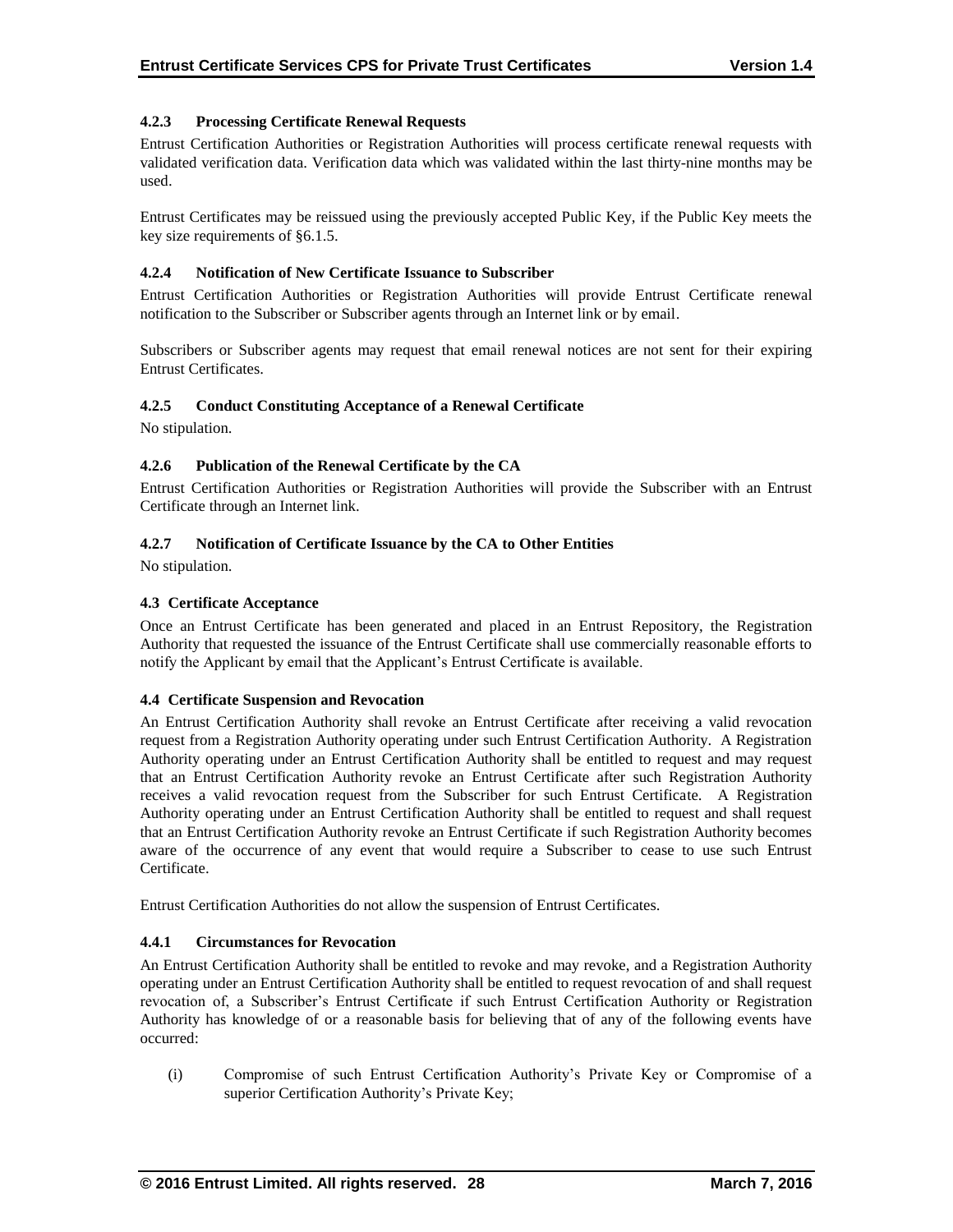- (ii) breach by the Subscriber of any of the terms of the Entrust CPS or the Subscriber's Subscription Agreement;
- (iii) any change in the information contained in an Entrust Certificate issued to a Subscriber;
- (iv) non-payment of any Entrust Certificate fees or service fees;
- (v) a determination that an Entrust Certificate was not issued in accordance with the requirements of the Entrust CPS or the Subscriber's Subscription Agreement;
- (vi) the Entrust Certification Authority receives notice or otherwise become aware that a court or arbitrator has revoked a Subscriber's right to use the domain name listed in a Private SSL Certificate, or that the Subscriber has failed to renew its domain name;
- (vii) the Entrust Certification Authority receives notice or otherwise become aware that a Subscriber has been added as a denied party or prohibited person to a blacklist, or is operating from a prohibited destination under the laws of the Entrust Certification Authority's jurisdiction of operation as described in §2.4;
- (viii) the Entrust Certification Authority ceases operations for any reason or the Entrust Certification Authority's right to issue Entrust Certificates expires or is revoked or terminated and the Entrust Certification Authority has not arranged for another Certification Authority to provide revocation support for the Entrust Certificates;
- (ix) any other reason that may be reasonably expected to affect the integrity, security, or trustworthiness of an Entrust Certificate or an Entrust Certification Authority.

A Subscriber shall request revocation of their Entrust Certificate if the Subscriber has a suspicion or knowledge of or a reasonable basis for believing that of any of the following events have occurred:

- (i) Compromise of the Subscriber's Private Key;
- (ii) knowledge that the original Entrust Certificate request was not authorized and such authorization will not be retroactively granted;
- (iii) change in the information contained in the Subscriber's Entrust Certificate;
- (iv) change in circumstances that cause the information contained in Subscriber's Entrust Certificate to become inaccurate, incomplete, or misleading.

Such revocation request shall be submitted by the Subscriber to the Registration Authority that processed the Subscriber's Entrust Certificate Application. If a Subscriber's Entrust Certificate is revoked for any reason, the Registration Authority that processed the Subscriber's Entrust Certificate Application shall make a commercially reasonable effort to notify such Subscriber by sending an email to the technical and security contacts listed in the Entrust Certificate Application. Revocation of an Entrust Certificate shall not affect any of the Subscriber's contractual obligations under this Entrust CPS, the Subscriber's Subscription Agreement, or any Relying Party Agreements.

# **4.4.2 Who Can Request Revocation**

A Subscriber may request revocation of their Entrust Certificate at any time for any reason. If a Subscriber requests revocation of their Entrust Certificate, the Subscriber must be able to validate themselves as set forth in §3.4 to the Registration Authority that processed the Subscriber's Entrust Certificate Application. The Entrust Certification Authorities shall not be required to revoke and the Registration Authorities operating under the Entrust Certification Authorities shall not be required to request revocation of an Entrust Certificate until a Subscriber can properly validate themselves as set forth in §3.4 and §4.4.3. An Entrust Certification Authority shall be entitled to revoke and shall revoke, and a Registration Authority operating under an Entrust Certification Authority shall be entitled to request revocation of and shall request revocation of, a Subscriber's Entrust Certificate at any time for any of the reasons set forth in §4.4.1.

# **4.4.3 Procedure for Revocation Request**

A Registration Authority operating under an Entrust Certification Authority shall authenticate a request by a Subscriber for revocation of their Entrust Certificate by requiring (i) some subset of the information provided by the Subscriber with the Subscriber's Entrust Certificate Application, or (ii) the pass phrase submitted by the Subscriber with the Subscriber's Entrust Certificate Application or verification by a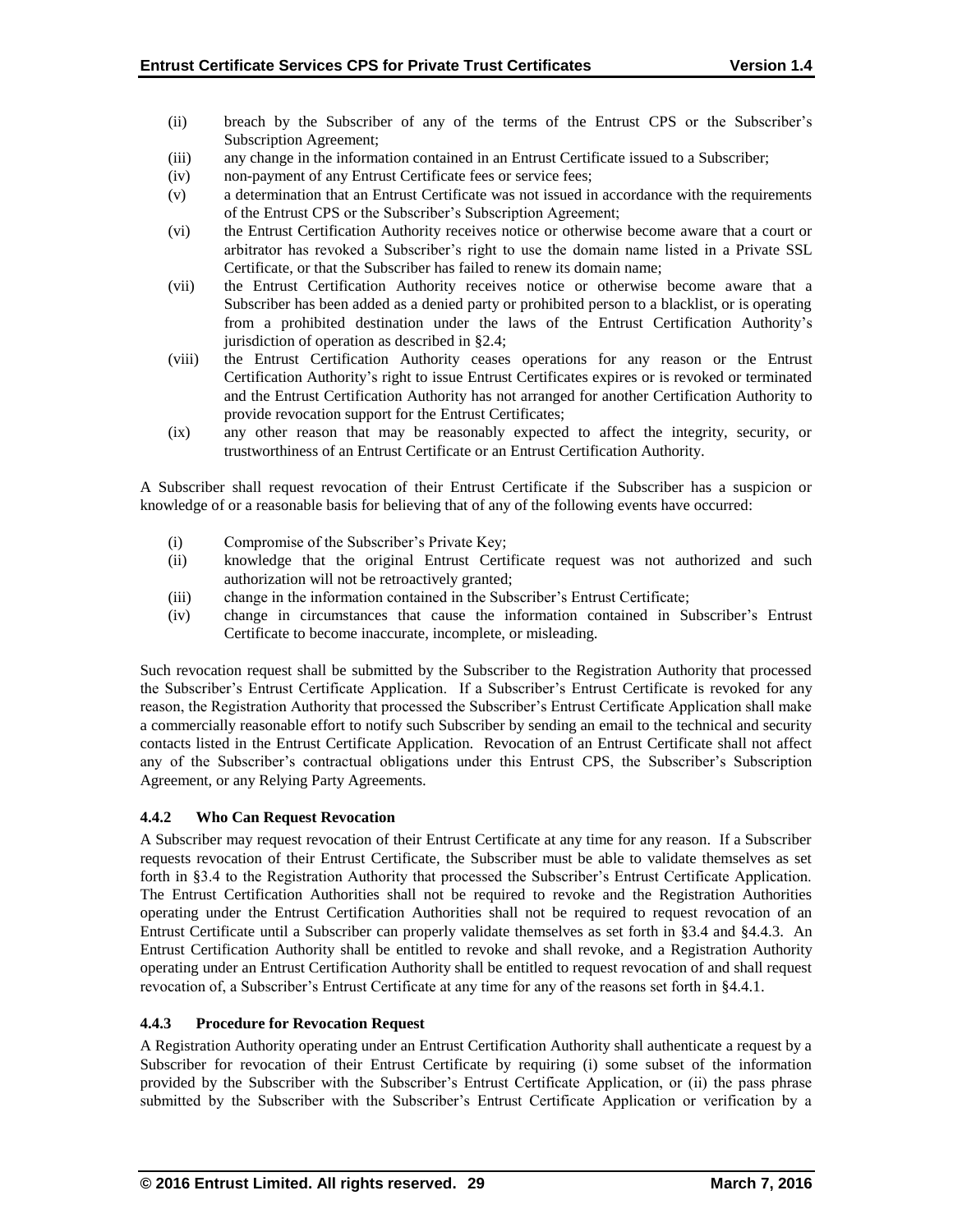contact at the Subscriber. Upon receipt and confirmation of such information, the Registration Authority shall send a revocation request to the Entrust Certification Authority that issued such Entrust Certificate. The Entrust Certification Authority shall make all reasonable efforts to post the serial number of the revoked Entrust Certificate to a CRL in an Entrust Repository within one (1) business day of receiving such revocation request. For Certificate revocation that is not initiated by the Subscriber, the Registration Authority that requested revocation of the Subscriber's Entrust Certificate shall make a commercially reasonable effort to notify the Subscriber by sending an email to the technical and security contacts specified in the Subscriber's Entrust Certificate Application.

# **4.4.4 Revocation Request Grace Period**

In the case of Private Key Compromise, or suspected Private Key Compromise, a Subscriber shall request revocation of the corresponding Entrust Certificate immediately upon detection of the Compromise or suspected Compromise. Revocation requests for other required reasons shall be made as soon as reasonably practicable.

# **4.4.5 Circumstances for Suspension**

Entrust Certification Authorities do not suspend Entrust Certificates.

# **4.4.6 Who Can Request Suspension**

Entrust Certification Authorities do not suspend Entrust Certificates.

# **4.4.7 Procedure for Suspension Request**

Entrust Certification Authorities do not suspend Entrust Certificates.

# **4.4.8 Limits on Suspension Period**

Entrust Certification Authorities do not suspend Entrust Certificates.

# **4.4.9 CRL Issuance Frequency**

Entrust Certification Authorities shall issue CRLs as follows:

- (i) CRLs for Entrust Certificates issued to subordinate CAs shall be issued at least once every twelve months or with 24 hours after revoking a subordinate CA. The next CRL update shall not be more than twelve months from the last update.
- (ii) CRLs for Entrust Certificates issued to end entities shall be issued at least once every seven days.

# **4.4.10 CRL Checking Requirements**

A Relying Party shall check whether the Entrust Certificate that the Relying Party wishes to rely on has been revoked. A Relying Party shall check the Certificate Revocation Lists maintained in the appropriate Repository or perform an on-line revocation status check using OCSP to determine whether the Entrust Certificate that the Relying Party wishes to rely on has been revoked. In no event shall Entrust or any independent third-party Registration Authorities operating under an Entrust Certification Authority, or any Resellers or Co-marketers, or any subcontractors, distributors, agents, suppliers, employees, or directors of any of the foregoing be liable for any damages whatsoever due to (i) the failure of a Relying Party to check for revocation or expiration of an Entrust Certificate, or (ii) any reliance by a Relying Party on an Entrust Certificate that has been revoked or that has expired.

# **4.4.11 On-line Revocation/Status Checking Availability**

On-line revocation/status checking of certificates is available on a continuous basis by CRL or On-line Certificate Status Protocol (OCSP).

Entrust Certification Authorities shall sign and make available OCSP as follows: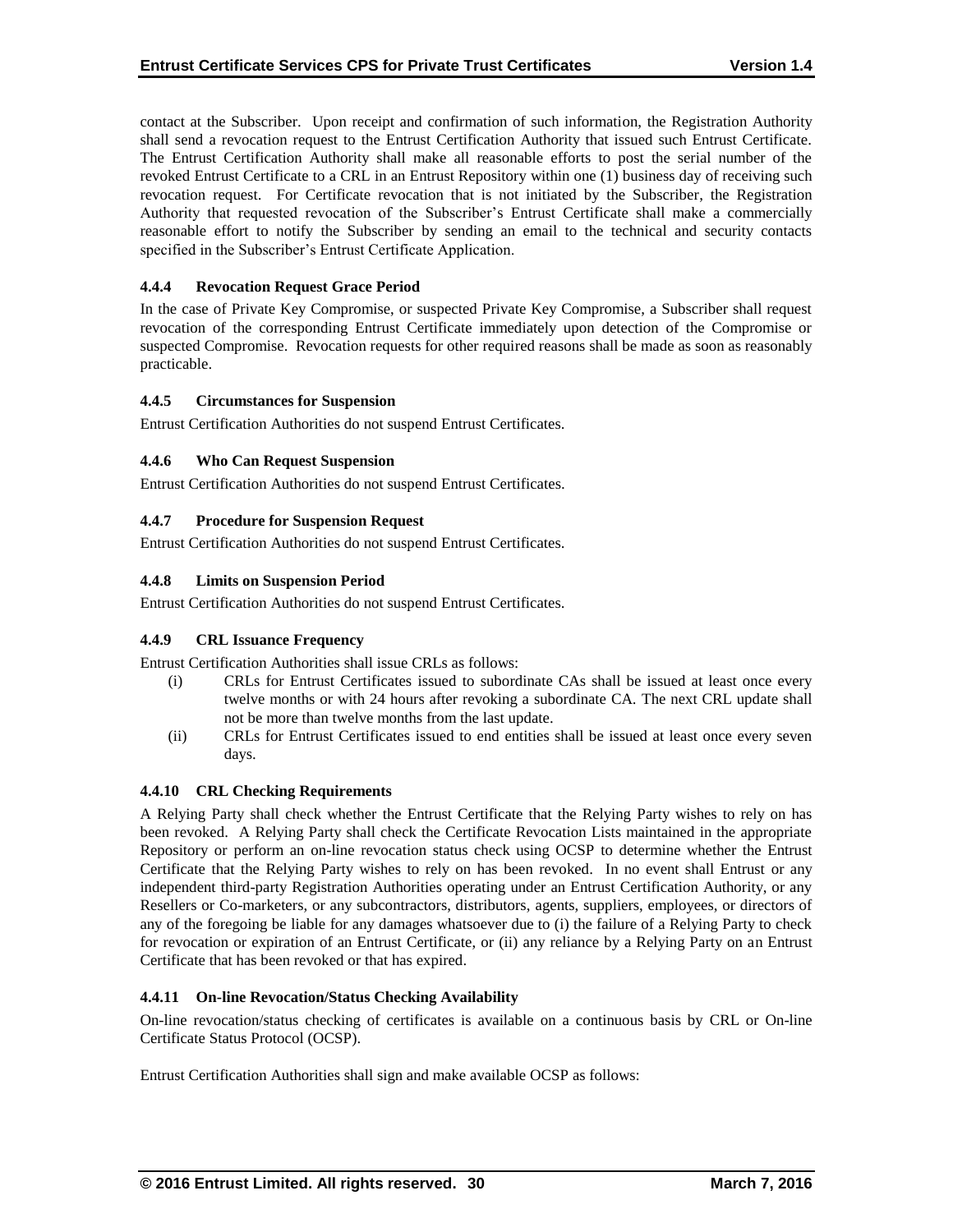- (i) OCSP responses for Entrust Certificates issued to subordinate CAs shall be issued at least once every twelve months or with 24 hours after revoking a subordinate CA.
- (ii) OCSP responses for Entrust Certificates issued to end entities shall be issued at least once every four days. OCSP responses will have a maximum expiration time of ten days.

The on-line locations of the CRL and the OCSP response are included in the Entrust Certificate to support software applications that perform automatic certificate status checking. A Relying Party can also be check certificate revocation status directly with the Repository at www.entrust.net.

# **4.4.12 On-line Revocation Checking Requirements**

Refer to §4.4.10.

# **4.4.13 Other Forms of Revocation Advertisements Available**

No stipulation.

# **4.4.14 Checking Requirements For Other Forms of Revocation Advertisements**

No stipulation.

# **4.4.15 Special Requirements Re Key Compromise**

If a Subscriber suspects or knows that the Private Key corresponding to the Public Key contained in the Subscriber's Entrust Certificate has been Compromised, the Subscriber shall immediately notify the Registration Authority that processed the Subscriber's Entrust Certificate Application, using the procedures set forth in §4.4.3, of such suspected or actual Compromise. The Subscriber shall immediately stop using such Entrust Certificate and shall remove such Entrust Certificate from any devices and/or software in which such Entrust Certificate has been installed. The Subscriber shall be responsible for investigating the circumstances of such Compromise or suspected Compromise and for notifying any Relying Parties that may have been affected by such Compromise or suspected Compromise.

# **4.5 Security Audit Procedures**

Significant security events in the Entrust Certification Authorities are automatically time-stamped and recorded as audit logs in audit trail files. The audit trail files are processed (reviewed for policy violations or other significant events) on a regular basis. Authentication codes are used in conjunction with the audit trail files to protect against modification of audit logs. Audit trail files are archived periodically. All files including the latest audit trail file are moved to backup media and stored in a secure archive facility.

The Entrust Certification Authorities and all Registration Authorities operating under an Entrust Certification Authority record in detail every action taken to process an Entrust Certificate Request and to issue an Entrust Certificate, including all information generated or received in connection with an Entrust Certificate Request, and every action taken to process the Request, including time, date, and personnel involved in the action.

The foregoing record requirements include, but are not limited to, an obligation to record the following events:

- (i) Entrust Certification Authority key lifecycle management events, including:
	- a. Key generation, backup, storage, recovery, archival, and destruction; and
	- b. Cryptographic device lifecycle management events.
- (ii) Entrust Certification Authority and Entrust Certificate lifecycle management events, including:
	- a. Certificate Requests, renewal and re-key requests, and revocation;
	- b. All verification activities required by this CPS;
	- c. Date, time, phone number used, persons spoken to, and end results of verification telephone calls;
	- d. Acceptance and rejection of Certificate Requests;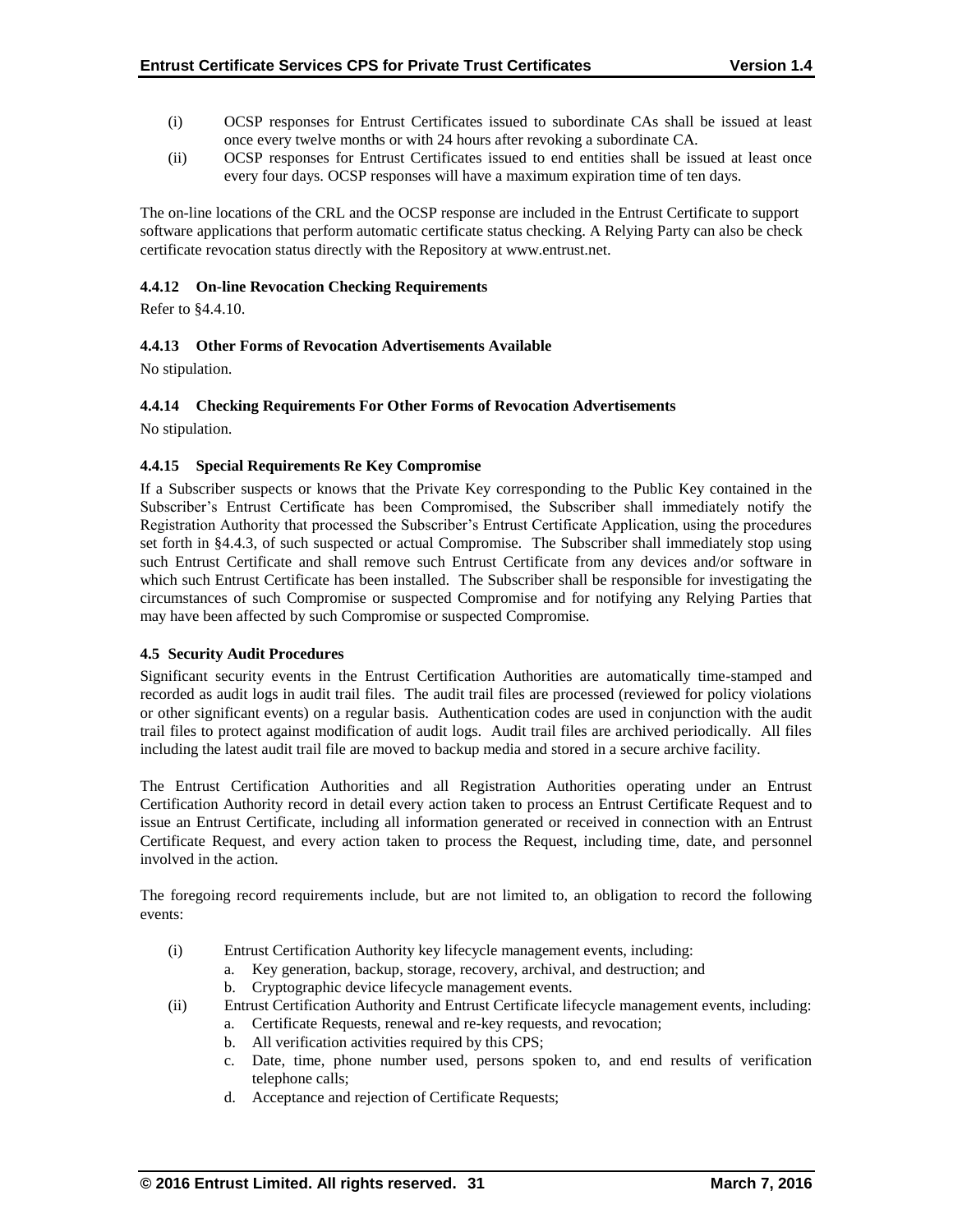- e. Issuance of Entrust Certificates; and
- f. Generation of Certificate Revocation Lists (CRLs) and OCSP messages.
- (iii) Security events, including:
	- a. Successful and unsuccessful PKI system access attempts;
	- b. PKI and security system actions performed;
	- c. Security profile changes;
	- d. System crashes, hardware failures, and other anomalies;
	- e. Firewall and router activities; and
	- f. Entries to and exits from the Entrust Certification Authority facility.
- (iv) Log entries include the following elements:
	- a. Date and time of entry;
	- b. Identity of the person making the journal entry; and
	- c. Description of entry.

The time for the Entrust Certification Authorities computer systems is synchronized with the service provided by the National Research Council Canada.

# **4.6 Records Archival**

The audit trail files, databases and revocation information for Entrust Certification Authorities are archived. The archive of an Entrust Certification Authorities' database and the archive of revocation information are retained for at least three (3) years. Archives of audit trail files are retained for at least seven (7) year(s) after any Entrust Certificate based on that documentation ceases to be valid. The databases for Entrust Certification Authorities are encrypted and protected by Entrust software master keys. The archive media is protected through storage in a restricted-access facility to which only Entrust-authorized personnel have access. Archive files are backed up as they are created. Originals are stored on-site and housed with an Entrust Certification Authority system. Backup files are stored at a secure and separate geographic location.

# **4.7 Key Changeover**

Entrust Certification Authorities' key pairs will be retired from service at the end of their respective lifetimes as defined in §6.3. New Certification Authority key pairs will be created as required to support the continuation of Entrust Certification Authority Services. Each Entrust Certification Authority will continue to publish CRLs signed with the original key pair until all certificates issued using that original key pair have expired. The Certification Authority key changeover process will be performed such that it causes minimal disruption to Subscribers and Relying Parties.

# **4.8 Compromise and Disaster Recovery**

Entrust Certification Authorities have a disaster recovery plan to provide for timely recovery of services in the event of a system outage. The disaster recovery plan addresses the following:

- (i) the conditions for activating the plans;
- (ii) resumption procedures;
- (iii) a maintenance schedule for the plan;
- (iv) awareness and education requirements;
- (v) the responsibilities of the individuals;
- (vi) recovery point objective (RPO) of fifteen minutes
- (vii) recovery time objective (RTO) of 24 hours for essential CA operations which include certificate issuance, certificate revocation, and issuance of certificate revocation status; and
- (viii) testing of recovery plans.

In order to mitigate the event of a disaster, Entrust has implemented the following:

- (ix) secure on-site and off-site storage of backup HSMs containing copies of all CA Private Keys
- (x) secure on-site and off-site storage of all requisite activation materials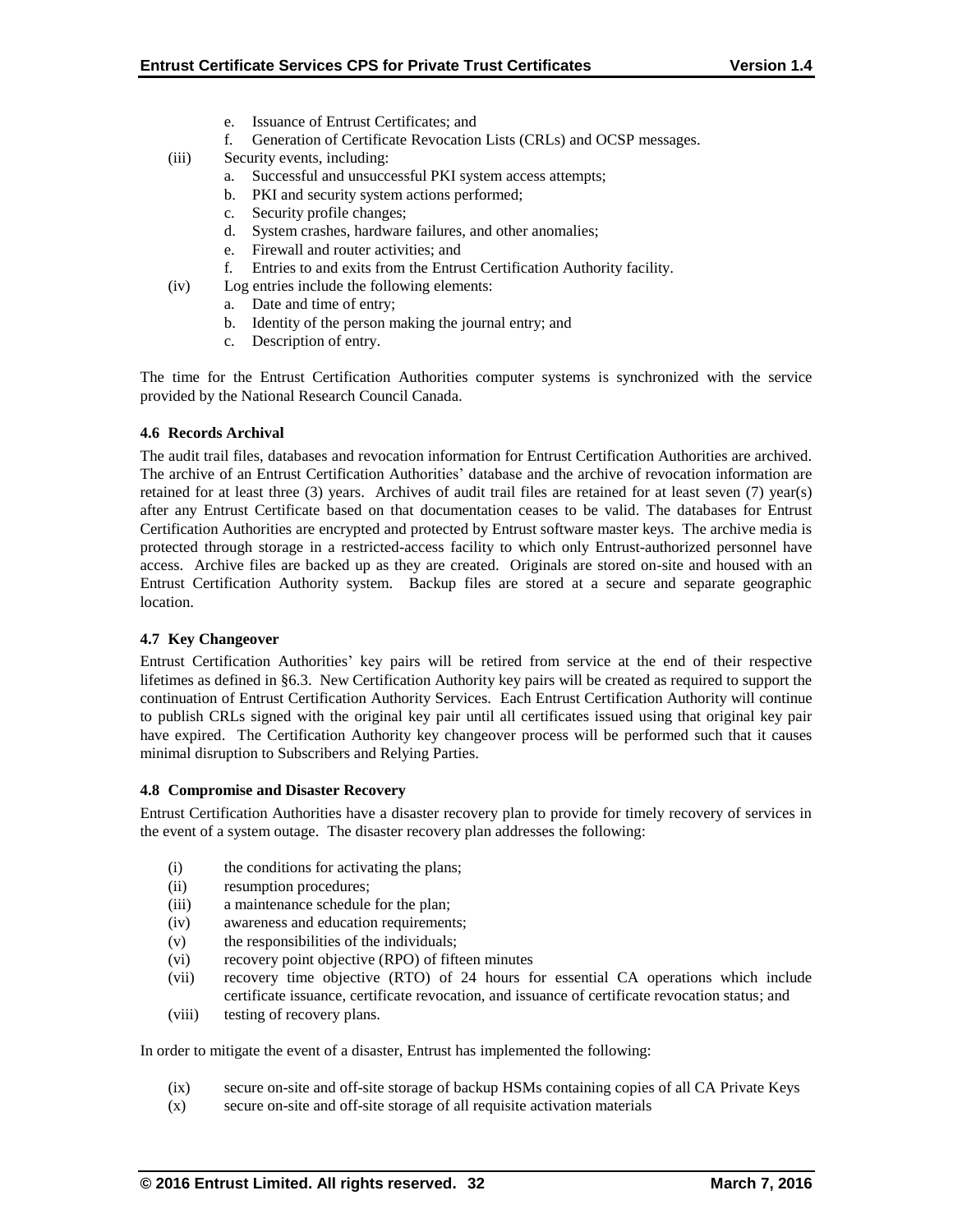- (xi) regular synchronization of critical data to the disaster recovery site
- (xii) regular incremental and daily backups of critical data within the primary site
- (xiii) weekly backup of critical data to a secure off-site storage facility
- (xiv) secure off-site storage of disaster recovery plan and disaster recovery procedures
- (xv) environmental controls as described in §5.1
- (xvi) high availability architecture for critical systems

Entrust has implemented a secure disaster recovery facility that is greater than 250 km from the primary secure CA facilities.

Entrust requires rigorous security controls to maintain the integrity of Entrust Certification Authorities. The Compromise of the Private Key used by an Entrust Certification Authority is viewed by Entrust as being very unlikely; however, Entrust has policies and procedures that will be employed in the event of such a Compromise. At a minimum, all Subscribers shall be informed as soon as practicable of such a Compromise and information shall be posted in the Entrust Repository.

# **4.9 CA Termination**

In the event that an Entrust Certification Authority ceases operation, all Entrust Certificates issued by such Entrust Certification Authority shall be revoked and the CRL life-time will be set to a period that meets any Entrust obligations.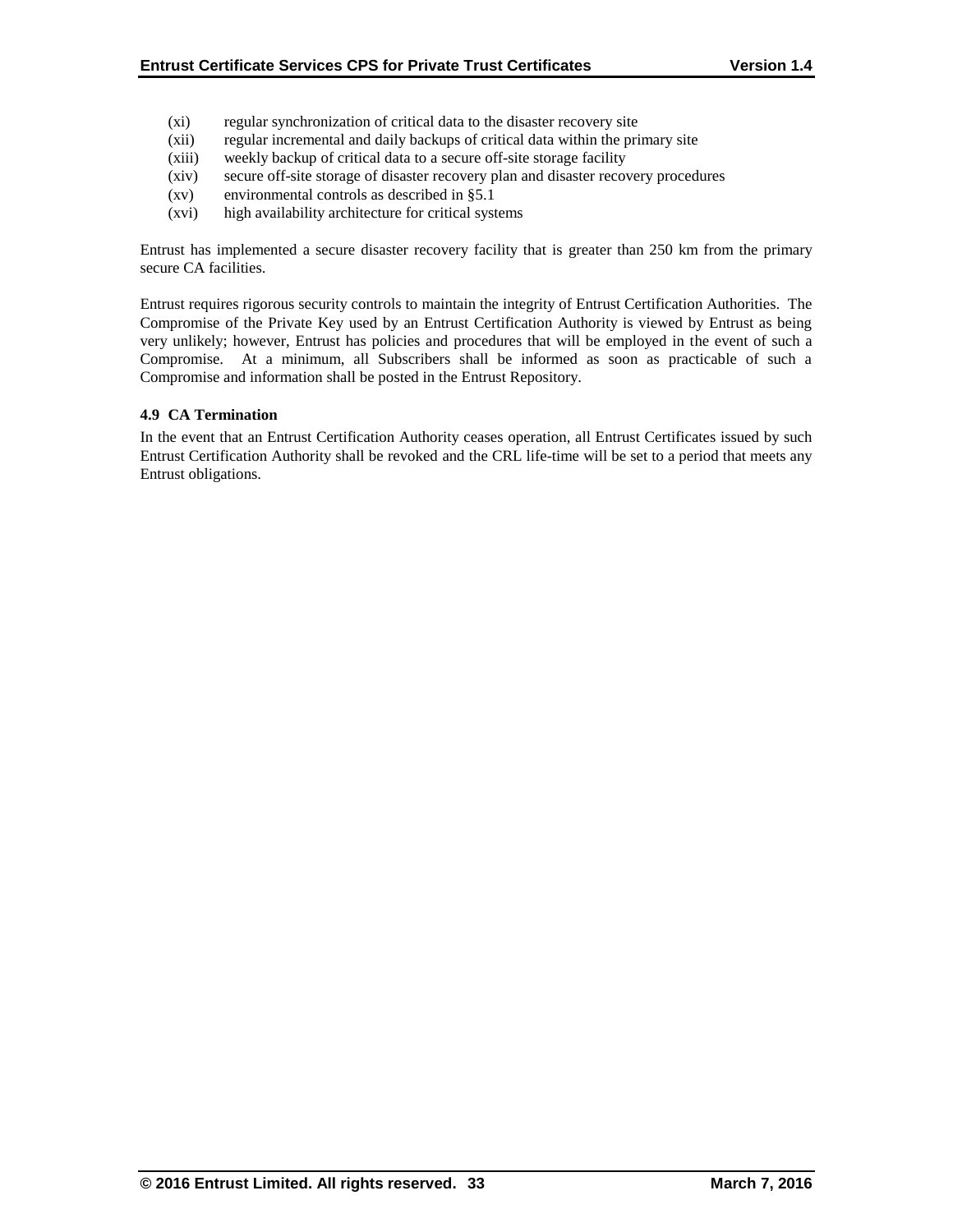# **5 Physical, Procedural, and Personnel Security Controls**

# **5.1 Physical Controls**

#### **5.1.1 Site Location and Construction**

The hardware and software for an Entrust Certification Authority is located in a secure facility with physical security and access control procedures that meet or exceed industry standards. The CA equipment is located in a Security zone that is physically separated from Entrust's other systems so that only authorized CA personnel can access it.

#### **5.1.2 Physical Access**

The room containing the Entrust Authority software is designated a two (2) person zone, and controls are used to prevent a person from being in the room alone. Alarm systems are used to notify security personnel of any violation of the rules for access to an Entrust Certificate Authority.

#### **5.1.3 Power and Air Conditioning**

The Security zone is equipped with:

- Filtered, conditioned, power connected to an appropriately sized UPS and generator;
- Heating, ventilation, and air conditioning appropriate for a commercial data processing facility; and
- Emergency lighting.

The environmental controls conform to local standards and are appropriately secured to prevent unauthorized access and/or tampering with the equipment. Temperature control alarms and alerts are activated upon detection of threatening temperature conditions.

# **5.1.4 Water Exposures**

No liquid, gas, exhaust, etc. pipes traverse the controlled space other than those directly required for the area's HVAC system and for the pre-action fire suppression system. Water pipes for the pre-action fire suppression system are only filled on the activation of multiple fire alarms.

#### **5.1.5 Fire Prevention and Protection**

The Entrust facility is fully wired for fire detection, alarm and suppression. Routine, frequent inspections of all systems are made to assure adequate operation.

#### **5.1.6 Media Storage**

All media is stored away from sources of heat and from obvious sources of water or other obvious hazards. Electromagnetic media (e.g. tapes) are stored away from obvious sources of strong magnetic fields. Archived material is stored in a room separate from the CA equipment until it is transferred to the archive storage facility.

#### **5.1.7 Waste Disposal**

Waste is removed or destroyed in accordance with industry best practice. Media used to store sensitive data is destroyed, such that the information is unrecoverable, prior to disposal.

#### **5.1.8 Off-site Backup**

As stipulated in §4.6.

#### **5.2 Procedural Controls**

An Entrust Certification Authority has a number of trusted roles for sensitive operations of the Entrust Certification Authority software. To gain access to the Entrust Authority software used in an Entrust Certification Authority, operational personnel must undergo background investigations. Entrust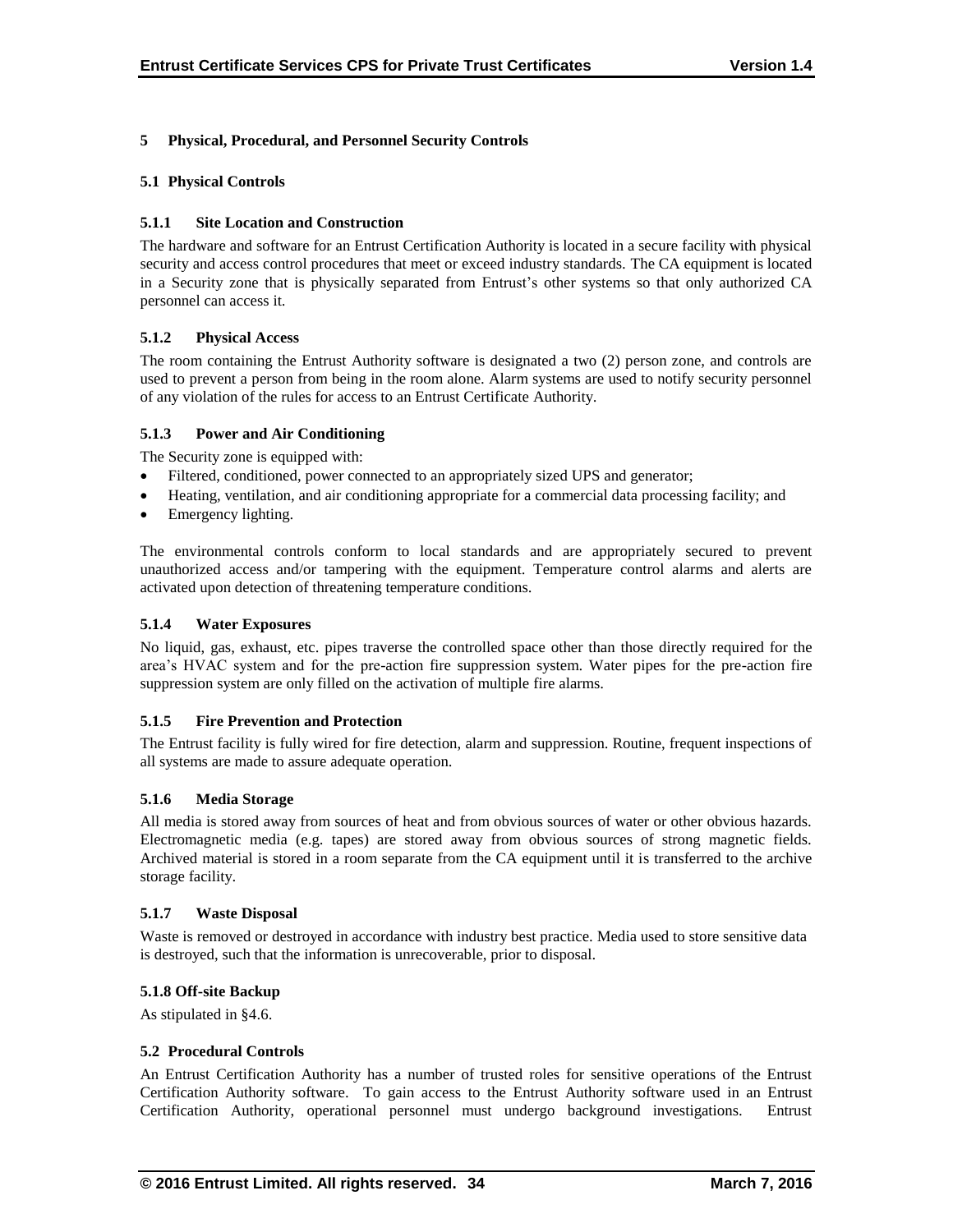Certification Authority operations related to adding administrative personnel or changing Certification Authority policy settings require more than one (1) person to perform the operation.

# **5.3 Personnel Controls**

Operational personnel for an Entrust Certification Authority will not be assigned other responsibilities that conflict with their operational responsibilities for the Entrust Certification Authority. The privileges assigned to operational personnel for an Entrust Certification Authority will be limited to the minimum required to carry out their assigned duties.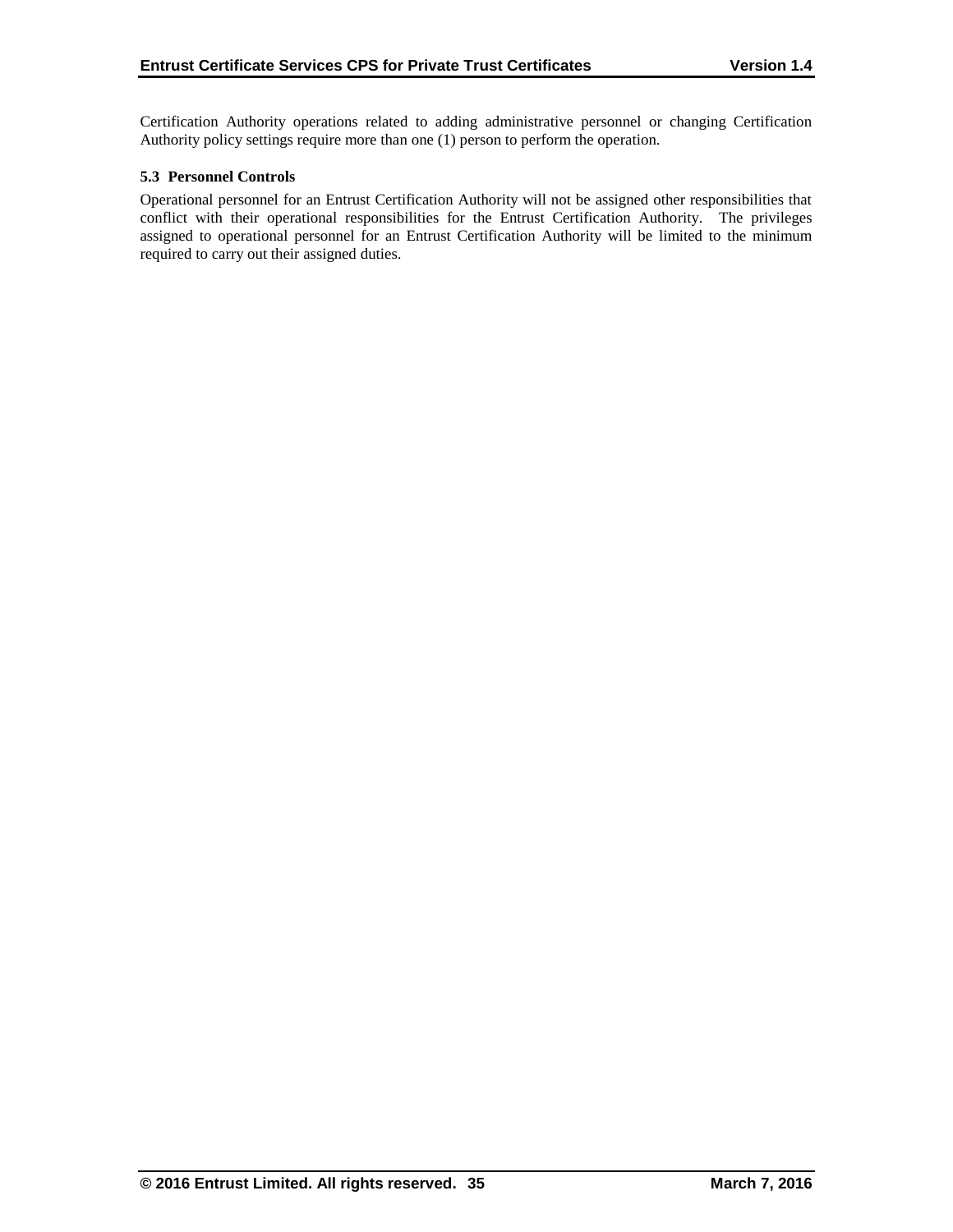# **6 Technical Security Controls**

# **6.1 Key Pair Generation and Installation**

# **6.1.1 Key Pair Generation**

The signing Key Pair for an Entrust Certification Authority is created during the initial startup of the Entrust Master Control application and is protected by the master key for such Entrust Certification Authority.

When not generated by Entrust, the Applicant or Subscriber is required to generate a new, secure, and cryptographically sound Key Pair to be used in association with the Subscriber's Entrust Certificate or Applicant's Entrust Certificate Application.

# Entrust Certification Authority Administrators

Keys Pairs for Entrust Certification Authority administrators must be generated and protected on a cryptographic module that is compliant to at least FIPS 140-2 Level 2 certification standards. The cryptographic modules are prepared using the software provided by the module vendor. The cryptographic modules are personalized for the administrator by giving the card an identity and a password known by the administrator. The Key Pair is generated by creating the administrator as a user in the Certification Authority and performing an enrollment process which is authenticated with the administrator's module password.

# **6.1.2 Private Key Delivery to Entity**

Entrust Certificate Authorities do not generate the Key Pair on behalf of the Subscriber.

# **6.1.3 Public Key Delivery to Certificate Issuer**

The Public Key to be included in an Entrust Certificate is delivered to Entrust Certification Authorities in a signed Certificate Signing Request (CSR) as part of the Entrust Certificate Application process. The signature on the CSR will be verified by the Entrust Certification Authority prior to issuing the Entrust Certificate.

# **6.1.4 CA Public Key Delivery to Users**

The Public-Key Certificate for Entrust Certification Authorities are made available to Subscribers with the Subscriber certificate or may be obtained from the Entrust support team. The Public Key Certificate for cross certified issuing Certification Authorities is provided to the Subscriber with the Subscriber certificate.

The Public-Key Certificate for Entrust Certification Authorities is provided to the Relying Parties by the Subscriber.

# **6.1.5 Key Sizes**

For legacy reasons the minimum key size for Entrust Certificate Authorities is 1024 bit RSA. For new Entrust Certification Authorities, the minimum key size shall be no less than 2048 bit RSA or shall be elliptic curve cryptography (ECC) NIST P-384 or P-521.

# Entrust Private SSL Certificates

Entrust Certification Authorities are phasing out the use of SHA-1 hash algorithm for signing certificates. Entrust Private SSL Certificates which will be signed using the SHA-1 hash algorithm will be validated to the Entrust.net Secure Server Certification Authority listed in Appendix A.

The minimum RSA key size is 2048 bits. The ECC keys supported are NIST P-256, P-384 and P-521.

# Entrust Mobile Device Certificates

The minimum RSA key size is 2048 bits. The ECC keys supported are NIST P-256, P-384 and P-521.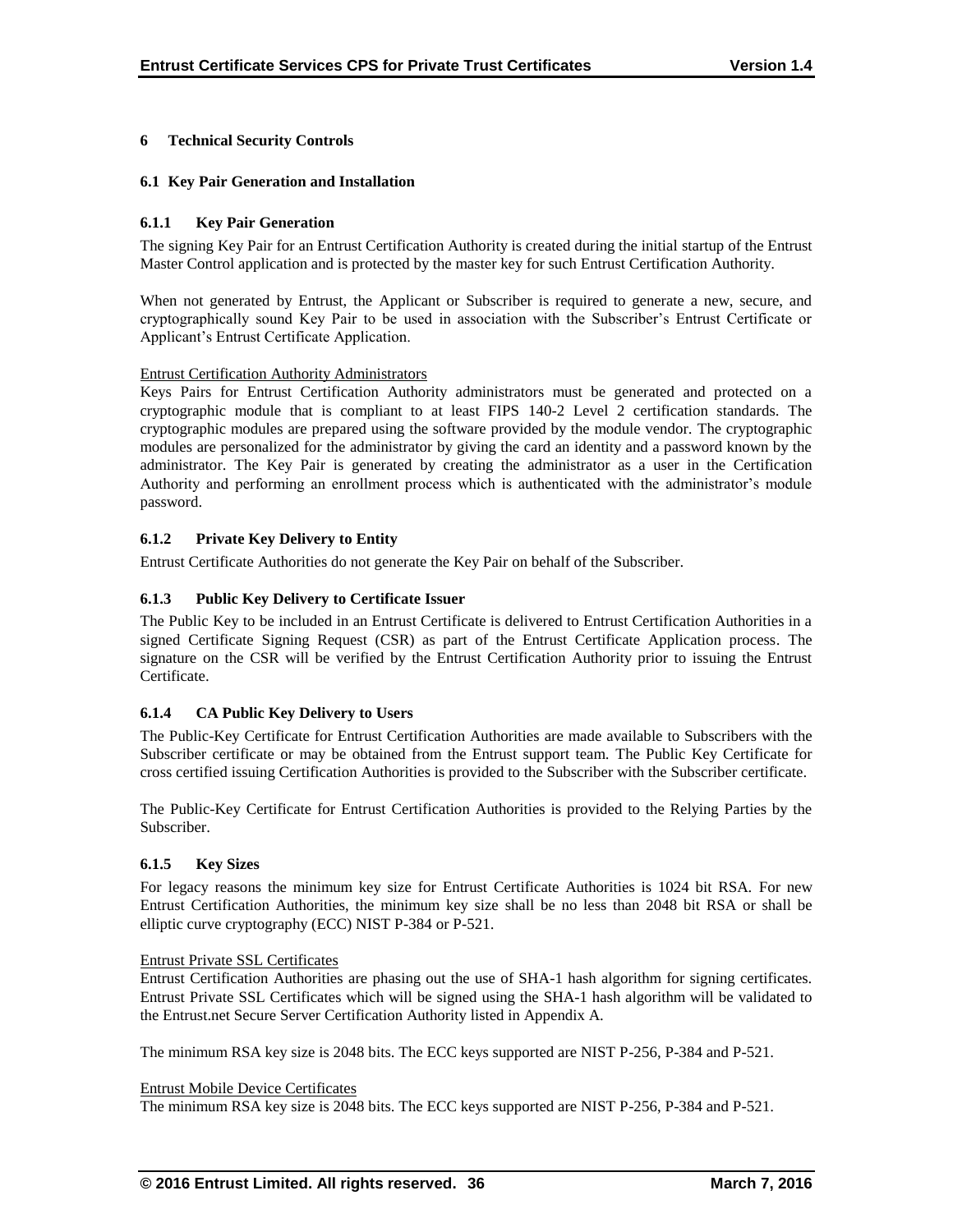# **6.1.6 Public-Key Parameters Generation**

No stipulation.

# **6.1.7 Parameter Quality Checking**

No stipulation.

# **6.1.8 Hardware/Software Key Generation**

Certification Authority Key Pairs must be generated on a cryptographic module that meets or exceeds the requirements as defined in §6.8.

# Root Certification Authority

Certificate issuance by the Root Certification Authority shall require an individual authorized by the CA (i.e. the CA system operator, system officer, or PKI administrator) to deliberately issue a direct command in order for the Root Certification Authority to perform a certificate signing operation.

Root Certification Authority Private Keys must not be used to sign Certificates except in the following cases:

- (i) Self-signed Certificates to represent the Root CA itself;
- (ii) Certificates for Subordinate CAs and Cross Certificates;
- (iii) Certificates for infrastructure purposes (e.g. administrative role certificates, internal CA operational device certificates, and OCSP Response verification Certificates); and
- (iv) Certificates issued solely for the purpose of testing products with Certificates issued by a Root CA.

# **6.1.9 Key Usage Purposes**

Entrust Certificates issued by an Entrust Certification Authority contain the keyUsage and the extendkeyUsage Certificate extensions restricting the purpose for which an Entrust Certificate can be used as listed in Appendix A. Subscribers and Relying Parties shall only use Entrust Certificates in compliance with this Entrust CPS and applicable laws.

# **6.2 Private Key Protection**

# **6.2.1 Standards for Cryptographic Module**

Entrust Certification Authorities Private Keys must be stored and protected on cryptographic modules that meet or exceed the requirements as defined in §6.8. Private Keys on cryptographic modules are held in secure facilities under two-person control. RA Private Keys must be stored and protected on cryptographic modules that meet or exceed the requirements defined in §6.8.

# **6.2.2 Private Key Multi-Person Control**

A minimum of two person control shall be established on any Entrust CA Private Key for all purposes including activation and backup, and may be implemented as a combination of technical and procedural controls. Persons involved in management and use of the Entrust CA Private Keys shall be designated as authorized by the CA for this purpose. The names of the parties used for two-person control shall be maintained on a controlled list.

# **6.2.3 Private Key Escrow**

Entrust does not escrow the Entrust Certification Authorities' Private Keys.

# **6.2.4 Private Key Backup**

Entrust CA Private Keys shall be backed up under the two-person control used to create the original version of the Private Keys. All copies of the Entrust CA Private Key shall be securely protected.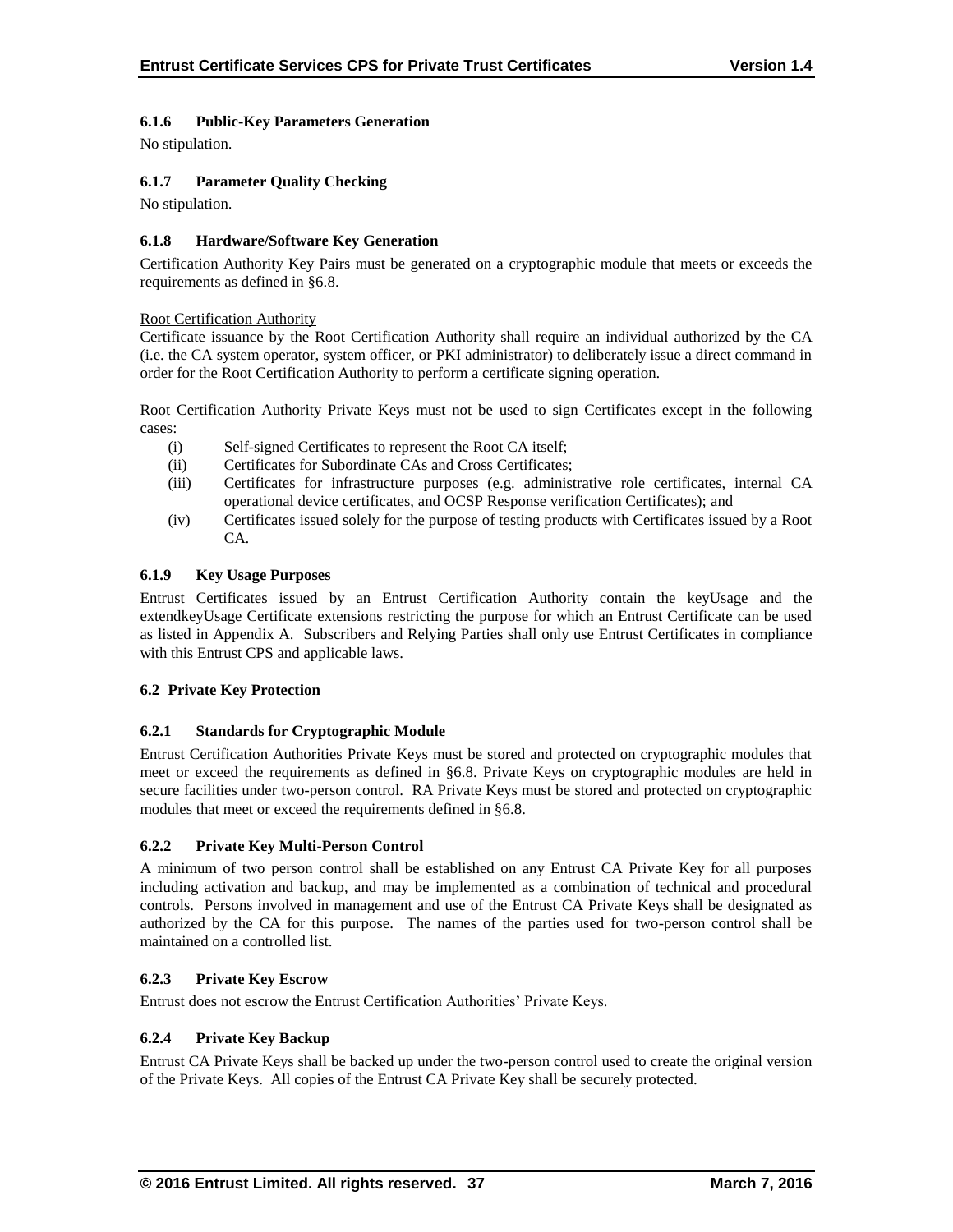Subscribers are responsible for protecting the Private Key associated with the Public Key in the Subscriber's Entrust Certificate.

# **6.2.5 Private Key Archival**

Upon retirement of an Entrust CA, the Private Keys will be archived securely using hardware cryptographic modules that meet the requirements §6.8. The Key Pairs shall not be used unless the CA has been removed from retirement or the keys are required temporarily to validate historical data. Private Keys required for temporary purposes shall be removed from archive for a short period of time.

The archived Entrust CA Private Keys will be reviewed on an annual basis. After the minimum period of 5 years, the Entrust CA Private Keys may be destroyed according to the requirements in §6.2.10. The Entrust CA Private Keys must not be destroyed if they are still required for business or legal purposes.

# **6.2.6 Private Key Entry into Cryptographic Module**

Entrust CA Private Keys shall be generated by and secured in a cryptographic module. In the event that a Private Key is to be transported from one cryptographic module to another, the Private Key must be migrated using the secure methodology supported by the cryptographic module.

# **6.2.7 Private Key Storage on Cryptographic Module**

Private Keys are stored on a cryptographic module are secured in accordance with the requirements specified in FIPS 140.

# **6.2.8 Method of Activating Private Keys**

Entrust CA Private Keys shall be activated under two-person control using the methodology provided with the cryptographic module.

Subscriber Private Keys shall be activated by the Subscriber to meet the requirements of the security software used for their applications. Subscribers shall protect their Private Keys corresponding to the requirements in §2.1.3.

# **6.2.9 Private Key Deactivation Methods**

Entrust CA Private Keys shall be deactivated when the CA is not required for active use. Deactivation of the Private Keys shall be done in accordance with the methodology provided with the cryptographic module.

# Entrust Certification Authority Administrators

The administrator's identity is deactivated in the Entrust CA and the administrator's certificate is revoked.

# **6.2.10 Private Signature Key Destruction Method**

Entrust CA Private Keys destruction will be two-person controlled and may be accomplished by executing a "zeroize" command or by destruction of the cryptographic module. Destruction of Entrust CA Private Keys must be authorized by the Entrust Policy Authority.

If the Entrust CA is removing a cryptographic module from service, then all Private Keys must be removed from the module. If the Entrust CA cryptographic module is intended to provide tamper-evident characteristics is removed from service, then the device will be destroyed.

# Entrust Certification Authority Administrators

The administrator's private is destroyed by reinitializing the cryptographic module.

# **6.3 Other Aspects of Key Pair Management**

Entrust Certification Authority 2048-bit RSA Key Pairs may have a validity period expiring no later than 31 December 2030.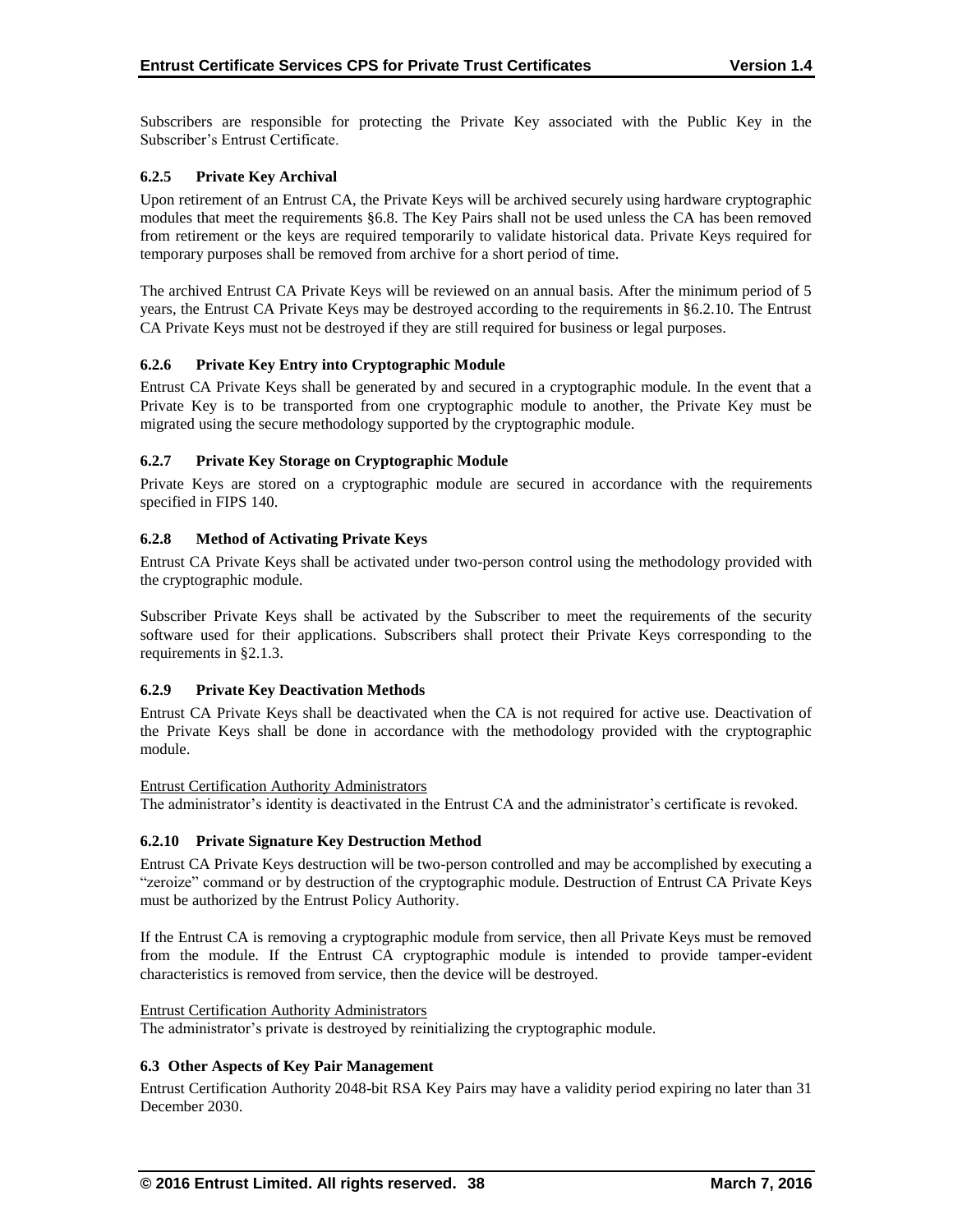# Entrust Private SSL Certificates

Entrust Private SSL Certificates contain a validity period of up to, but no more than, 39 months.

#### **6.4 Activation Data**

No stipulation.

#### **6.5 Computer Security Controls**

The workstations on which the Entrust Certification Authorities operate are physically secured as described in §5.1. The operating systems on the workstations on which the Entrust Certification Authorities operate enforce identification and authentication of users. Access to Entrust Authority software databases and audit trails is restricted as described in this Entrust CPS. All operational personnel that are authorized to have access to the Entrust Certification Authorities are required to use hardware tokens in conjunction with a PIN to gain access to the physical room that contains the Entrust Authority software being used for such Entrust Certification Authorities.

#### **6.6 Life Cycle Technical Controls**

#### **6.6.1 System Development Controls**

The Entrust Certification Authority makes use of Commercial Off The Shelf (COTS) products for the hardware, software, and network components. Systems developed by the Entrust Certification Authority are deployed in accordance with Entrust software lifecycle development standards.

#### **6.6.2 Security Management Controls**

The configuration of the Entrust Certification Authority system as well as any modifications and upgrades are documented and controlled. Methods of detecting unauthorized modifications to the CA equipment and configuration are in place to ensure the integrity of the security software, firmware, and hardware for correct operation. A formal configuration management methodology is used for installation and ongoing maintenance of the CA system.

When first loaded, the CA software is verified as being that supplied from the vendor, with no modifications, and be the version intended for use.

# **6.6.3 Life Cycle Security Ratings**

No stipulation.

# **6.7 Network Security Controls**

Remote access to Entrust Certification Authority application via the Administration software interface is secured.

#### **6.8 Cryptographic Module Engineering Controls**

Certification Authority Key Pairs must be generated and protected on a cryptographic module that is compliant to at least FIPS 140-2 Level 3 certification standards.

#### Entrust Certification Authority Administrators

Key Pairs for Entrust Certification Authority administrators must be generated and protected on a cryptographic module that is compliant to at least FIPS 140-2 Level 2 certification standards.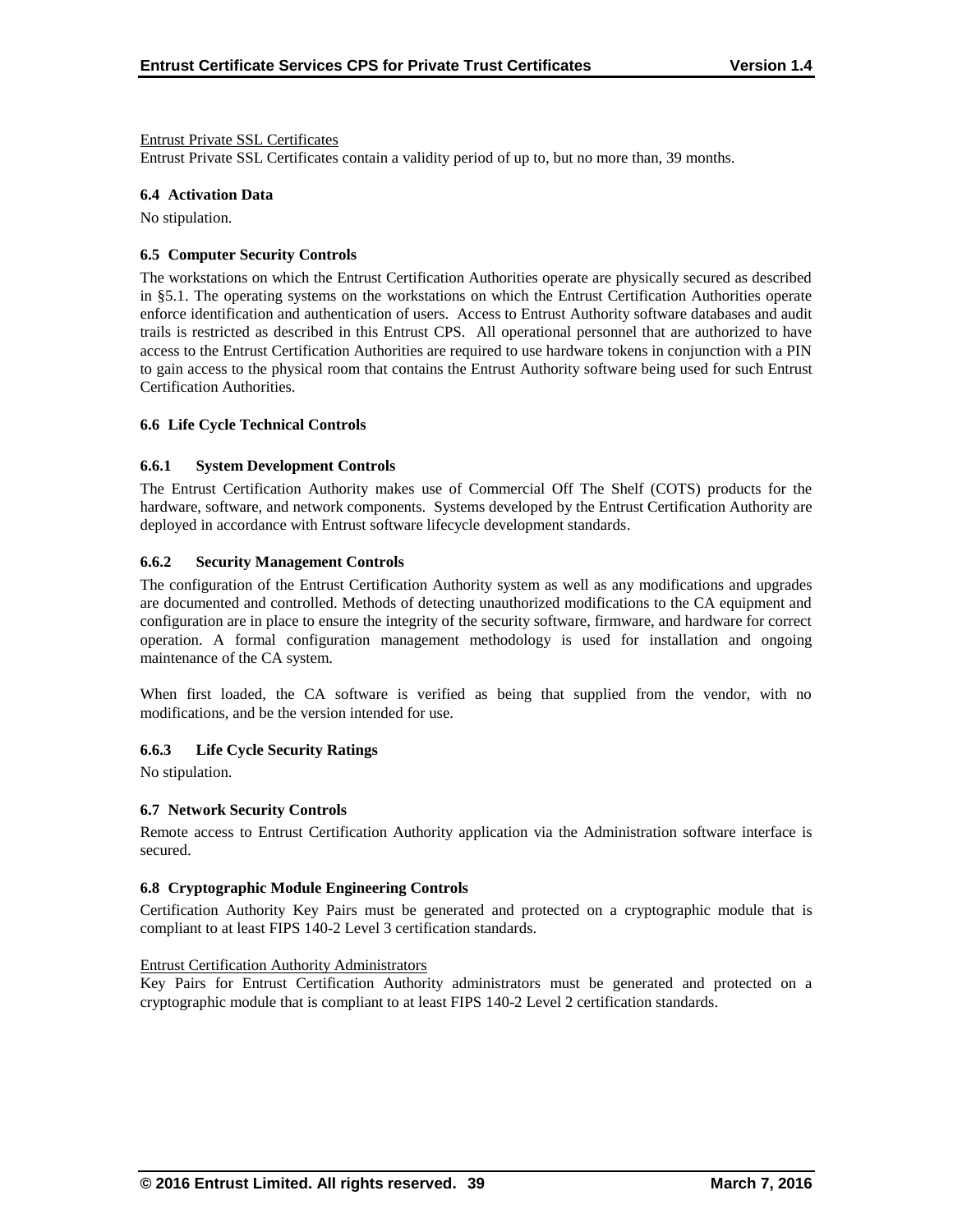# **7 Certificate and CRL Profiles**

The profile for the Entrust Certificates and Certificate Revocation List (CRL) issued by an Entrust Certification Authority conform to the specifications contained in the IETF RFC 5280 Internet X.509 PKI Certificate and Certificate Revocation List (CRL) Profile.

# **7.1 Certificate Profile**

Entrust Certification Authorities issue certificates in accordance with the X.509 version 3. Certificate profiles for Entrust Root CA certificate, Subordinate CA certificates, and end entity certificates are described in Appendix A and the sections below.

# **7.1.1 Version Number(s)**

All certificates issued by Entrust Certification Authorities are X.509 version 3 certificates.

# **7.1.2 Certificate Extensions**

Certificate extensions are as stipulated in IETF RFC 5280. See Appendix A.

# **7.1.3 Algorithm Object Identifiers**

Algorithm object identifiers are as specified in IETF RFC 3279 Algorithms and Identifiers for the Internet X.509 PKI Certificate and Certificate Revocation List (CRL) Profile. See Appendix A.

# **7.1.4 Name Forms**

Name forms are as stipulated in §3.1.1.

# **7.1.5 Name Constraints**

No stipulation.

# **7.1.6 Certificate Policy Object Identifier**

Certificate policy object identifiers (OIDs) are listed in §1.2 and in the Certificate Profile attached as Appendix A.

# **7.1.7 Usage of Policy Constraints Extension**

No stipulation.

# **7.1.8 Policy Qualifiers Syntax and Semantics**

Entrust includes policy qualifiers in all end entity certificates as stipulated in Appendix A.

# **7.1.9 Processing Semantics for the Critical Certificate Policies Extension**

Certificate policies extension is marked Not Critical

# **7.2 CRL Profile**

The following fields of the X.509 version 2 CRL format are used by the Entrust Certification Authorities:

- version: set to  $v2$
- signature: identifier of the algorithm used to sign the CRL
- issuer: the full Distinguished Name of the Certification Authority issuing the CRL
- this update: time of CRL issuance
- next update: time of next expected CRL update
- revoked certificates: list of revoked Certificate information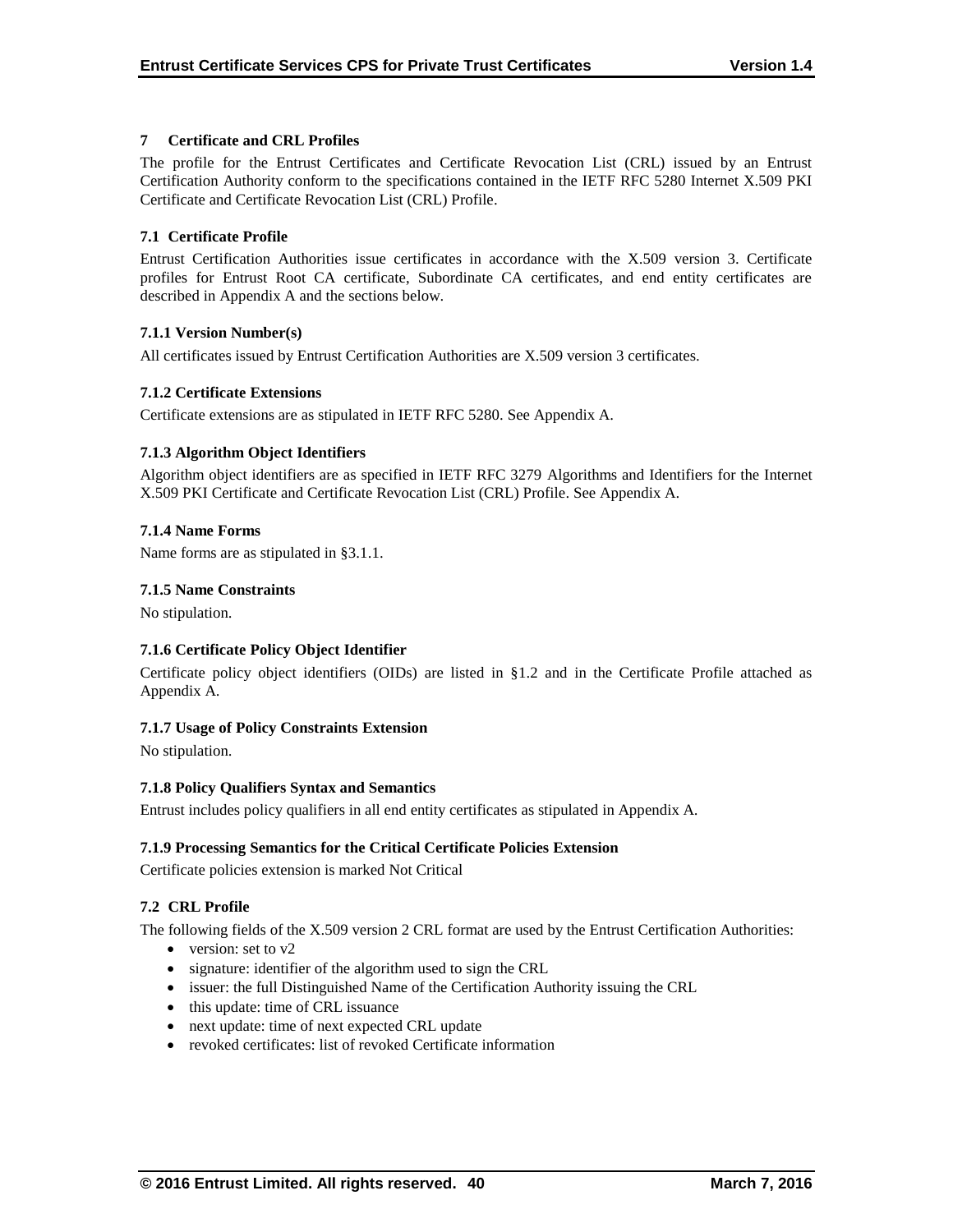# **7.3 OCSP Profile**

The profile for the Entrust Online Certificate Status Protocol (OCSP) messages issued by an Entrust Certification Authority conform to the specifications contained in the IETF RFC 2560 Internet X.509 PKI Online Certificate Status Protocol (OCSP) Profile.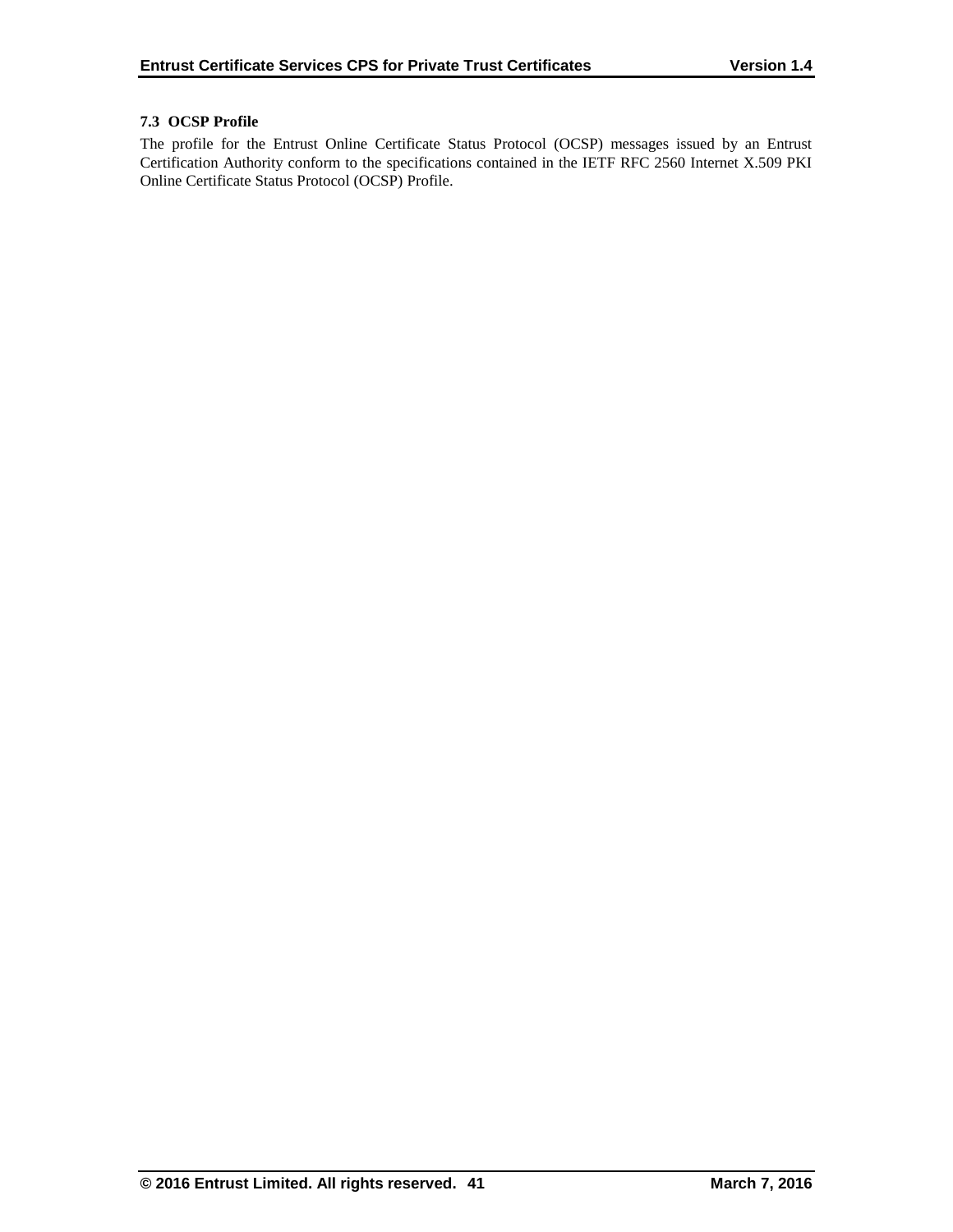# **8 Specification Administration**

#### **8.1 Specification Change Procedures**

Entrust may, in its discretion, modify the Entrust CPS and the terms and conditions contained herein from time to time.

Modifications to the Entrust CPS that, in the judgment of Entrust, will have little or no impact on Applicants, Subscribers, and Relying Parties, may be made with no change to the Entrust CPS version number and no notification to Applicants, Subscribers, and Relying Parties. Such changes shall become effective immediately upon publication in the Entrust Repository.

Modifications to the Entrust CPS that, in the judgment of Entrust may have a significant impact on Applicants, Subscribers, and Relying Parties, shall be published in the Entrust Repository and shall become effective fifteen (15) days after publication in the Entrust Repository unless Entrust withdraws such modified Entrust CPS prior to such effective date. In the event that Entrust makes a significant modification to Entrust CPS, the version number of the Entrust CPS shall be updated accordingly. Unless a Subscriber ceases to use, removes, and requests revocation of such Subscriber's Entrust Certificate(s) prior to the date on which an updated version of the Entrust CPS becomes effective, such Subscriber shall be deemed to have consented to the terms and conditions of such updated version of the Entrust CPS and shall be bound by the terms and conditions of such updated version of the Entrust CPS.

#### **8.2 Publication and Notification Policies**

Prior to major changes to this Entrust CPS, notification of the upcoming changes will be posted in the Entrust Repository.

#### **8.3 CPS Approval Procedures**

This Entrust CPS and any subsequent changes shall be approved by the Entrust Policy Authority.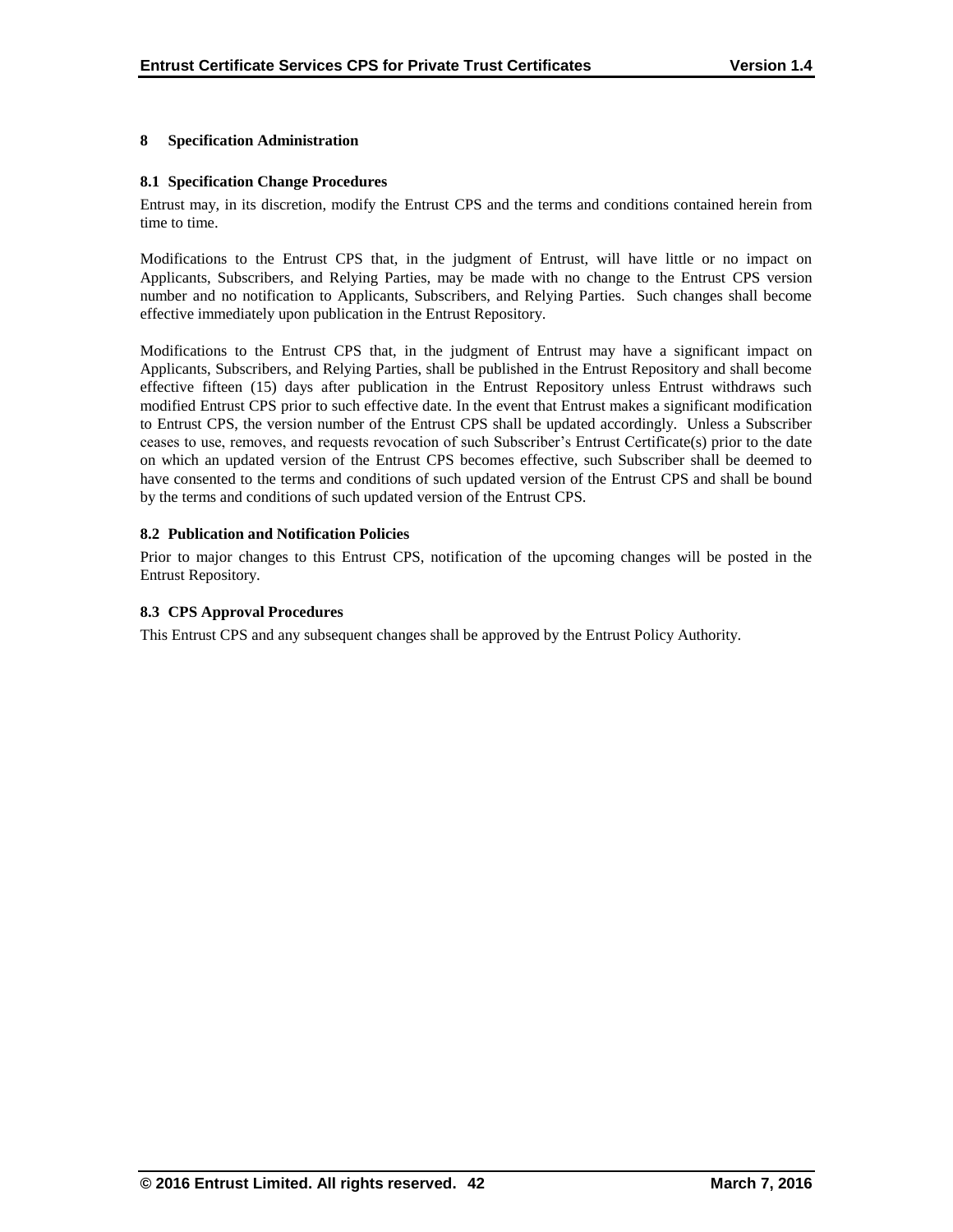|            | 9            | <b>Acronyms</b>                                                                  |
|------------|--------------|----------------------------------------------------------------------------------|
|            | CA           | <b>Certification Authority</b>                                                   |
| <b>CPS</b> |              | <b>Certification Practice Statement</b>                                          |
|            | <b>CRL</b>   | <b>Certificate Revocation List</b>                                               |
|            | CSR.         | Certificate Signing Request                                                      |
|            | DN           | Distinguished Name                                                               |
|            | <b>DNS</b>   | Domain Name Server                                                               |
|            | <b>DSA</b>   | Digital Signature Algorithm                                                      |
|            | ECC          | Elliptic Curve Cryptography                                                      |
|            | <b>HTTP</b>  | <b>Hypertext Transfer Protocol</b>                                               |
|            | <b>IETF</b>  | <b>Internet Engineering Task Force</b>                                           |
|            | <b>ITU-T</b> | International Telecommunication Union - Telecommunication Standardization Sector |
|            | <b>MAC</b>   | Message Authentication Code                                                      |
|            | OA.          | <b>Operational Authority</b>                                                     |
|            | <b>OCSP</b>  | Online Certificate Status Protocol                                               |
|            | <b>OID</b>   | Object Identifier                                                                |
|            | <b>PA</b>    | Policy Authority                                                                 |
|            | <b>PIN</b>   | Personal Identification Number                                                   |
|            | PKI          | Public-Key Infrastructure                                                        |
|            | RA.          | <b>Registration Authority</b>                                                    |
|            | <b>RDN</b>   | <b>Relative Distinguished Name</b>                                               |
|            | <b>RFC</b>   | Request for Comment                                                              |
|            | <b>SEP</b>   | Secure Exchange Protocol                                                         |
|            | SSL          | Secure Sockets Layer                                                             |
|            | <b>TSA</b>   | Time-Stamp Authority                                                             |
|            | <b>URL</b>   | <b>Universal Resource Locator</b>                                                |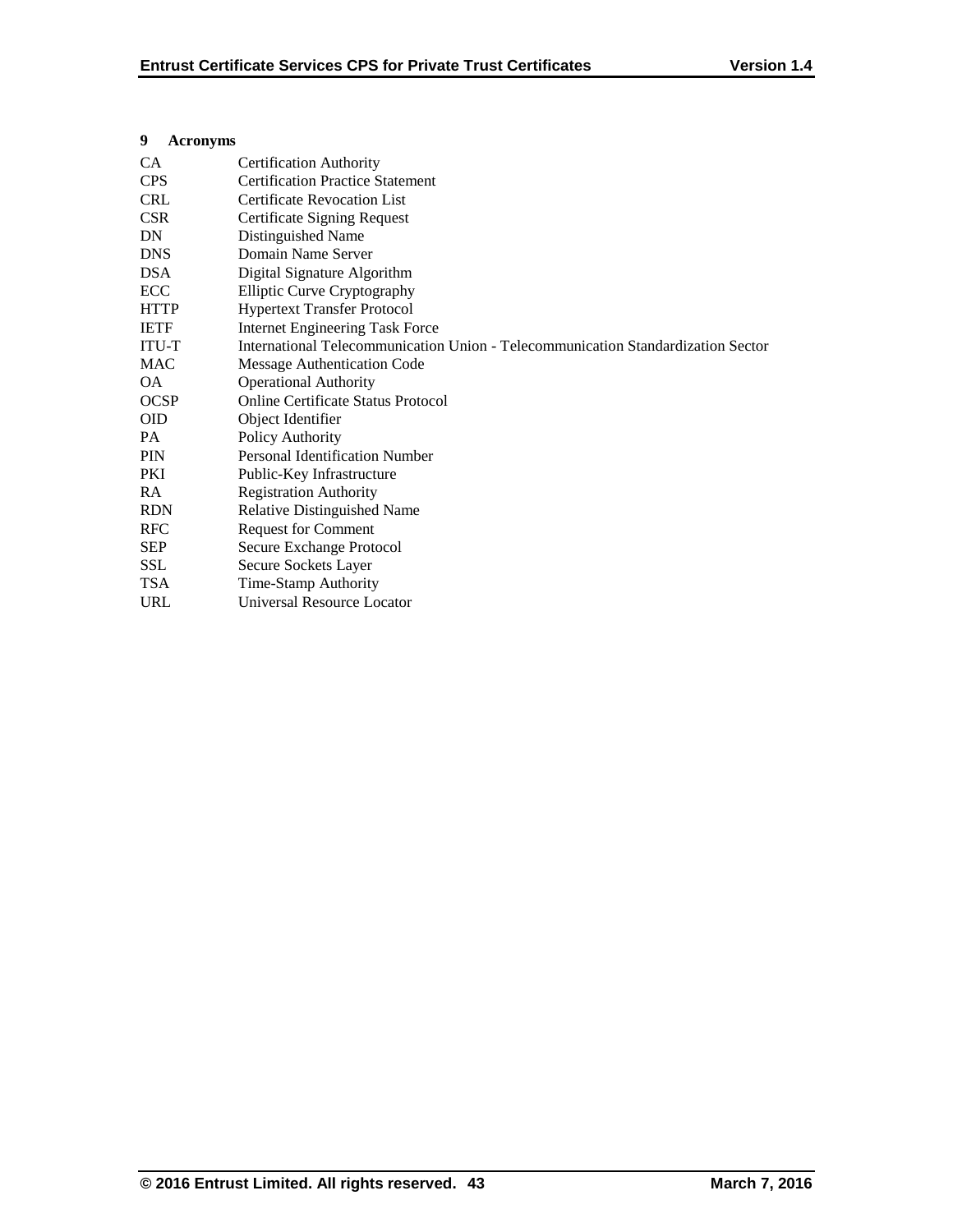#### **10 Definitions**

**Affiliate:** means Entrust, and any corporation or other entity that Entrust directly or indirectly controls. In this context, a party "controls" a corporation or another entity if it directly or indirectly owns or controls fifty percent (50%) or more of the voting rights for the board of directors or other mechanism of control.

**Applicant:** means a person, entity, or organization applying for an Entrust Certificate, but which has not yet been issued an Entrust Certificate, or a person, entity, or organization that currently has an Entrust Certificate or Entrust Certificates and that is applying for renewal of such Entrust Certificate or Entrust Certificates or for an additional Entrust Certificate or Entrust Certificates.

**Business Day:** means any day, other than a Saturday, Sunday, statutory or civic holiday in the City of Ottawa, Ontario.

**Certificate:** means a digital document that at a minimum: (a) identifies the Certification Authority issuing it, (b) names or otherwise identifies a Subject, (c) contains a Public Key of a Key Pair, (d) identifies its operational period, and (e) contains a serial number and is digitally signed by a Certification Authority.

**Certificate Approver:** means an employee or agent authorized to approve a request for an Entrust Certificate for an organization.

**Certificate Beneficiaries**: means, collectively, all Application Software Vendors with whom Entrust has entered into a contract to include its root certificate(s) in software distributed by such Application Software Vendors, and all Relying Parties that actually rely on such Certificate during the Operational Period of such Certificate.

**Certificate Requester:** means an employee or agent authorized to request an Entrust Certificate for an organization.

**Certificate Revocation List:** means a time-stamped list of the serial numbers of revoked Certificates that has been digitally signed by a Certification Authority.

**Certification Authority:** means an entity or organization that (i) creates and digitally signs Certificates that contain among other things a Subject's Public Key and other information that is intended to identify the Subject, (ii) makes Certificates available to facilitate communication with the Subject identified in the Certificate, and (iii) creates and digitally signs Certificate Revocation Lists containing information about Certificates that have been revoked and which should no longer be used or relied upon.

**Certification Practice Statement:** means a statement of the practices that a Certification Authority uses in issuing, managing, revoking, renewing, and providing access to Certificates, and the terms and conditions under which the Certification Authority makes such services available.

**Co-marketers:** means any person, entity, or organization that has been granted by Entrust or a Registration Authority operating under an Entrust Certification Authority the right to promote Entrust Certificates.

**Compromise:** means a suspected or actual loss, disclosure, or loss of control over sensitive information or data.

**Contract Signer:** means an employee or agent authorized to sign the subscription agreement on behalf of the organization.

**CPS:** see Certification Practice Statement.

**CRL:** see Certificate Revocation List.

**Cross Certificate(s)**: shall mean a Certificate(s) that (i) includes the Public Key of a Public-Private Key Pair generated by an Entrust Certification Authority; and (ii) includes the digital signature of an Entrust Root Certification Authority.

**Entrust:** means Entrust Limited.

**Entrust.net**: means Entrust Limited.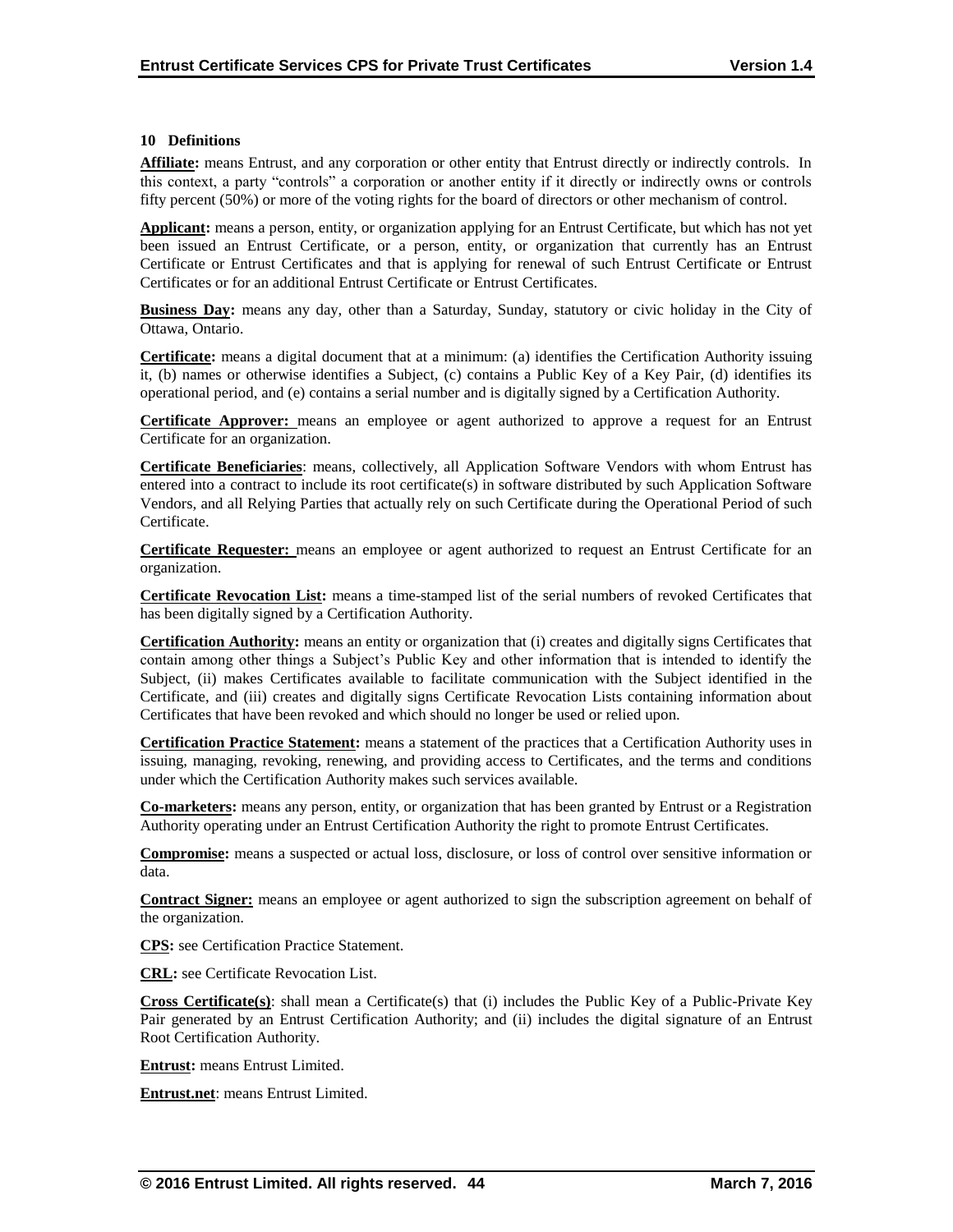**Entrust Operational Authority:** means those personnel who work for or on behalf of Entrust and who are responsible for the operation of the Entrust Certification Authorities.

**Entrust Policy Authority:** means those personnel who work for or on behalf of Entrust and who are responsible for determining the policies and procedures that govern the operation of the Entrust Certification Authorities.

**Entrust Repository:** means a collection of databases and web sites that contain information about Entrust Certificates and services provided by Entrust in respect to Entrust Certificates, including among other things, the types of Entrust Certificates issued by the Entrust Certification Authorities, the services provided by Entrust in respect to Entrust Certificates, the fees charged by Entrust for Entrust Certificates and for the services provided by Entrust in respect to Entrust Certificates, Certificate Revocation Lists, the Entrust Certification Practice Statement, and other information and agreements that are intended to govern the use of Entrust Certificates.

**Entrust Certificate:** A Certificate issued by an Entrust Certification Authority

**Entrust Certification Authority:** means a Certification Authority operated by or on behalf of Entrust for the purpose of issuing, managing, revoking, renewing, and providing access to Entrust Certificates.

**Entrust Certification Practice Statement:** means this document.

**Entrust CPS:** See Entrust Certification Practice Statement.

**Entrust Client Certificate:** means a Certificate issued by an Entrust Certificate Authority for use by individuals to digitally sign and encrypt electronic messages via an S/MIME compliant application.

**Entrust Code Signing Certificate:** means a Certificate issued by an Entrust Certification Authority for use by content and software developers and publishers to digitally sign executables and other content.

**Entrust Mobile Device Certificate:** means a Certificate issued by an Entrust Certification Authority for use to identify a mobile device.

**Entrust Private SSL Certificate:** means an SSL Certificate issued by an Entrust Certification Authority for use on secure servers. The Entrust Certification Authority root certificate is not distributed for public trust. The Private SSL Certificate may contain domain names which are not publicly registered.

**Entrust SSL Certificate:** means an SSL Certificate issued by an Entrust Certification Authority for use on secure servers.

**Entrust Certificate Application:** means the form and application information requested by a Registration Authority operating under an Entrust Certification Authority and submitted by an Applicant when applying for the issuance of an Entrust Certificate.

**FIPS:** means the Federal Information Processing Standards. These are U.S. Federal standards that prescribe specific performance requirements, practices, formats, communication protocols, and other requirements for hardware, software, data, and telecommunications operation.

**IETF:** means the Internet Engineering Task Force. The Internet Engineering Task Force is an international community of network designers, operators, vendors, and researchers concerned with the evolution of the Internet architecture and the efficient operation of the Internet.

**Key Pair:** means two mathematically related cryptographic keys, having the properties that (i) one key can be used to encrypt a message that can only be decrypted using the other key, and (ii) even knowing one key, it is believed to be computationally infeasible to discover the other key.

**Object Identifier:** means a specially-formatted sequence of numbers that is registered in accordance with internationally-recognized procedures for object identifier registration.

**OID:** see Object Identifier.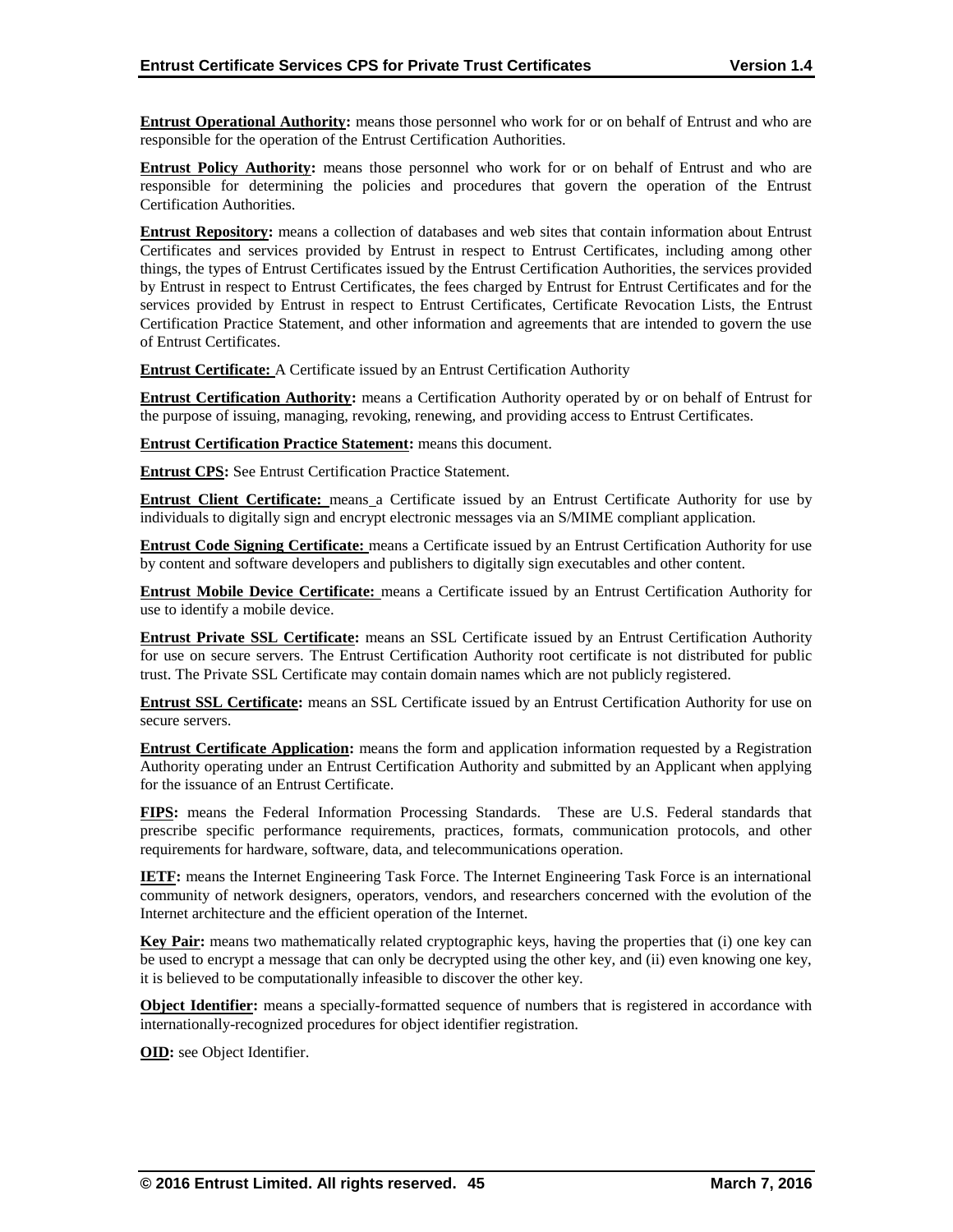**Operational Period:** means, with respect to a Certificate, the period of its validity. The Operational Period would typically begin on the date the Certificate is issued (or such later date as specified in the Certificate), and ends on the date and time it expires as noted in the Certificate or earlier if the Certificate is Revoked.

**PKIX:** means an IETF Working Group developing technical specifications for PKI components based on X.509 Version 3 Certificates.

**Private Key:** means the key of a Key Pair used to decrypt an encrypted message. This key must be kept secret.

**Public Key:** means the key of a Key Pair used to encrypt a message. The Public Key can be made freely available to anyone who may want to send encrypted messages to the holder of the Private Key of the Key Pair. The Public Key is usually made publicly available in a Certificate issued by a Certification Authority and is often obtained by accessing a repository or database. A Public Key is used to encrypt a message that can only be decrypted by the holder of the corresponding Private Key.

**RA:** see Registration Authority.

**Registration Authority:** means an entity that performs two functions: (1) the receipt of information from a Subject to be named in an Entrust Certificate, and (2) the performance of limited verification of information provided by the Subject following the procedures prescribed by the Entrust Certification Authorities. In the event that the information provided by a Subject satisfies the criteria defined by the Entrust Certification Authorities, a Registration Authority may send a request to a Entrust Certification Authority requesting that the Entrust Certification Authority generate, digitally sign, and issue a Entrust Certificate containing the information verified by the Registration Authority.

**Relying Party:** means a person, entity, or organization that relies on or uses an Entrust Certificate and/or any other information provided in a Repository under an Entrust Certification Authority to obtain and confirm the Public Key and identity of a Subscriber.

**Relying Party Agreement:** means the agreement between a Relying and Entrust or between a Relying Party and an independent third-party Registration Authority or Reseller under an Entrust Certification Authority in respect to the provision and use of certain information and services in respect to Entrust Certificates.

**Repository:** means a collection of databases and web sites that contain information about Certificates issued by a Certification Authority including among other things, the types of Certificates and services provided by the Certification Authority, fees for the Certificates and services provided by the Certification Authority, Certificate Revocation Lists, descriptions of the practices and procedures of the Certification Authority, and other information and agreements that are intended to govern the use of Certificates issued by the Certification Authority.

**Resellers:** means any person, entity, or organization that has been granted by Entrust or a Registration Authority operating under an Entrust Certification Authority the right to license the right to use Entrust Certificates.

**Revoke or Revocation:** means, with respect to a Certificate, to prematurely end the Operational Period of that Certificate from a specified time forward.

**Subordinate CA Certificate**: shall mean a Certificate that (i) includes the Public Key of a Public-Private Key Pair generated by a Certification Authority; and (ii) includes the digital signature of an Entrust Root Certification Authority.

**Subject:** means a person, entity, or organization whose Public Key is contained in a Certificate.

**Subscriber:** means a person, entity, or organization that has applied for and has been issued an Entrust Certificate.

**Subscription Agreement:** means the agreement between a Subscriber and Entrust or between a Subscriber and an independent third-party Registration Authority or Reseller under an Entrust Certification Authority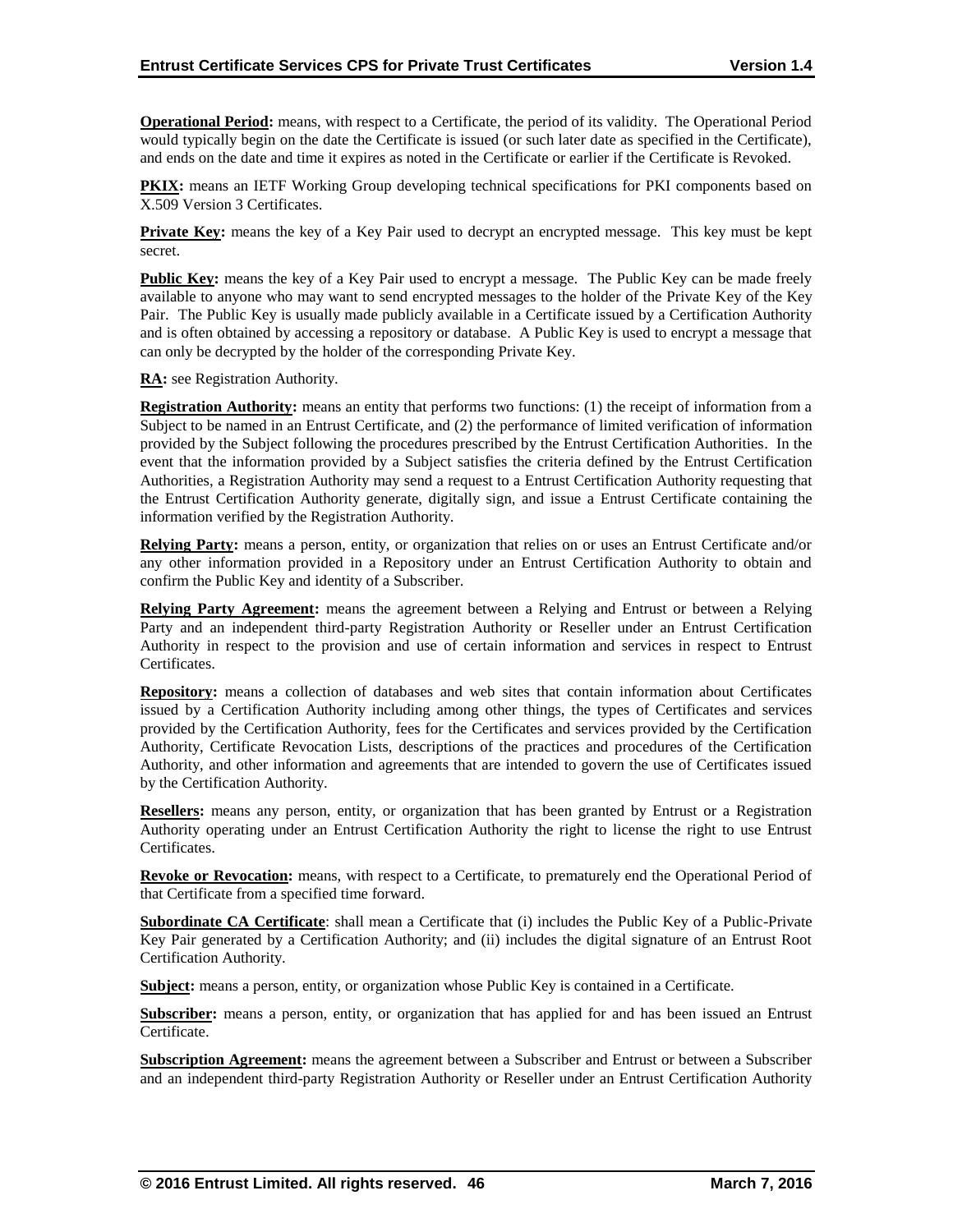in respect to the issuance, management, and provision of access to an Entrust Certificate and the provision of other services in respect to such Entrust Certificate.

**Third Party Subordinate CA**: means a Subordinate CA Certificate issued to a CA owned by a third party.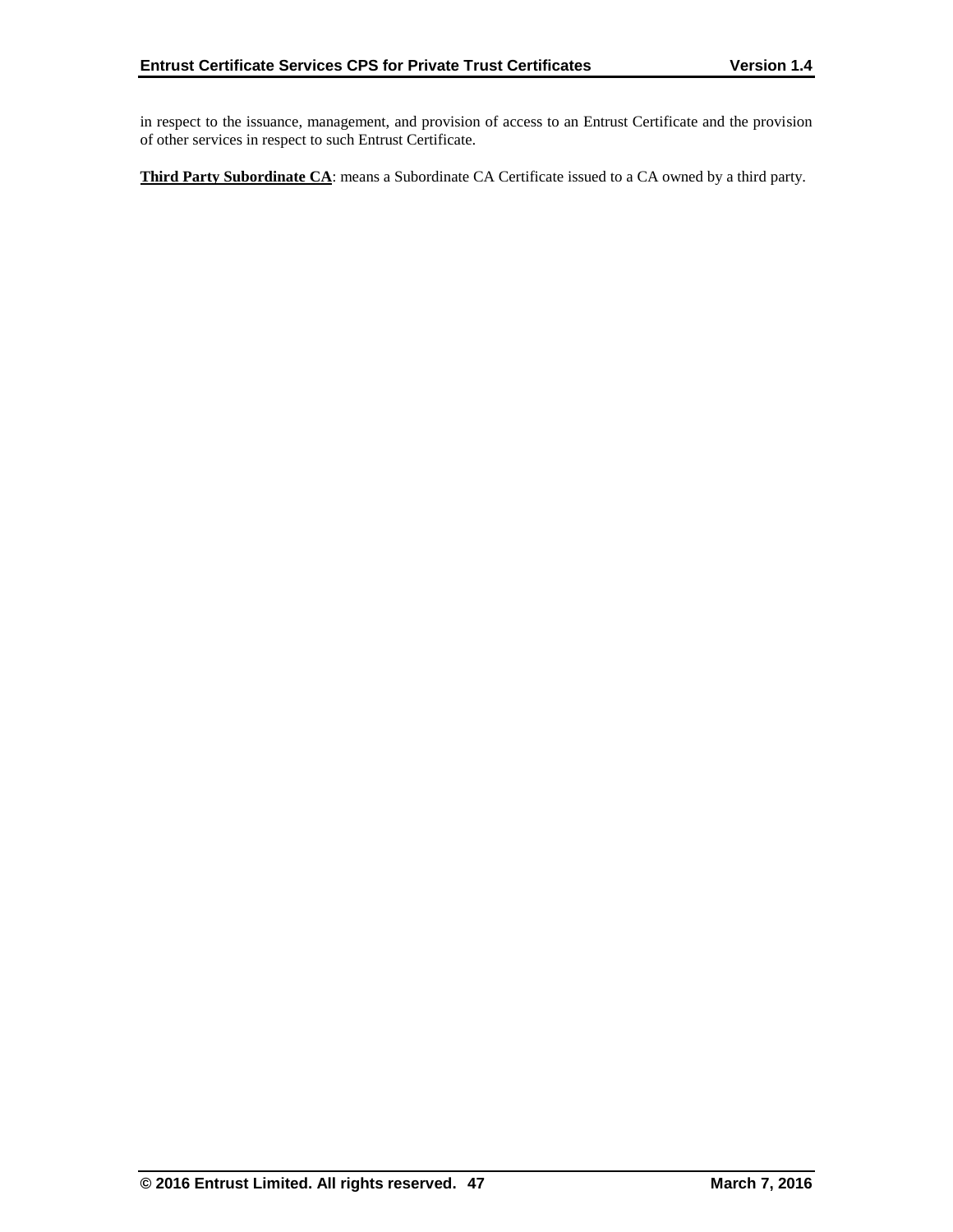# **Appendix A – Certificate Profiles**

| Field                  |                 | <b>Value</b>                                                |
|------------------------|-----------------|-------------------------------------------------------------|
| <b>Attributes</b>      |                 |                                                             |
| Version                |                 | V <sub>3</sub>                                              |
| Serial Number          |                 | 37 4a d2 43                                                 |
| Signature Algorithm    |                 | sha-1 WithRSAEncryption {1.2.840.113549.1.1.5}              |
| <b>Issuer DN</b>       |                 | $CN =$ Entrust.net Secure Server Certification Authority    |
|                        |                 | $OU = (c)$ 1999 Entrust.net Limited                         |
|                        |                 | $OU = www.entrust.net/CPS incorp. by ref. (limits liab.)$   |
|                        |                 | $Q =$ Entrust.net                                           |
|                        |                 | $C = US$                                                    |
| <b>Validity Period</b> |                 | Valid from: May 25, 1999                                    |
|                        |                 | Valid to: May 25, 2019                                      |
| Subject DN             |                 | $CN =$ Entrust.net Secure Server Certification Authority    |
|                        |                 | $OU = (c)$ 1999 Entrust.net Limited                         |
|                        |                 | $OU = www.entrust.net/CPS incorp. by ref. (limits liab.)$   |
|                        |                 | $O =$ Entrust.net                                           |
|                        |                 | $C = US$                                                    |
| Subject Public Key     |                 | 1024-bit RSA key modulus                                    |
| Info                   |                 | rsaEncryption {1.2.840.113549.1.1.1}                        |
| <b>Extension</b>       | <b>Critical</b> |                                                             |
| Authority Key          | N <sub>0</sub>  | KeyID=f0 17 62 13 55 3d b3 ff 0a 00 6b fb 50 84 97 f3 ed 62 |
| Identifier             |                 | $d0$ 1a                                                     |
| Subject Key Identifier | N <sub>0</sub>  | f0 17 62 13 55 3d b3 ff 0a 00 6b fb 50 84 97 f3 ed 62 d0 1a |
| Thumbprint (SHA1)      |                 | 99 a6 9b e6 1a fe 88 6b 4d 2b 82 00 7c b8 54 fc 31 7e 15 39 |
|                        |                 |                                                             |

# **Root Certificate: Entrust.net Secure Server Certification Authority**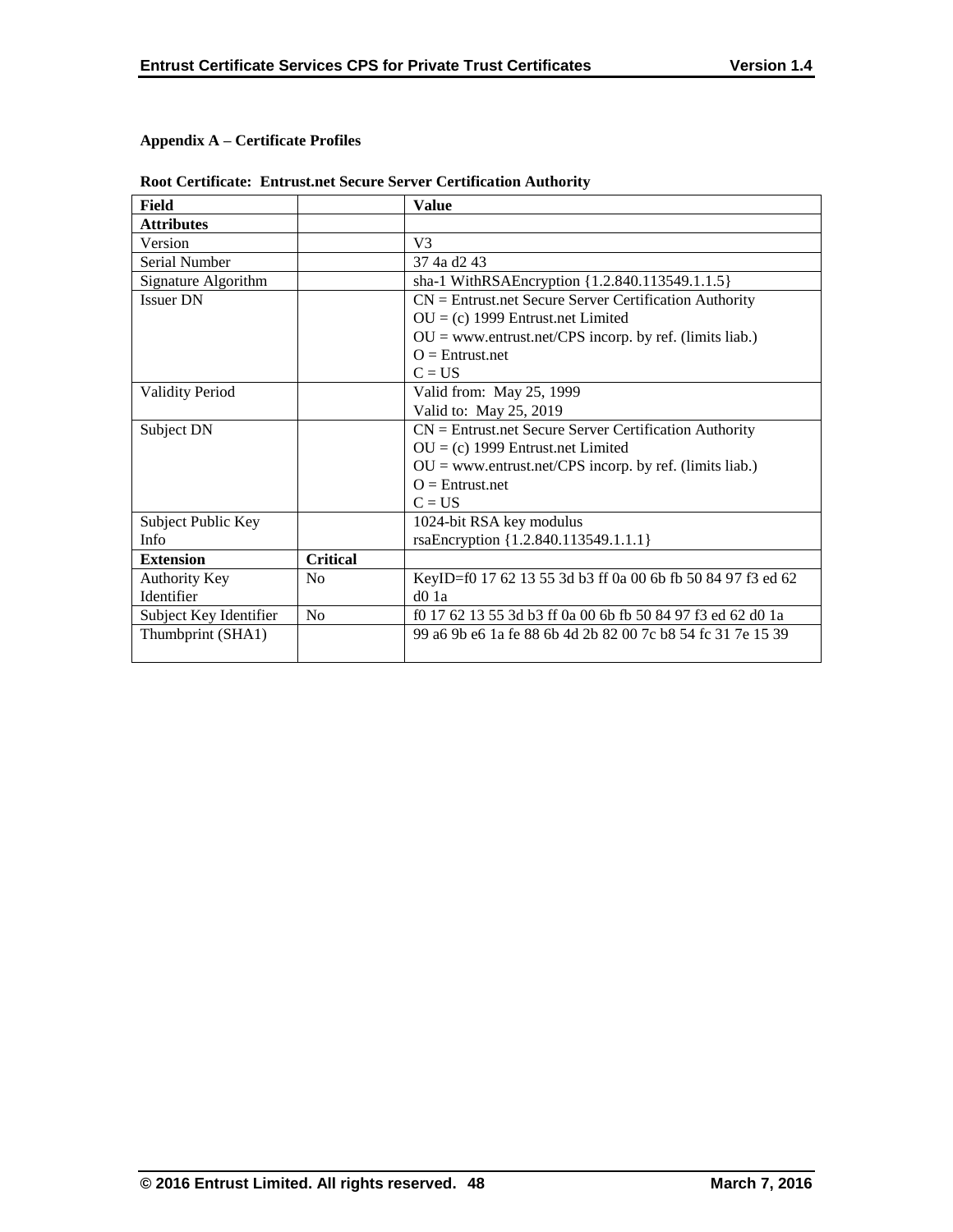| <b>Field</b>             |                 | <b>Value</b>                                                   |
|--------------------------|-----------------|----------------------------------------------------------------|
| <b>Attributes</b>        |                 |                                                                |
| Version                  |                 | V <sub>3</sub>                                                 |
| Serial Number            |                 | 00 c2 bb 63 ea 00 00 00 00 50 d0 b5 a1                         |
| Signature Algorithm      |                 | sha-1 WithRSAEncryption {1.2.840.113549.1.1.5}                 |
| <b>Issuer DN</b>         |                 | $CN =$ Entrust Root Certification Authority - G3               |
|                          |                 | $OU = (c) 2013$ Entrust, Inc. - for authorized use only        |
|                          |                 | $OU = See$ www.entrust.net/legal-terms                         |
|                          |                 | $O =$ Entrust, Inc.                                            |
|                          |                 | $C = US$                                                       |
| <b>Validity Period</b>   |                 | Valid from: December 18, 2012                                  |
|                          |                 | Valid to: December 18, 2030                                    |
| Subject DN               |                 | $CN =$ Entrust Root Certification Authority - G3               |
|                          |                 | $OU = (c) 2012$ Entrust, Inc. - for authorized use only        |
|                          |                 | $OU = See$ www.entrust.net/legal-terms                         |
|                          |                 | $O =$ Entrust, Inc.                                            |
|                          |                 | $C = US$                                                       |
| Subject Public Key Info  |                 | 2048-bit RSA key modulus                                       |
|                          |                 | rsaEncryption {1.2.840.113549.1.1.1}                           |
| <b>Extension</b>         | <b>Critical</b> |                                                                |
| <b>Authority Key</b>     |                 | Not present                                                    |
| Identifier               |                 |                                                                |
| Subject Key Identifier   | No              | b 575 01 ee 41 c 7 ca 7a 3f f 2 f c 5a 56 c 776 06 0b 06 6c 66 |
|                          |                 |                                                                |
| Key Usage                | Yes             | Certificate Signing, CRL Signing                               |
| <b>Basic Constraints</b> | Yes             | Subject Type=CA                                                |
|                          |                 | Path Length Constraint=None                                    |
| <b>CRL</b> Distribution  |                 | Not present                                                    |
| Points                   |                 |                                                                |
| Thumbprint (SHA1)        |                 | ae 85 69 d9 4f 4a b1 c4 64 ad 9b 7c fd 78 40 b0 e3 9d af 66    |

**Root Certificate: Entrust Root Certification Authority – G3**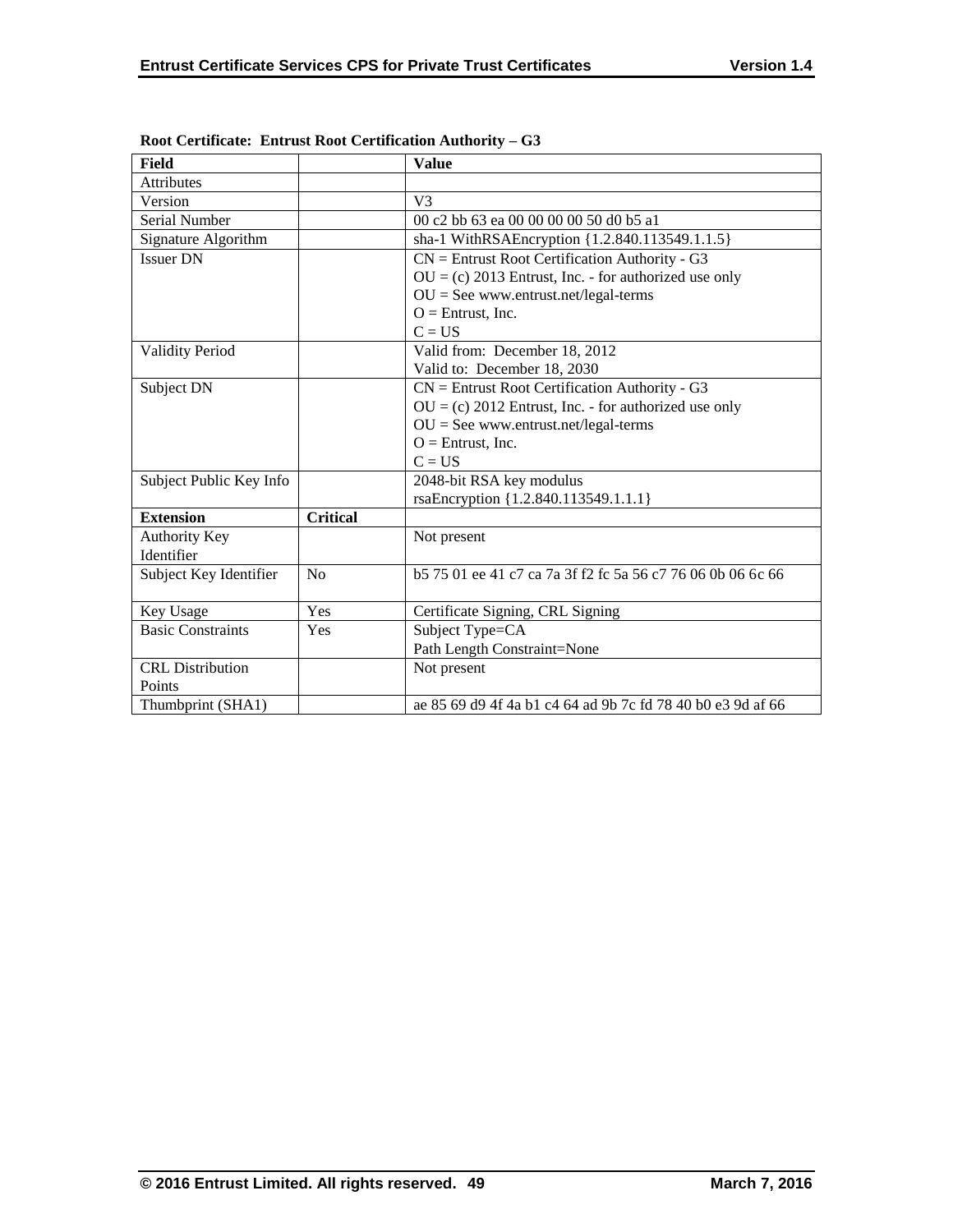| Field                       |                 | <b>Value</b>                                                |
|-----------------------------|-----------------|-------------------------------------------------------------|
| <b>Attributes</b>           |                 |                                                             |
| Version                     |                 | V <sub>3</sub>                                              |
| Serial Number               |                 | Unique number to PKI domain                                 |
| Signature Algorithm         |                 | sha-1 or sha- $256$                                         |
| <b>Issuer DN</b>            |                 | Unique X.500 CA DN                                          |
| <b>Validity Period</b>      |                 | No later than 2030                                          |
|                             |                 | notBefore and notAfter are specified                        |
| Subject DN                  |                 | Unique X.500 CA DN                                          |
| Subject Public Key          |                 | 2048-bit RSA key modulus                                    |
| Info                        |                 | rsaEncryption {1.2.840.113549.1.1.1}                        |
| <b>Extension</b>            | <b>Critical</b> |                                                             |
| <b>Authority Key</b>        | No              | Contains 20 byte SHA-1 hash of the Root CA Public Key       |
| Identifier                  |                 |                                                             |
| Subject Key Identifier      | No              | Contains 20 byte SHA-1 hash of the subjectPublicKey in this |
|                             |                 | certificate                                                 |
| Key Usage                   | Yes             | Certificate Signing, CRL Signing                            |
| <b>Extended Key Usage</b>   | N <sub>o</sub>  | As applicable from the following:                           |
|                             |                 | None present                                                |
|                             |                 | Server Authentication (1.3.6.1.5.5.7.3.1)                   |
|                             |                 | Client Authentication (1.3.6.1.5.5.7.3.2)                   |
|                             |                 | Code Signing (1.3.6.1.5.5.7.3.3)                            |
|                             |                 | Secure Email (1.3.6.1.5.5.7.3.4)                            |
| <b>Certificate Policies</b> | No              | Policy Identifier $=$ All Issuance Policies                 |
| (optional)                  |                 | uri: set as applicable                                      |
| <b>Basic Constraints</b>    | Yes             | Subject Type = $CA$                                         |
|                             |                 | Path Length Constraint $=$ value set as required            |
| Authority Information       | No              | Access Method = $On$ -line Certificate Status Protocol      |
| Access (optional)           |                 | (1.3.6.1.5.5.7.48.1)                                        |
|                             |                 | accessLocation=http://ocsp.entrust.net                      |
| <b>CRL</b> Distribution     | No              | http://crl.entrust.net/g3ca.crl                             |
| Points                      |                 |                                                             |

# **Subordinate CA Certificate**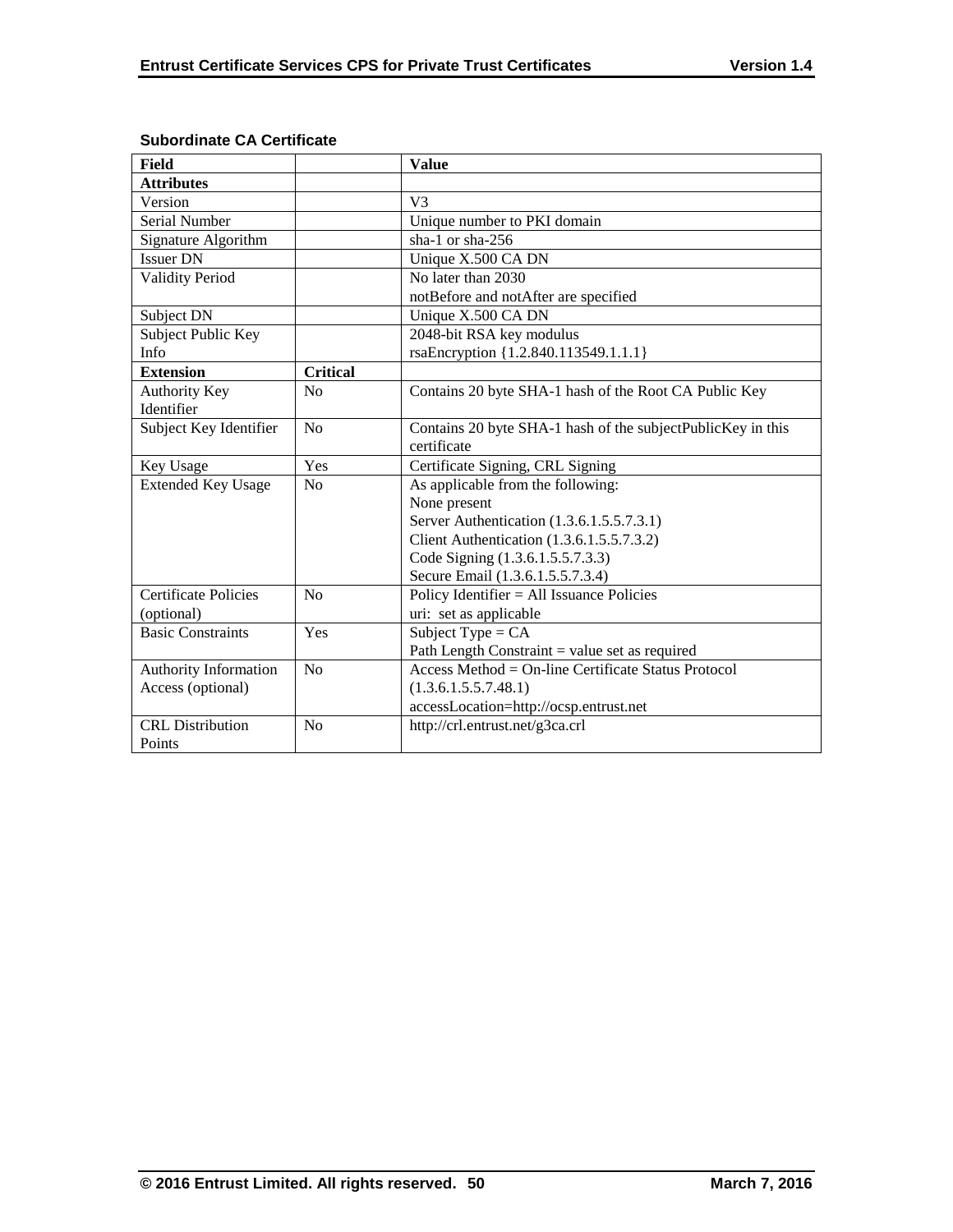| Field                       |                 | <b>Value</b>                                                           |
|-----------------------------|-----------------|------------------------------------------------------------------------|
| <b>Attributes</b>           |                 |                                                                        |
| Version                     |                 | V <sub>3</sub>                                                         |
| Serial Number               |                 | Unique number to PKI domain                                            |
| <b>Issuer Signature</b>     |                 | sha-1 or sha-256                                                       |
| Algorithm                   |                 |                                                                        |
| <b>Issuer DN</b>            |                 | Unique X.500 CA DN                                                     |
| <b>Validity Period</b>      |                 | No greater than 5 years                                                |
|                             |                 | notBefore and notAfter are specified                                   |
| Subject DN                  |                 | $CN = <$ DNS name of secure server>                                    |
|                             |                 | $OU = corganization unit of subscripter > (optional)$                  |
|                             |                 | $O = \left\langle \text{full legal name of subscripter} \right\rangle$ |
|                             |                 | $L =$ <locality of="" subscriber=""> (optional)</locality>             |
|                             |                 | $S = \text{state or province of subscriber} > (if applicable)$         |
|                             |                 | $C = \langle$ country of subscriber>                                   |
| Subject Public Key          |                 | Minimum 2048-bit RSA key modulus                                       |
| Info                        |                 | or EC Curve NIST P-256, P-384 or P-521                                 |
| <b>Extension</b>            | <b>Critical</b> |                                                                        |
| <b>Authority Key</b>        | N <sub>o</sub>  | Contains 20 byte SHA-1 hash of the CA Public Key                       |
| Identifier                  |                 |                                                                        |
| Subject Key Identifier      | N <sub>o</sub>  | Contains 20 byte SHA-1 hash of the subjectPublicKey in this            |
|                             |                 | certificate                                                            |
| Subject Alternative         | N <sub>o</sub>  | DNS name(s) of secure server.                                          |
| Name                        |                 |                                                                        |
| Key Usage                   | No              | Digital Signature, Key Encipherment                                    |
| <b>Extended Key Usage</b>   | N <sub>0</sub>  | Server Authentication (1.3.6.1.5.5.7.3.1)                              |
|                             |                 | and/or Client Authentication (1.3.6.1.5.5.7.3.2)                       |
| <b>Certificate Policies</b> | N <sub>0</sub>  | [1] Certificate Policy:                                                |
|                             |                 | Policy Identifier=2.16.840.1.114028.10.1.9.1                           |
|                             |                 | [1,1] Policy Qualifier Info:                                           |
|                             |                 | Policy Qualifier Id=CPS                                                |
|                             |                 | Qualifier:                                                             |
|                             |                 | http://www.entrust.net/rpa                                             |
|                             |                 |                                                                        |
| <b>Basic Constraints</b>    | N <sub>0</sub>  | Subject Type $=$ End Entity                                            |
|                             |                 | Path Length Constraint = None                                          |
| Authority Information       | No              | Access Method = On-line Certificate Status Protocol                    |
| Access (optional)           |                 | (1.3.6.1.5.5.7.48.1)                                                   |
|                             |                 | accessLocation: http://ocsp.entrust.net                                |
|                             |                 | Access Method = Certification Authority Issuer                         |
|                             |                 | (1.3.6.1.5.5.7.48.2)                                                   |
|                             |                 | accessLocation: http://aia.entrust.net/l1g-chain.cer                   |
|                             |                 | or http://aia.entrust.net/11g-chainsha2.cer                            |
| <b>CRL</b> Distribution     | No              | http://crl.entrust.net/level1g.crl                                     |
| Points                      |                 | or http://crlentrust.net/level1r.crl                                   |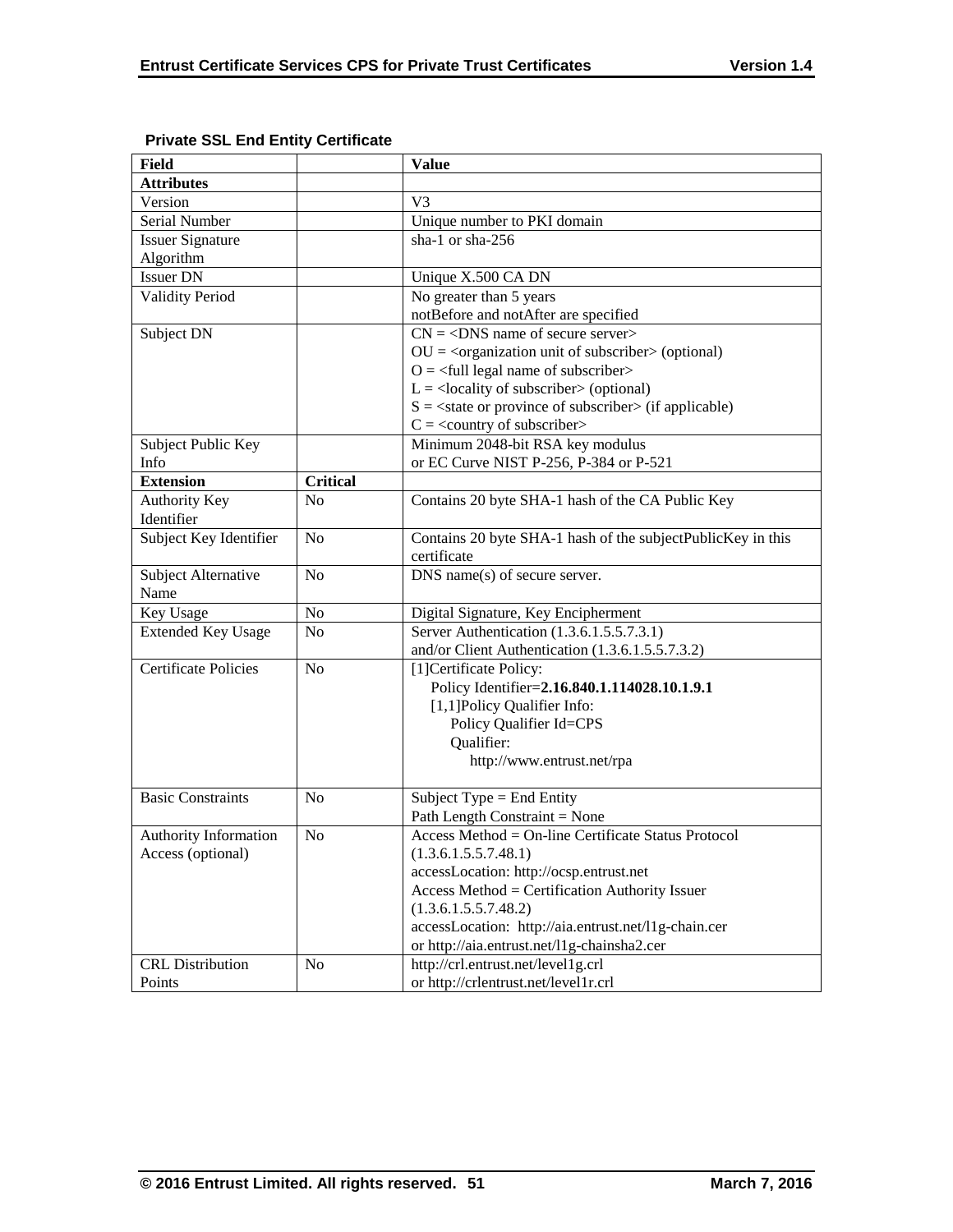| <b>Field</b>                |                 | <b>Value</b>                                                           |
|-----------------------------|-----------------|------------------------------------------------------------------------|
| <b>Attributes</b>           |                 |                                                                        |
| Version                     |                 | V <sub>3</sub>                                                         |
| <b>Serial Number</b>        |                 | Unique number to PKI domain                                            |
| <b>Issuer Signature</b>     |                 | sha- $256$                                                             |
| Algorithm                   |                 |                                                                        |
| <b>Issuer DN</b>            |                 | Unique X.500 CA DN                                                     |
| <b>Validity Period</b>      |                 | No greater than 39 months                                              |
|                             |                 | notBefore and notAfter are specified                                   |
| Subject DN                  |                 | $CN = \langle$ Unique alpha-numeric identifier and/or Subscriber       |
|                             |                 | name>                                                                  |
|                             |                 | $OU = corganization unit of subscripter > (optional)$                  |
|                             |                 | $O = \left\langle \text{full legal name of subscripter} \right\rangle$ |
|                             |                 | $C = \langle$ country of subscriber>                                   |
| Subject Public Key          |                 | Minimum 2048-bit RSA key modulus                                       |
| Info                        |                 | or EC Curve NIST P-256, P-384 or P-521                                 |
| <b>Extension</b>            | <b>Critical</b> |                                                                        |
| <b>Authority Key</b>        | N <sub>0</sub>  | Contains 20 byte SHA-1 hash of the CA Public Key                       |
| Identifier                  |                 |                                                                        |
| Subject Key Identifier      | No              | Contains 20 byte SHA-1 hash of the subjectPublicKey in this            |
|                             |                 | certificate                                                            |
| Subject Alternative         | No              | <rfc822 address="" email=""> (optional)</rfc822>                       |
| Name                        |                 |                                                                        |
| Key Usage                   | ${\bf No}$      | Digital Signature                                                      |
| <b>Extended Key Usage</b>   | No              | Client Authentication (1.3.6.1.5.5.7.3.2)                              |
| <b>Certificate Policies</b> | N <sub>0</sub>  | [1]Certificate Policy:                                                 |
|                             |                 | Policy Identifier=2.16.840.1.114028.10.1.9.4                           |
|                             |                 | [1,1] Policy Qualifier Info:                                           |
|                             |                 | Policy Qualifier Id=CPS                                                |
|                             |                 | Qualifier:                                                             |
|                             |                 | http://www.entrust.net/rpa                                             |
|                             |                 |                                                                        |
| <b>Basic Constraints</b>    | No              | Subject Type = End Entity                                              |
|                             |                 | Path Length Constraint = None                                          |
| Authority Information       | N <sub>o</sub>  | Access Method = On-line Certificate Status Protocol                    |
| Access (optional)           |                 | (1.3.6.1.5.5.7.48.1)                                                   |
|                             |                 | accessLocation: http://ocsp.entrust.net                                |
|                             |                 | Access Method = Certification Authority Issuer                         |
|                             |                 | (1.3.6.1.5.5.7.48.2)                                                   |
|                             |                 | accessLocation: http://aia.entrust.net/l1h-chainsha2.cer               |
| <b>CRL</b> Distribution     | N <sub>o</sub>  | http://crl.entrust.net/level1h.crl                                     |
| Points                      |                 |                                                                        |

# **Mobile Device End Entity Certificate**